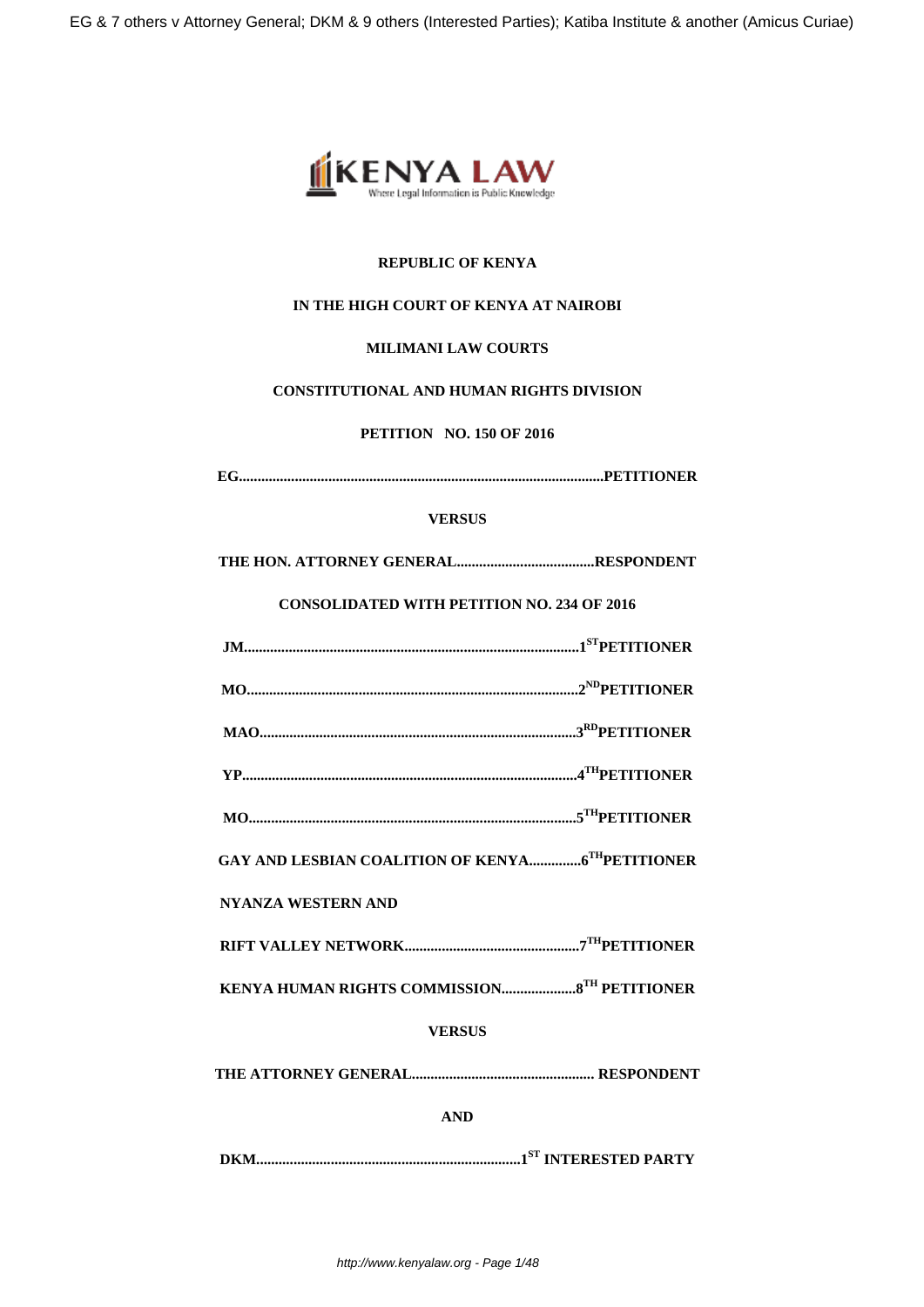| <b>KENYA CHRISTIAN PROFESSIONAL</b>                  |  |  |
|------------------------------------------------------|--|--|
|                                                      |  |  |
| KENYA LEGAL & ETHICAL ISSUES NETWORK                 |  |  |
|                                                      |  |  |
|                                                      |  |  |
| <b>REGISTERED TRUSTEES JAMIE MASJID AHLE</b>         |  |  |
| <b>SUNNEIT WALJAMAIT &amp; THE REGISTREDTRUSTEES</b> |  |  |
|                                                      |  |  |
| <b>AND</b>                                           |  |  |
|                                                      |  |  |
| <b>KENYA NATIONAL COMMISSION ON HUMAN</b>            |  |  |
|                                                      |  |  |

## **JUDGMENT**

## **INTRODUCTION**

1. This judgment disposes two consolidated Petitions, namely, Petition number **150** of 2016 (herein after referred to as the first Petition) and Petition Number **234** of 2016 (herein after referred to as the second Petition). The common thread in the two Petitions is that they both challenge the constitutionality of sections **162(a) (c)** and **165** of the Penal Code. [1] Additionally, the first Petition assaults the said provisions on grounds of vagueness and uncertainty.

2. The second Petition seeks a declaration that **sexual** and **gender** minorities are entitled to the right to the highest attainable standards including the right to health care services as guaranteed in Article **43** of the Constitution. The Petitioners also seek an order directing the State to develop policies and adopt practices prohibiting discrimination on grounds of **sexual orientation** and gender identity or expression in the health sector.

#### **The Parties**

3. EG, the Petitioner in the first Petition describes himself as a lawyer and director of the [Particulars Withheld], a Non-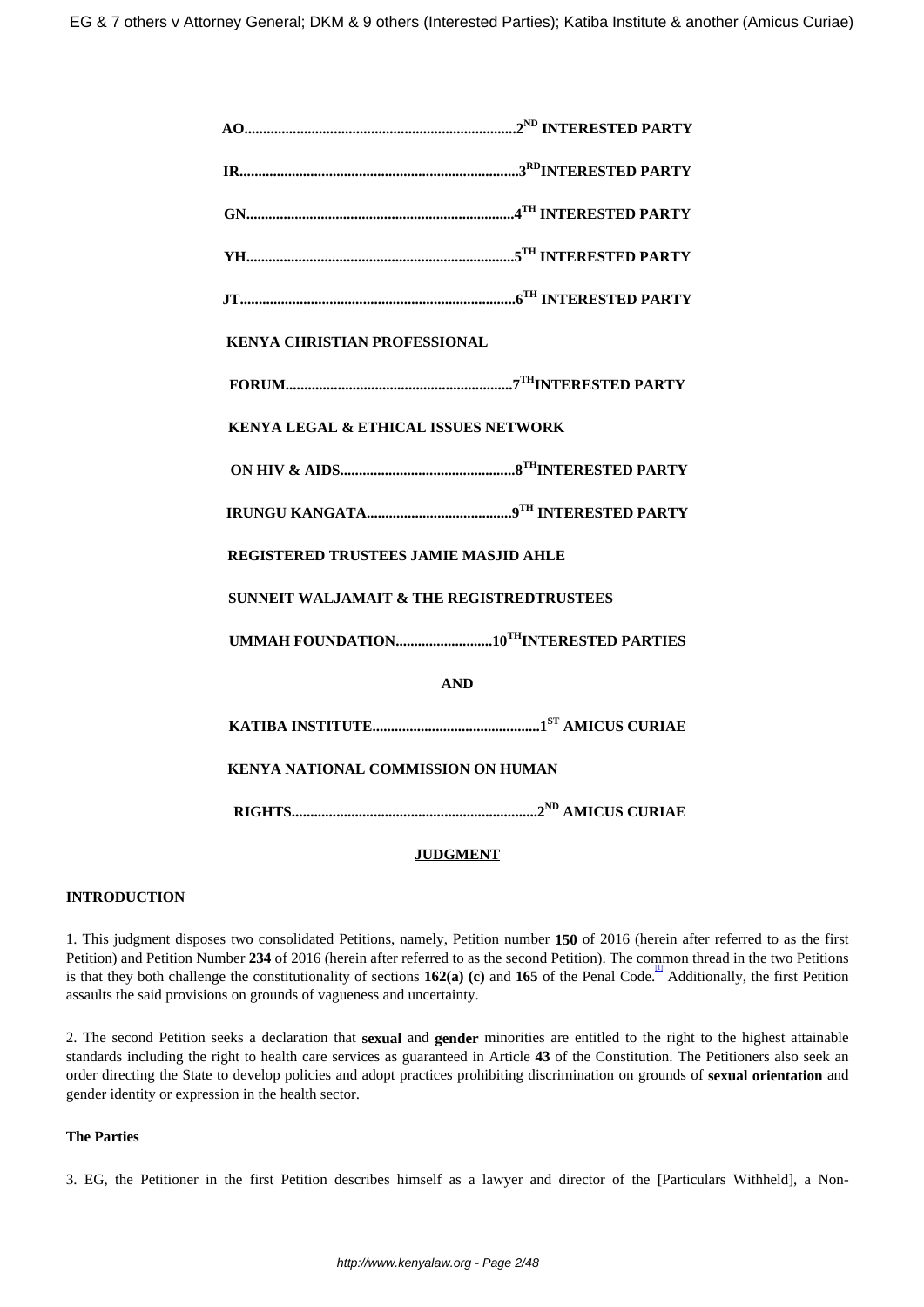Governmental Organization. He states that he presents this Petition in his own interest as an individual who has been subjected to stigma and discrimination as a direct and indirect result of the impugned provisions. He also describes himself as a gay man who is exposed to the risk of wrongful prosecution under the impugned provisions. He further states that he brings this Petition on behalf of homosexuals (or more precisely Lesbians, Gay, Bisexuals, Transgender, Intersex and Queer (LGBTIQ) citing Article **22(1) (2) (c)** of the Constitution.

4. The first Petitioner in the second Petition, JM, is a male adult of sound mind. He claims that he has been subjected to attacks, rape and discriminatory acts because of his perceived or actual sexual orientation, and, that, his family has also been subjected to similar attacks and discrimination purely because of his perceived or actual sexual orientation.

5. The second Petitioner **MO,** describes self as an adult male of sound mind who has been subjected to public attacks, arbitrary arrests by police, discriminated against purely on the basis of his perceived or actual imputed sexual orientation. He claims to have been attacked and gang raped because of "his" perceived or actual imputed sexual orientation.

6. The third Petitioner **MAO** is a female adult of sound mind and the mother to the second Petitioner. She claims to have witnessed discriminatory acts committed against the second Petitioner, and, to have severally gone to police stations to secure the second Petitioner's release whenever detained on grounds of his perceived or actual imputed sexual orientation.

7. The fourth Petitioner, **YP**, an adult woman of sound mind claims that her rights to privacy, human dignity and security of the person have been violated because of her **imputed** sexual orientation. She also states that she has undergone public attacks, arbitrary detention and eviction from her residence and attacks on her business purely because of her **perceived or actual imputed** sexual orientation.

8. The fifth Petitioner **MO** is an adult male of sound mind and a priest based in Kisumu County. He avers that in his interactions with the community, he has witnessed discriminatory acts and attacks against members of lesbians, gay, bisexual and transgender.

9. The sixth Petitioner**, Gay and Lesbian Coalition of Kenya**, is a civil society organization working on the human rights and welfare of persons of minority sexual orientation and gender identities in Kenya.

10. The seventh Petitioner, **Nyanza Western and Rift Valley Network,** describes itself as an organization that champions for the respect of human rights and welfare of persons of minority sexual orientation and gender identities in Nyanza, Western and Rift Valley regions of Kenya.

11. The eighth Petitioner is the Kenya Human Rights Commission, a registered Non-Governmental Organization working on and supporting human rights in Kenya and the region.

12. The Petitioners in the second Petition state that they bring the Petition on their own behalf and in public interest seeking orders aimed at actualizing the human rights provisions of the Constitution, to protect the fundamental rights and freedoms of persons of minority sexual orientation and gender identities in the Republic of Kenya.

13. The Respondent in the two consolidated Petitions is the Honorable Attorney General sued in his capacity as the principal legal adviser to the government of Kenya pursuant to Article **156** of the Constitution.

14. The first to sixth Interested Parties filed an affidavit by **DKM** sworn on 2nd December 2016 on his own behalf and that of the second to sixth Interested parties. He deposes that he is a gay man and that he, together with the second to sixth Interested Parties, have been advocating for the protection of rights of Gays, Bisexuals and Men who have sex with Men (MSM) and Lesbians respectively.

15. The seventh Interested Party, **Kenya Christian Professional Forum,** is an organization that comprises Christian Professionals engaged in different sectors of the economy. It states that one of its main objects is to campaign for the consideration of the perspectives and ideals held by Christian Professionals in Kenya and by extension all other Christians in legal-policy formulation and public debate on topical and sensitive issues, hence, its interest in the instant Petitions.

16. The eighth Interested Party is the Kenya Legal & Ethical Issues Network on HIV & AIDS whose. Its interest in these Petitions is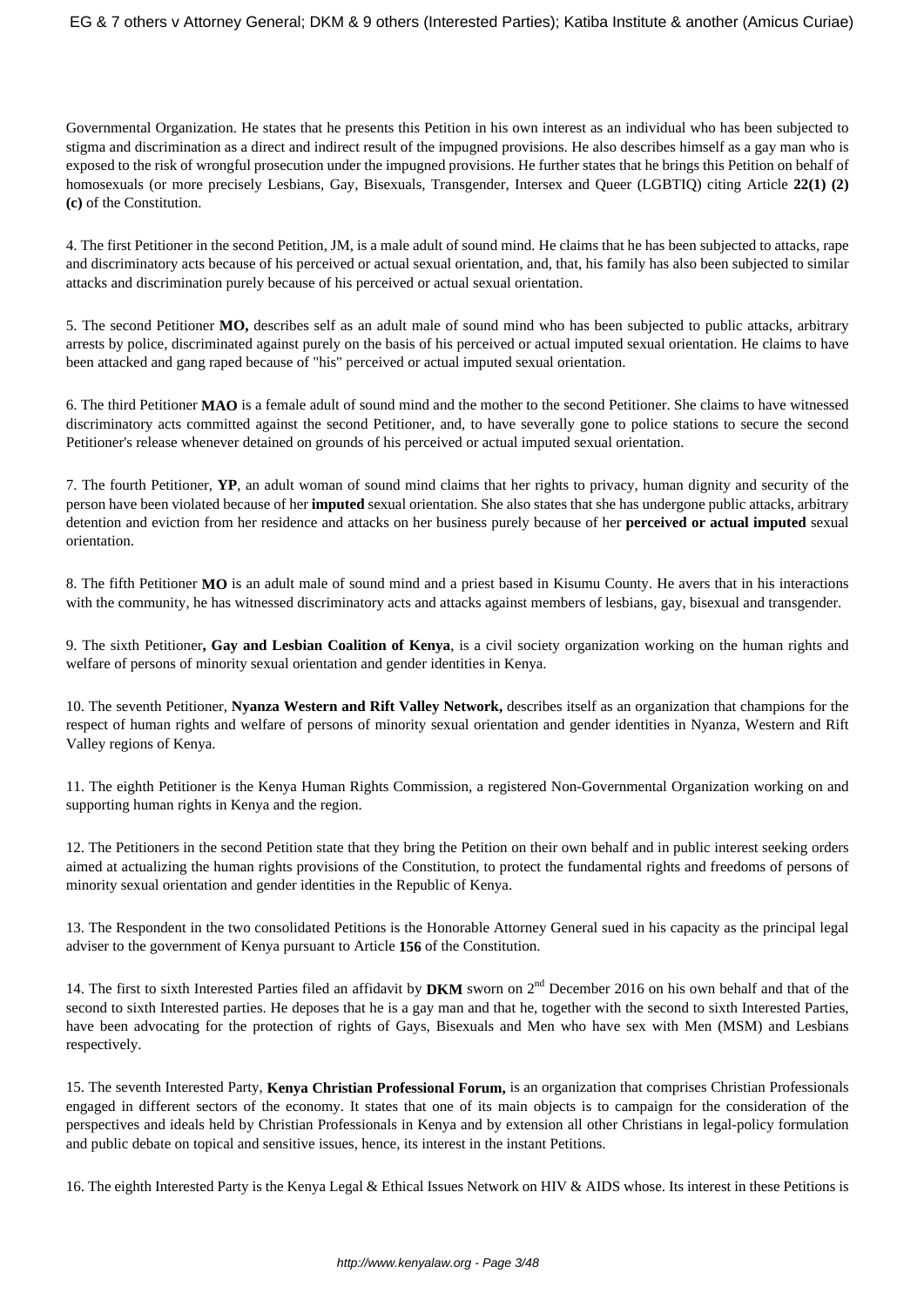in relation to the right of MSN to access health care services, and in particular access to HIV care, prevention, and the effect of criminalization of same sex consensual sex and the right to health.

17. The ninth Interested Party **Irungu Kangata** is the Senator of Muranga County. His interest in these Petitions is to secure the diversity of Kenyan Cultures in their common rejection of homosexuality.

18. The tenth Interested Parties are the registered trustees of Jamie Masjid Ahle Sunneit Waljamait & the Registered Trustees Ummah Foundation.

19. The first *Amicus Curiae* Katiba Institute describes itself as a non-profit making non-governmental organization with expertise in constitutional law and international human rights law. It states that it is dedicated to the faithful implementation of the 2010 Constitution and more specifically the constitutional principles of the rule of law and human rights.

20. The second *Amicus Curiae* is the Kenya National Commission on Human Rights, an independent constitutional commission established under Article **59(4)** of the Constitution with the mandate to promote and protect the observance of human rights in Kenya.

## **Litigation history**

21. Petition **234** of 2016 was certified under Article **165(4)** of the Constitution on **9 th** June 2016 while Petition No. **150** of 2016 was certified as such on 2nd November 2016. This bench was thereafter constituted on **1 st** February 2017. On **18th** January 2018, the court with the consent of all the parties consolidated the two Petitions. On  $22<sup>nd</sup>$  February 2018, the court allowed International Commission of Jurists, through Mr. Solomon Ebobra and Queens Counsel Tim Otty to be observers in these proceedings without taking any active role.

22. Although the two Petitions are similar, for ease of clarity, we deem it appropriate to summarize the facts of each Petition as presented by the parties.

## **Petition 150 of 2016.**

23. The first Petition dated **15th** April 2016 is supported by the affidavit of EG. The Petitioner also filed two affidavits sworn by expert witnesses namely Prof. Dinesh Bhugra and Prof. Chris Beyrer. He also filed a witness statement signed by Prof. Lukoye Atwoli who gave oral testimony and was cross-examined.

24. In his affidavit, EG deposed that he is emotionally, affectionately, sexually and spiritually attracted to persons of his own sex, that is, to male persons, and, as an openly gay person living in Kenya, he has experienced discrimination and hostility as follows: -

*a. that in 2011, he was denied service at a barber shop at 20th Century Plaza along Mama Ngina Street, Nairobi despite having patronized the shop for over one year. The reason given was that other patrons had complained about the barber shop providing services to him and that the clients did not want to be associated with LGBTIQ persons;*

*b. that he has been a target of numerous threatening, insulting and death messages on Facebook and other social media, and, that, on 10th May 2015, the Weekly Citizen posted an article claiming to unveil Kenya's top Gays including him and other individuals thus violating their right to privacy;* 

*c. that a client of the NGLHRC was on 18th December 2015 fired from his job by a flower handling company, and, his employer told him "people like you are not allowed in the office;"* 

*d. that one of his friends had the word "shoga" (homosexual) written on his car and on the door to his house in Nairobi, and, feeling intimidated and threatened, he moved out of his home to avoid the stigma;*

*e. that he has been forced to limit the stigma by keeping a low profile by limiting his social life and has lived in constant apprehension of the risk of arrest, prosecution and conviction for being a gay person;*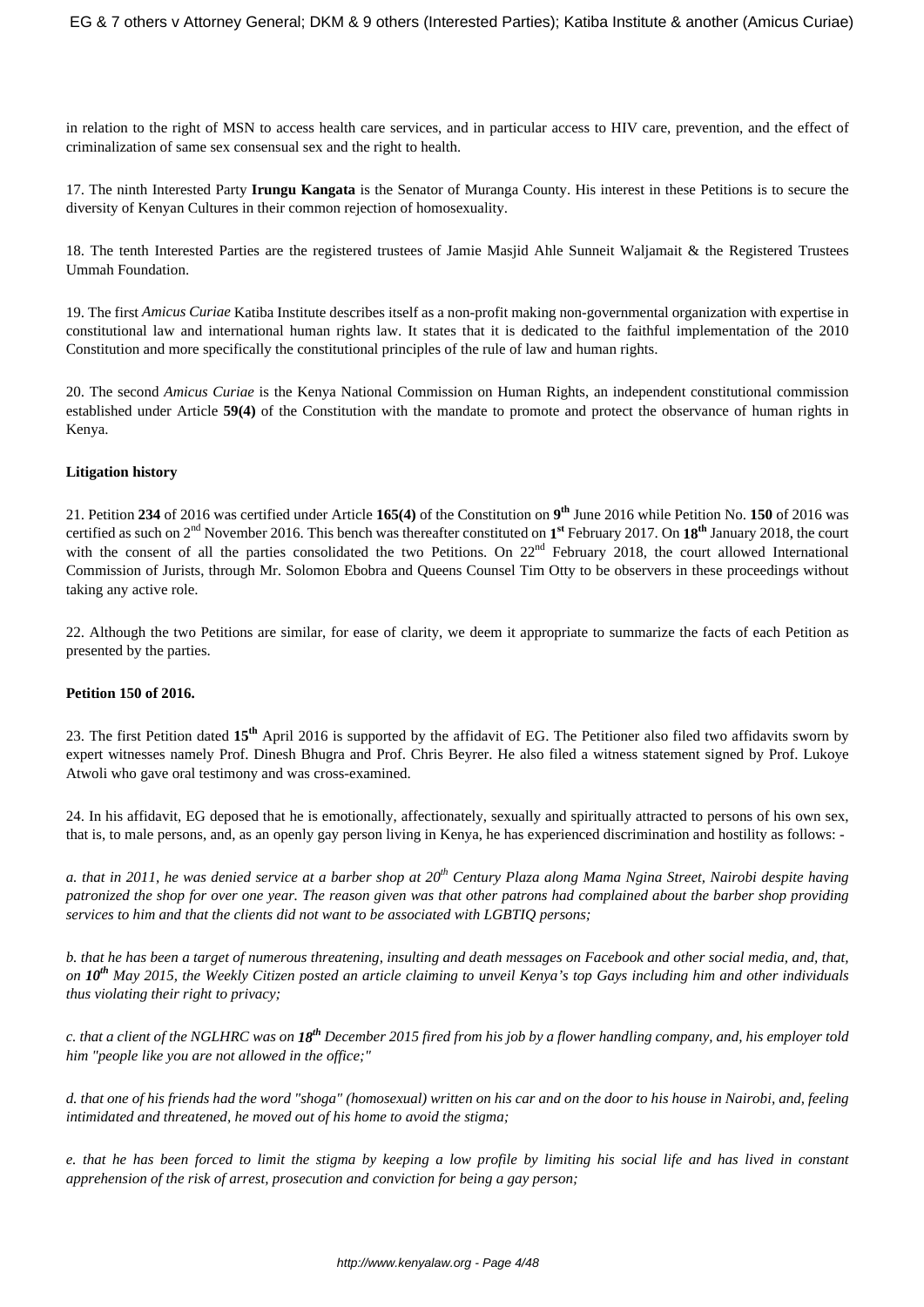*f. that the impugned provisions affect the sexual and emotional aspects of his experiences of being human, his core private intimacy which he believes is inviolable and has affected and continue to affect his private life decisions;*

*g. that the said provisions are discriminatory and unjustified and that his attempt to register an NGO to advance their cause was rejected by the NGO Registration Board prompting him to successfully challenge it in court;*

*h. that between November and December 2015, one of their clients and a founder of a lesbian and bisexual women's group in Mombasa was targeted by a group of vigilantes in Shimo La Tewa area who assaulted her and threatened to kill her forcing her to flee from her home;*

*i. that on 24th May 2015 one of their clients was assaulted by police officers at Parklands Police Station where he had gone to report loss of his property for 'dressing very gay" while another person was assaulted on 28th February 2016 for working with LGBTIQ;* 

*j. that on 27th December 2015 yet another client was assaulted and evicted by her landlord for watching sex movie with her girlfriend while naked and, lastly;*

*k. that on 18th February 2014 some parliamentarians issued a statement calling for the arrest of all homosexual persons and incited the pubic to arrest them where the police fail to do so.*

25. In support of his petition, EG filed a witness affidavit sworn by Prof. Dinesh Bhugra, a Professor Emeritus of Mental Health and Cultural Diversity; a Fellow of the Royal College of Physicians of London; a Fellow of the Royal College of Psychiatrists; a Fellow of the Royal College of Physicians of Edinburgh; a Fellow of the Royal College of Public Health Medicine and an Honorary Fellow of amongst others.

26. Prof. Bhugra also deposes that he was the President of the World Psychiatric Association (WPA) from 2014-2017, an Association of National Psychiatric Societies which included 140 member societies from 120 different countries representing more than 200,000 individual psychiatrists whose core mandate is to promote the highest possible ethical standards in Psychiatric work. He states that he has authored or co-authored over 275 peer-reviewed articles on issues of psychiatry, psychology and mental health and also authored or co-authored over 30 books in the same field.

27. Prof Bhugra states that in 2016, the WPA issued its position statement on gender identity and same sex orientation, attraction and behaviours intended to set out an authoritative statement on the current state of scientific knowledge in respect of homosexual and bisexual orientation and associated matters of ethical clinical practice. In the position statement, WPA, considers same sex attraction, orientation and behaviours as normal variance for human sexuality; and recognizes the universality of same sex expression across cultures and that same sexual orientation arises in all cultures worldwide.

28. Further, that WPA considers sexual orientation innate, and determined by biological, psychological development and social factors and recognizes the multifactorial causation of human sexuality, orientation, behavior and lifestyle.

29. According to Prof Bhugra, considerable scientific research has been undertaken on the subject but that the exact mixture of factors giving rise to sexual orientation have not been conclusively established, and the same position statement states that approximately 4% of the world population identify with the same sex orientation.

30. Prof Bhugra goes on to quote the Position Statement which states, *inter alia*, that WHO accepts same sex orientation as a normal variant of human sexuality, and that the United Nations Human Rights Council, 2012 values lesbian, gay, bisexual and transgender(LGBT) Right. In his opinion, modern scientific and medical standards recognize that there is nothing disordered about same sex sexual orientation or behavior, which is not any kind of illness or disorder but part of the variation of human beings, which occurs naturally by reference to multiple variations in fundamental characteristics and attributes. Prof Bhugra also cited the Psychological Society of South Africa<sup>llar</sup> and Psychological Association of the Philippines both of which uphold the same view.

31. Prof Bhugra argues that same sexual orientation being a natural variation within human sexuality and not any kind of illness or disorder is not a suitable subject matter susceptible to treatment; and that attempts to treat and change sexual orientation are harmful to the mental health of persons subjected to such attempts and therefore unethical. Prof. Bhugra, quoted the Position Statement to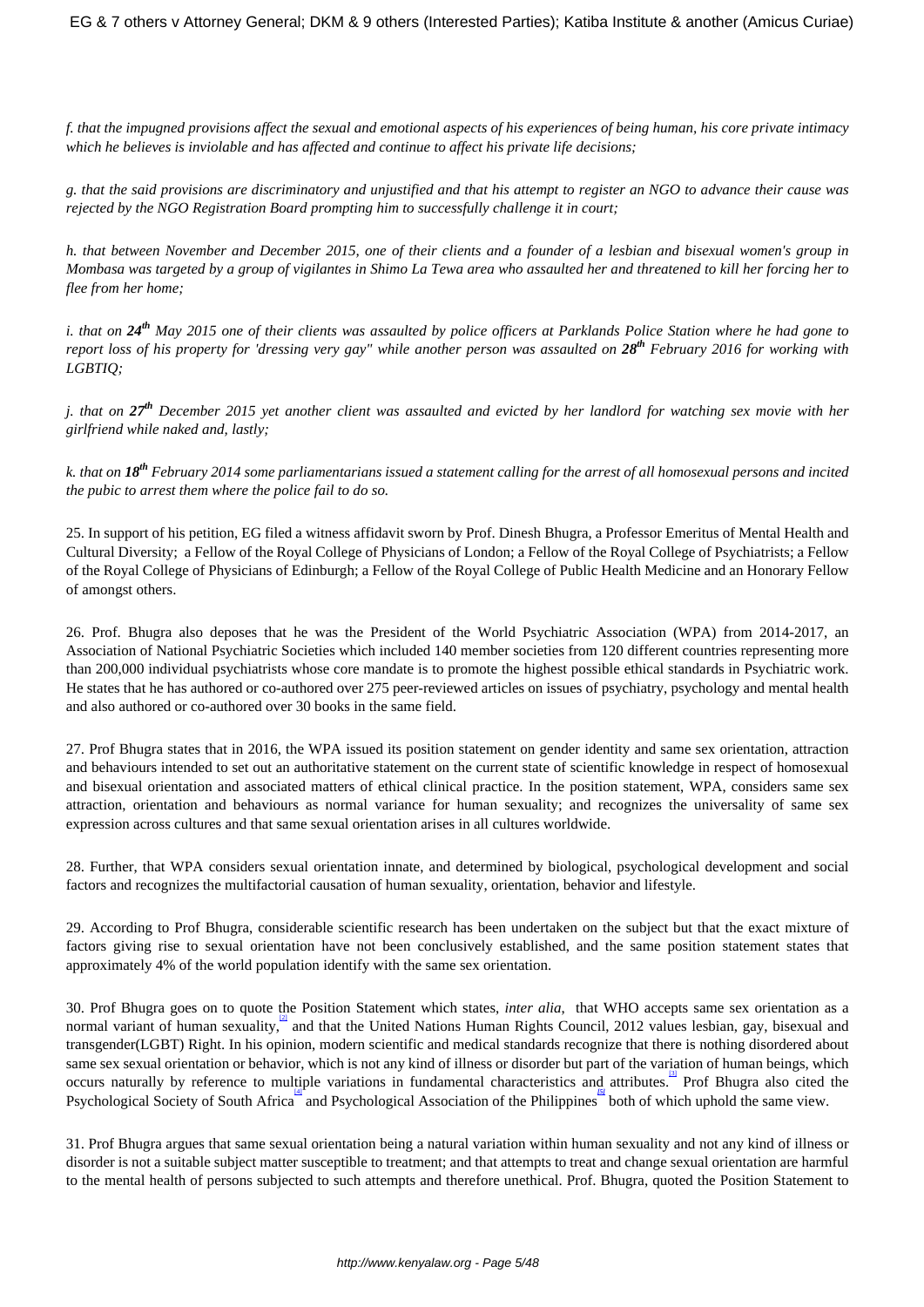the effect that discrimination and stigmatization have negative health consequences of LGBT people and that LGBT individuals show higher unexpected rates of psychiatric disorders and once their rights and equality are recognized, this rate starts to drop.

32. He also quoted WHO Comprehensive Mental Health Action Plan 2013-2013 and concluded that the removal of stigmatization and discrimination contributes to an improvement in the mental health of LGBT people.

33. EG also filed an affidavit sworn by Prof. Chris Beyrer, a Professor in Public Health and Human Rights; a Professor of Epidemiology, International Health, Behavior and Society, Nursing and Medicine among other qualifications.

34. Prof Beyrer deposed that he has extensive experience in conducting international collaborative research and training programs in HIV/ AIDS and other infectious diseases and provided advisory services on the subject. He swore the affidavit to provide his expert views on public health implications of laws criminalizing same-sex sex, particularly from the perspective of the global HIV epidemic, contending that criminalization laws operate as a critical barrier to HIV prevention, treatment and care efforts.

35. Prof. Beyrer deposed that **MSM** have been a vulnerable group throughout the global HIV epidemic and that Laws criminalizing consensual adult same-sex sex, social stigmatization, and discrimination have exacerbated health risks facing MSM; promoted violence against them and restricted their access to adequate prevention and medical treatment.<sup>4</sup> He cited Sullivan et al., 2009 and his own research C. Beyrer et al., 2016 and deposed that they bear the highest rates of HIV infection in many countries.

36. Referring to C. Beyrer et al., 2012, he deposed that Data on this burden is incomplete; that individual country reports vary widely on HIV prevalence, incorporate exceedingly small samples of MSM for studies, and oftentimes provide a very limited surveillance of how HIV impacts MSM.

37. Prof Beyrer deposed that HIV infection among MSM tends to be higher in countries criminalizing same sex sex, as compared with countries, which do not criminalize. Further, he deposed that Healthcare providers often carry their own biases against MSM, which can minimize or prevent access to appropriate healthcare for MSM. He also deposed that many MSM fear testing, counseling and treatment services due to social stigmatization, potential conflict, violence, arrest, extortion, blackmail by the police and other public authorities and tension within their households, families and communities. <sup>21</sup> He however also admitted that elimination of criminalization laws is not sufficient to address all the health needs of MSM. Prof Beyrer concluded that decriminalization of samesex practices is not just a battle over legal doctrine or religious principle; but it is a fight for better health for all.

38. EG also called Prof. Lukoye Atwoli an expert witness, who is an Associate Professor of Psychiatry and Dean at the Moi University School of Medicine, College of Health Sciences in Eldoret. He also holds other qualifications. In his oral testimony, Prof. Lukoye Atwoli adopted his witness statement dated 9th February, 2018 as his evidence in chief. He stated that he specializes in the area of trauma and mental health, including children's mental health, HIV and mental health, and general hospital psychiatry. He further stated that he has dealt with a wide range of issues relating to the mental health affecting LGBT persons in Kenya in the course of his professional practice as a psychiatrist. He also stated that he teaches university courses on human sexuality, which include issues concerning the nature and experiences by individuals, of homosexual and bisexual sexual orientation and related mental health issues.

39. Prof. Lukoye Atwoli testified that from his experience as a psychiatrist and as an academic researcher, the scientific consensus in the fields of psychiatry and psychology and related social and medical sciences, on the nature of sexual orientation is that human sexuality is considered on the basis of three related matters – sexual orientation, sexual identity and sexual behavior. Further, that all human beings can be placed somewhere on a spectrum encompassing heterosexual, bisexual, homosexual and asexual. In addition, he stated that sexual orientation cannot be predicted at birth, but an individual's sexual orientation is largely fixed and immutable.

40. Further, he testified that the determinants of sexual orientation are complex and have not been conclusively scientifically established. However, he stated that the established scientific consensus is that as with most matters relating to humans, the causation reflects a complex mix of biological, psychological and social or environmental factors.

41. He referred to the working definition of sexuality as given by WHO thus:

"*…a central aspect of being human throughout life; it encompasses sex, gender identities and roles, sexual orientation, eroticism, pleasure, intimacy and reproduction. Sexuality is experienced and expressed in thoughts, fantasies, desires, beliefs, attitudes,*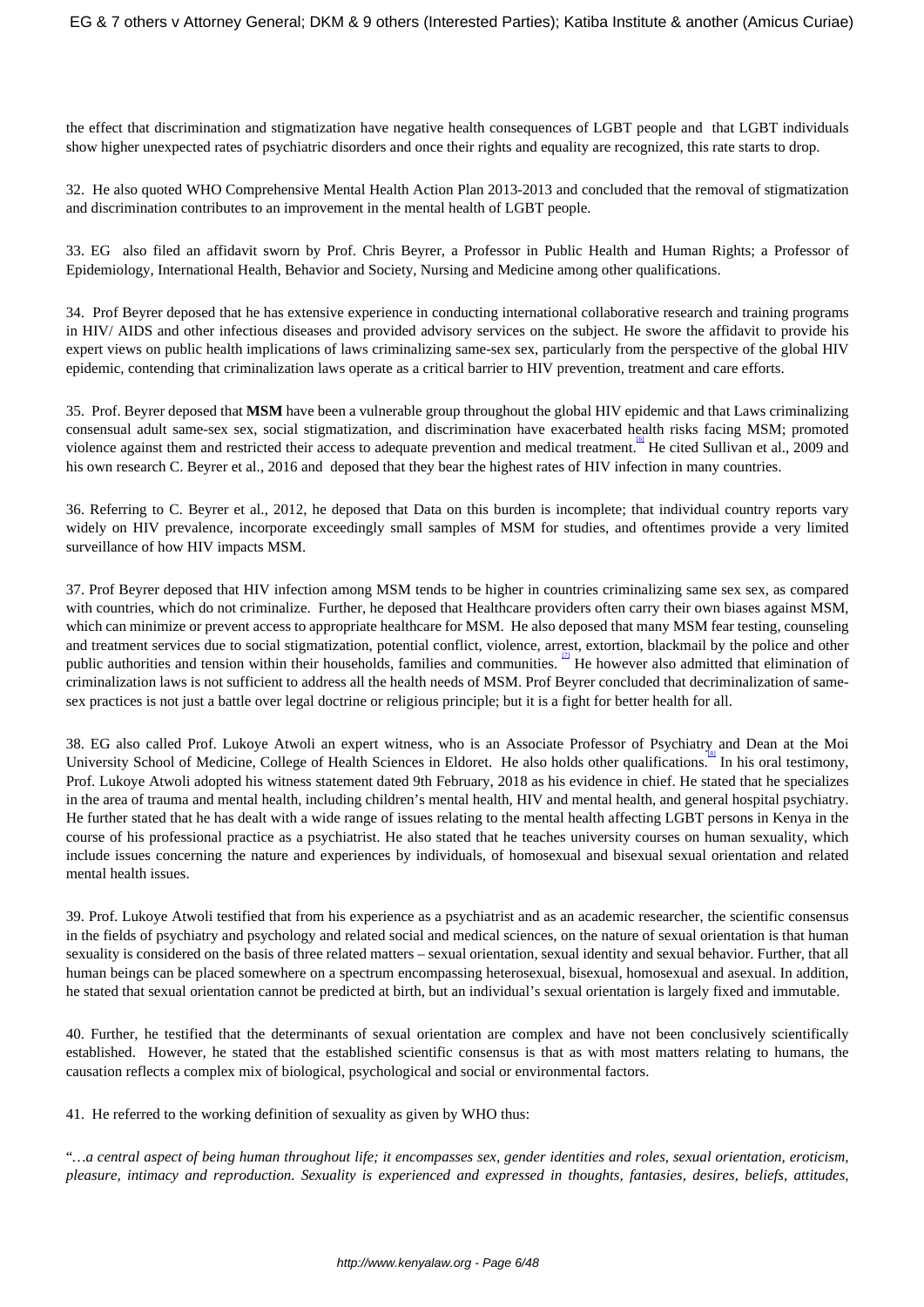*values, behaviours, practices, roles and relationships. While sexuality can include all of these dimensions, not all of them are always experienced or expressed. Sexuality is influenced by the interaction of biological, psychological, social, economic, political, cultural, legal, historical, religious and spiritual factors.*" [9]

42. Responding to affidavit evidence tendered by the  $7<sup>th</sup>$  interested party, in respect of sexual orientation of identical twins **suggesting** that sexual orientation may result from genetic or biological factors, Prof. Lukoye contended that such conclusion is not supported by science. In his view, no two human beings even where sharing the same womb, experience life in an identical manner.<sup>ther</sup> In support of his proposition, he cited the study by K. Richardson and S. Norgate where it was noted that "equal **environment assumption" (EEA) in Twin Studies may not** *hold even in identical twins.* [11]

43. In his view, it is possible that the intra-uterine hormonal exposure of one twin may differ significantly from another, resulting in identical twins being exposed to different biological factors. He further stated that genetics may be one aspect of the overall picture, but even in respect of genetics, the question as to which parts of a person's DNA are activated and which are not is a product of complex environmental factors, including intra-uterine hormonal factors; and that the expression of the genetic code in any one individual depends on many different factors.

44. Prof. Lukoye acknowledges, however, that other studies on twins have established that identical twins do have a higher chance of both being homosexual than non-identical twins or other siblings. He cited the study carried out by K. S. Kendler, L. M. Thornton, S. E. Gilman, R. C. Kessler which found that biometrical twin modelling suggested that sexual orientation was substantially influenced by genetic factors, but family environment may also play a role.

45. Prof Lukoye further cited other studies that support a familial link, and do not support the idea that siblings of homosexuals may behaviourally *'acquire'* homosexuality. He also stated that contrary to the suggestion in the affidavit by Dr Wahome Ngare, identifying identical twins where one identifies as having a homosexual sexual orientation and one as having a heterosexual sexual orientation does not prove any proposition with respect to the existence of genetic or biological factors among the determinants of same sex sexual orientation.

46. Prof. Lukoye Atwoli emphasised that it is not possible to change sexual orientation through 'medical intervention. In his view, where a person's sexual orientation (or identity) truly changes in life (without the intervention of coercion or stigmatization), what is often happening is that the individual has come to understand and recognize/accept a fundamental part of his or her human personality, his or her sexual orientation, which he or she had previously repressed or not appreciated or understood.

47. He maintained that homosexual or bisexual sexual orientation is not a disease, as they are not included as disorders in the main international classifications for diseases and mental disorders. <sup>144</sup> He further stated that since it is not a disease, doctors cannot properly or ethically speak of seeking to treat or change homosexual or bisexual sexual orientation.

48. According to Prof. Lukoye Atwoli, any attempt to "treat," or change homosexual or bisexual sexual orientation often cause the persons subjected to such efforts or "treatment" significant mental and psychological harm, and that efforts to change sexual orientation ("conversion therapies"), have been largely scientifically discredited. In his view, restricting or denying the existence of sexual orientation other than heterosexual will not reduce the incidence of such other sexual orientations; and that homosexual and bisexual sexual orientation will continue to exist in a minority of people whether or not they are restricted by the criminal law or by societal norms.

49. On what is *"normal" human sexuality*, Prof Lukoye Atwoli quoted the WHO current working definition of sexual health which is"*…a state of physical, emotional, mental and social well-being in relation to sexuality; it is not merely the absence of disease, dysfunction or infirmity. Sexual health requires a positive and respectful approach to sexuality and sexual relationships, as well as the possibility of having pleasurable and safe sexual experiences, free of coercion, discrimination and violence. For sexual health to be attained and maintained, the sexual rights of all persons must be respected, protected and fulfilled.*" [16]

50. Prof. Lukoye Atwoli asserted that normal human sexuality includes feeling attracted to persons, being able to express your attraction for such persons and being free to approach them in consequence, and if they are similarly attracted and willing to engage in consensual sexual activity.

51. According to Prof. Lukoye Atwoli, in the absence of legal and social stigmatisation or other factors suppressing normal sexual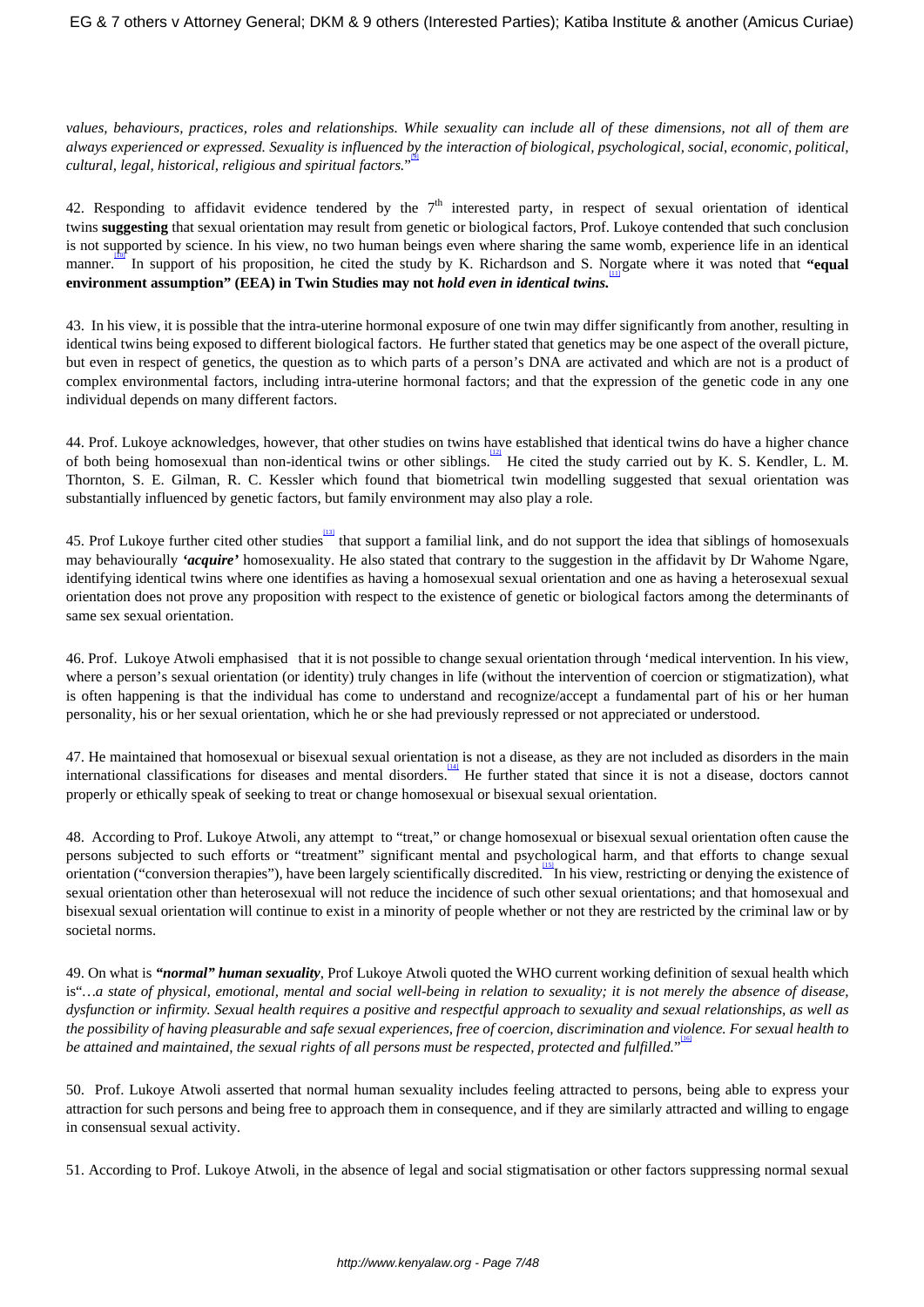behaviour, most people will express their sexuality in a way, which accords with their sexual orientation. He added that as a matter of scientific analysis, sexual orientation, sexual identity and sexual behaviour are distinct and interdependent elements of human sexuality, they cannot be divorced from each other, and, therefore the restriction of any of the three elements impairs the functioning of normal human sexuality.

52. In Prof. Lukoye Atwoli's view, in a society where sexual acts between two consenting adults of the same sex are stigmatized or otherwise discouraged, more individuals with a bisexual or homosexual orientation will repress their sexual identity or will not be open about their sexual orientation. He argued that where homosexual or bisexual behaviour is not criminalised, the social atmosphere for LGBT people would improve.

53. In his view, criminalisation of same sex sexual acts leads to a wide range of mental health issues and relationship dysfunction. He stated that attacks, stigmization or violence on LGBT people might cause trauma to the individual, leading to posttraumatic stress disorder (PTSD), depression, anxiety disorders and substance use disorders.

54. Responding to the  $7<sup>th</sup>$  Interested Party's alleged link between homosexual sexual orientation and child sexual abuse, Prof. Lukoye Atwoli contended that there is no linkage between sexual orientation and sexual abuse.

55. He also stated that while it is correct to say that, generally, a person who has been abused is statistically more likely to become abusive later in life, that finding is not limited to any particular sexual orientation and applies to all sexual orientations and all forms of abuse. He argued that abusive behaviour by victims of abuse is a product of the human condition, giving rise to the common precept that *"hurting people hurt people."*

56. Responding to the concluding statement of the study by Roberts *et al* relied on by Dr Wahome Ngare, Prof. Lukoye Atwoli argued that the study disputes the suggestion that it is established science that sexual abuse in childhood causes homosexual orientation in later life. He maintained that the article is misinterpreted and misused in the Affidavit of Dr Ngare to suggest a singular association, contrary to what is actually said by the authors and asserted that the article explicitly does not settle the matter, but leaves it open to further research.

57. Prof. Lukoye Atwoli concluded that, in respect of an individual who has suffered sexual abuse as a child, it is established that one of the consequences of the abuse is that the person may act in a less sexually inhibited way in the future, regardless of whether the abuse was caused by a heterosexual or homosexual. In his view, therefore, any attempt to link the decriminalization of any kind of sexual conduct between consenting adults of the same sex to sexual abuse of others, including children, is wholly unfounded in science.

## **Legal foundation of Petition 150 of 2016.**

58. The first Petition challenges the constitutionality of sections  $162$  and  $165$  of the Penal Code  $\frac{\text{LHS}}{\text{O}}$  on grounds that the provisions have in effect, or are in practice applied to criminalize private consensual sexual conduct between adult persons of the same sex. The Petitioner contends that the provisions are vague and uncertain, because they breach the principles of legality and rule of law and infringe the rights of Kenyan citizens.

59. The first Petition questions the constitutional legitimacy of the State in seeking to regulate the most intimate and private sphere of conduct of Kenyans, regardless of their sexual orientation. He states that to the extent that the impugned provisions purport to criminalize the relevant conduct, they are unconstitutional, and by dint of Article **2** of the Constitution are null and void to the extent of the inconsistency because they: -

*a. Violate Articles 27 (Equality and freedom from discrimination), Article 28 (Human dignity), Article 29 (Freedom and security of the person), Article 31 (Privacy) and Article 43 (Economic and social rights-specifically health);*

*b. contravene common law and constitutional principles (including Articles 10 and 50 of the Constitution) relating to legal certainty on account of their vagueness and uncertainty and consequently, cannot operate to create criminal penalties;* 

*c. violate International law which has been incorporated as part of domestic law by virtue of Article 2 of the Constitution;*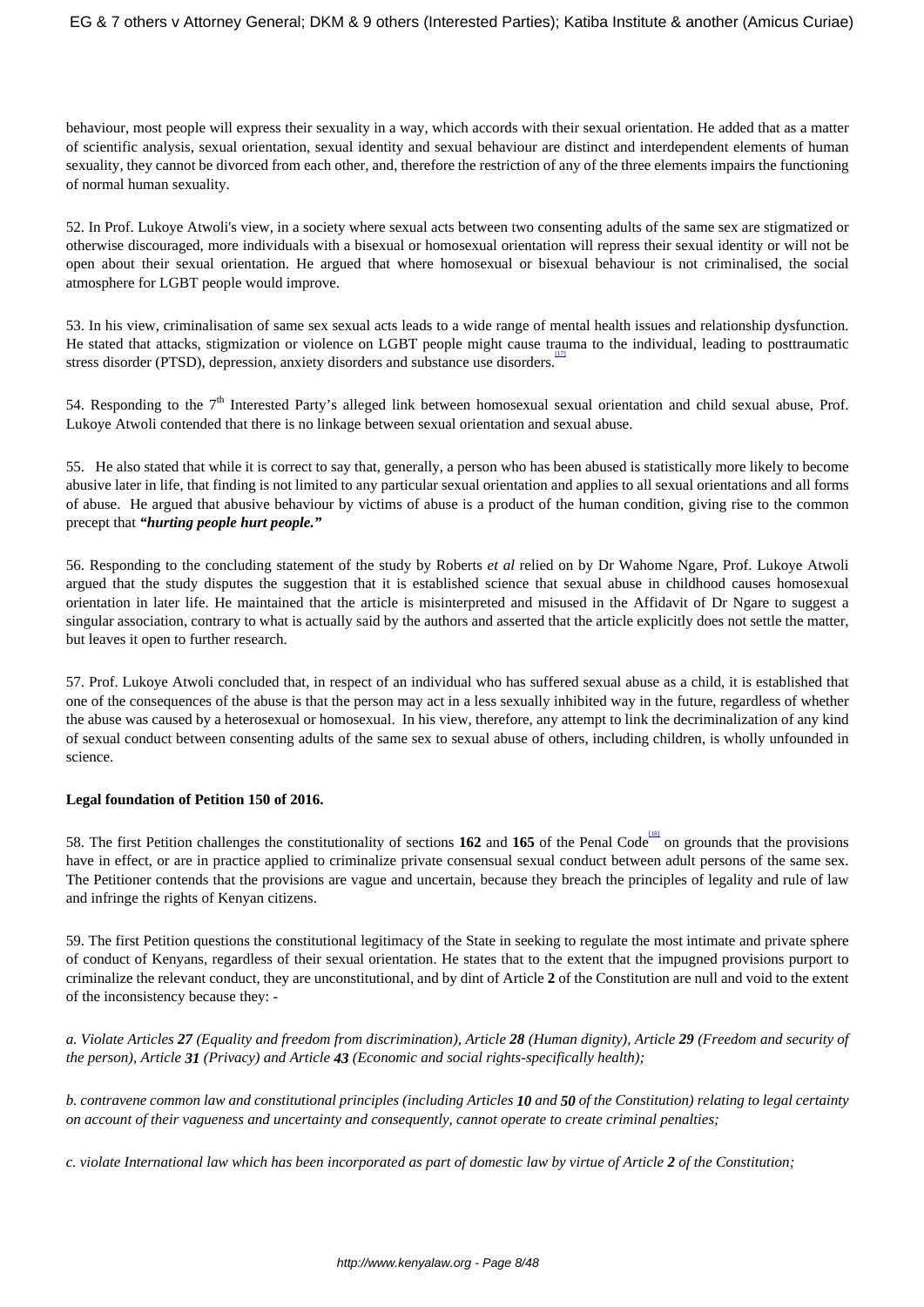*d. that the principle of legality requires that criminal offences be clearly, precisely and comprehensively drafted so as to be understood by ordinary Kenyan citizens.*

*e. That the impugned provisions fail intelligibly to define the conduct to which they relate, hence, they violate the constitutional principle of the rule of law in Article 10(2)(a) of the Constitution, the common law principle of legal certainty and the right to a fair hearing provided under Article 50(2)(n)(i) of the Constitution.* 

60. The Petitioner in the first Petition also states that he brings the Petition to end what he considers unjust and unconstitutional state of affairs whereby LGBTIQ Kenyans are exposed to the risk of criminal prosecution and imprisonment because of the climate of social opprobrium towards them perpetuated by the criminalization of their sexual orientation and identity.

61. Consequently, he invites this court to strike down the impugned provisions for being unconstitutional. In the alternative, he urges the court to interpret the said provisions in a manner that excludes them from the ambit of the private consensual sexual conduct between adult persons of same sex. The Petition is founded on Articles **2, 19, 20, 21, 24, 25, 31, 43** and **259** of the Constitution.

62. In his view, to the extent that the impugned provisions declare the conduct as unnatural or grossly indecent and criminalize it, the provisions degrade the inherent dignity of the affected individuals by outlawing their most private and intimate means of selfexpression. He further claims that sexual intimacy between consenting adults is a fundamental part of the experience of humanity, and an essential element of how individuals express love and closeness to one another; and, establish and nurture relationships. He argues that to criminalize one's conduct of engaging in sexual intimacy in private with another consenting adult, and in a manner which causes no harm to any third party or to the parties so engaging, amounts to a fundamental interference in the person's experience of being human and their personal dignity and privacy and amounts to degrading treatment.

63. He also avers that where the law criminalizes consenting adult sexual intimacy only to persons of a certain sexual orientation, such a law is plainly discriminatory and fundamentally impairs access to adequate health care services and jeopardizes public health generally. He claims that sexual orientation which involves the expression of love and sexual intimacy between persons of the same sex (whether male or female), is an intimate and fundamental part of the human personality of a minority of persons across all places and times worldwide. He further argues that sexual orientation is intimate and is determined by biological, psychological development and that same sex attraction, orientation and behavior is considered as normal variants of human sexuality.

64. Lastly, the Petitioner argues that his Petition neither concerns same sex marriage, nor does it seek to legalize same sex marriage; and, if successful, it will not have the effect of mandating or requiring Kenya to recognize same sex marriage. He maintains that the Petition only challenges the criminalization and severe punishment under the criminal law of a section of Kenyan society because of the fundamental and innate characterization of their sexual orientation.

## **Petition No. 234 of 2016.**

65. The eight Petitioners in Petition No. 234 of 2016 challenge the constitutionality of sections **162(a) (c)** and **165** of the Penal Code. They aver that the two provisions violate Articles 27(4), 28, 29, 31, 32, 43, 50 of the Constitution. They also argue that the impugned provisions undermine fundamental human rights guaranteed by Articles **1,2,3,7,9,12** and **28** of the Universal Declaration of Human Rights (UDHR); Articles 2.1,17.1, 6.1, 7,9.1, 17, 17.1, 26 and 26 of the International Covenant on Civil and Political Rights (ICCPR); Articles 2.2, and 12.1 of the International Covenant on Economic, Social and Cultural Rights (ICESCR); Articles **2,3,4,6,10,19** and **28** of the African Charter on Human and Peoples Rights (ACHPR) and Resolution 275 of the ACHPR. On the basis of the foregoing, they ask the court to give meaning to the provisions of the Constitution that they claim are offended by section  $162(a)(c)$  and  $165$  of the Penal Code<sup>tolo</sup> by declaring them null and void.

## **The Respondent's response**

66. The Respondent filed grounds of opposition on  $19<sup>th</sup>$  August 2016. He states that the preamble to the Constitution acknowledges the supremacy of the almighty God who is the objective moral law giver and that this informed the decision to retain the impugned provisions. He contended that the Petitioners have failed to lay clear grounds for the court to find the impugned sections unconstitutional. He maintained that the Constitution recognizes marriage as a union of two consenting adults, male and female, and, that the legislative function of the State is exercised by Parliament, hence, the court cannot compel the government to legalize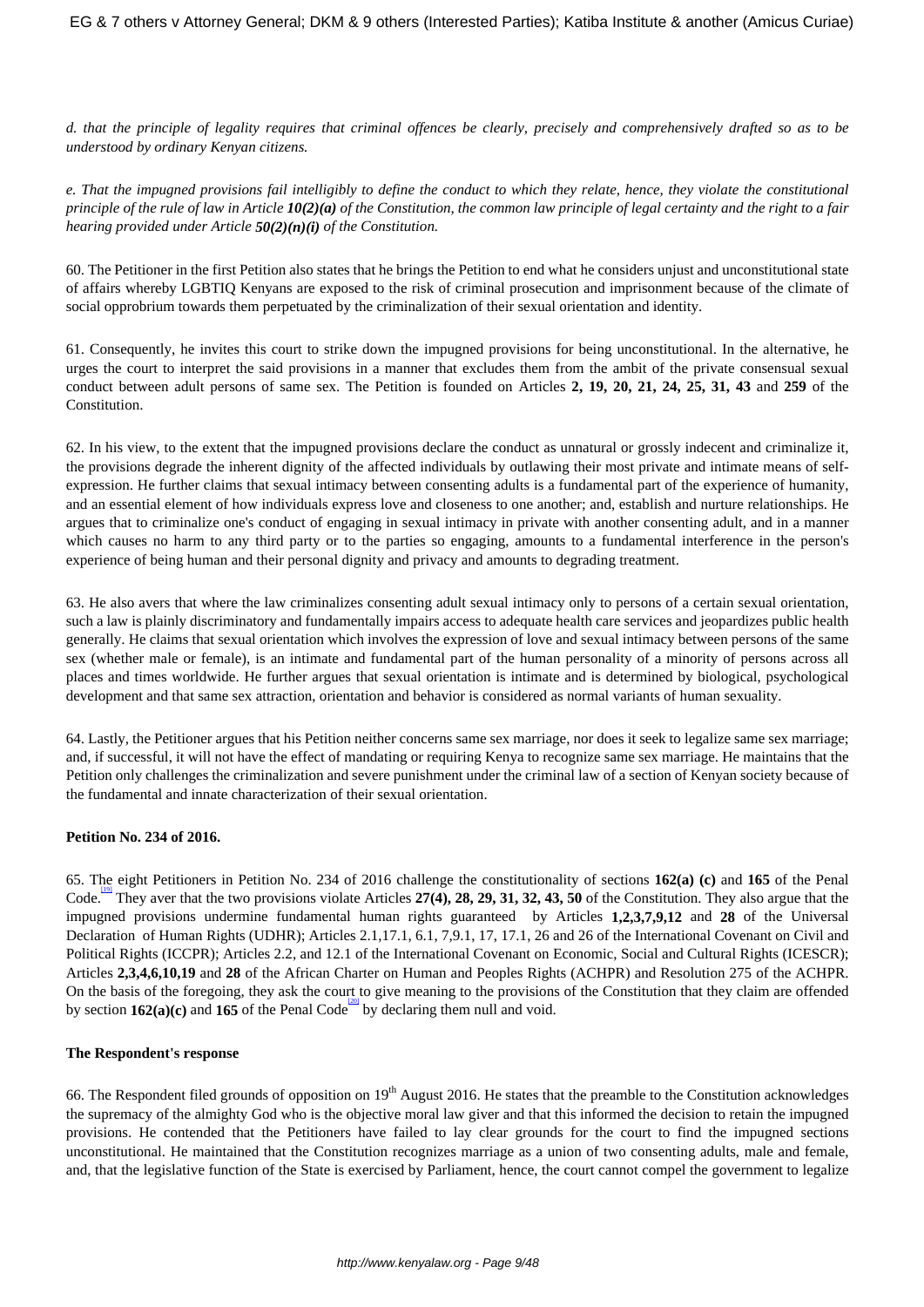homosexuality by amending the impugned provisions. He also stated that sexual orientation of an individual is fixed at the birth latest and cannot be changed by any means.

67. The respondent further states that the court will be overstretching its mandate if it grants the orders sought, and, if granted, the orders would have a drastic impact on the cultural, religious, social policy and legislative functions in Kenya as it would amount to legalizing homosexuality through the back door. Finally, the Respondent contended that the Petition is incompetent, misconceived, misplaced and is an abuse of the process of the court as the Petitioners' rights and fundamental freedoms have not been violated.

#### **The First to Sixth Interested Parties' Affidavit in support of the Petition**

68. The 1<sup>st</sup> to 6<sup>th</sup> Interested Parties filed an affidavit in support of the Petition sworn by the 1<sup>st</sup> Interested Party, **DKM** on  $2^{nd}$ December 2016. He deposed that he and the  $2<sup>nd</sup>$  to  $6<sup>th</sup>$  interested parties advocate for protection of rights of Gays, Bisexuals, MSM and Lesbians. He also averred that he has been involved in HIV and AIDS research among gay men for over ten years and established that Gay men and other MSM are vulnerable to stigma, discrimination, violence and that sexual behavior of gay men and other MSM has implications for both men's and women's reproductive health. He also stated that the population of Kenyan MSM is larger than believed.

69. He further averred that the  $4<sup>th</sup>$  Interested Party has been a victim of prosecution and persecution, in that he was arrested and charged under section 162 of the Penal Code.<sup>[21]</sup> That he was forced to undergo examination, which greatly violated his fundamental rights and freedoms, and that, as a catholic, the existence of the said provisions, make him fear confessing before a priest. In addition, he claimed that the impugned provisions infringe on their privacy and freedom of expression, and, that, they have suffered not only in the hands of the state through prosecution, harassment, vilification, ridicule, attacks, stigmatization, discrimination and persecuted by non-state actors.

#### **The Seventh Interested Party's Response to the Petitions**

- 70. The  $7<sup>th</sup>$  Interested Party filed a number of documents in response to the Petitions namely:
- i. Response dated  $9<sup>th</sup>$  November 2017;
- ii. Replying Affidavit sworn by Anne Mbugua on  $18<sup>th</sup>$  January 2018;
- iii. Replying Affidavit sworn by Dr Wahome Ngare on  $18<sup>th</sup>$  January 2018;
- iv. Expert witness Affidavit sworn by Dr Johnson Kilonzo Mutiso on 22<sup>nd</sup> February 2018;

v. Replying Affidavit sworn by Anne Mbugua on 21st February 2018.

71. In its response dated 9<sup>th</sup> November, 2017, the 7<sup>th</sup> Interested Party contended *inter alia* that the Constitution confers the legislative mandate upon Parliament, hence, this Petition aims to use judicial craft to legitimize gay liaisons and such other indecent offences and create a new breed of rights which do not exist in the Constitution. In addition, it states that no right confers a cover to an individual to engage in illegal criminal conduct.

72. It further states that the very nature of criminal law is to circumscribe conduct that is considered wrong the content often being moral, hence, the argument that morality cannot be used must fail. On the alleged vagueness of the impugned provisions, the  $7<sup>th</sup>$ Interested Party states that the Petitioners contention that the provisions offend the right to equal treatment for persons of homosexual orientation, is by itself an admission of the certainty of the provisions. It also states that the provisions clearly criminalize homosexual carnal knowledge.

73. The  $7<sup>th</sup>$  Interested further states that it is unsustainable to allege unfairness when society frowns upon persons who are deemed to engage in criminal conduct. In addition, it states that the law is an expression of moral inclinations in the society; that in the realm of criminal law, there is no requirement that there has to be an individual victim for a crime to be complete; and, that the alleged violation of constitutional rights cannot arise since the conduct in question is illegal. Lastly, it states that no evidence has been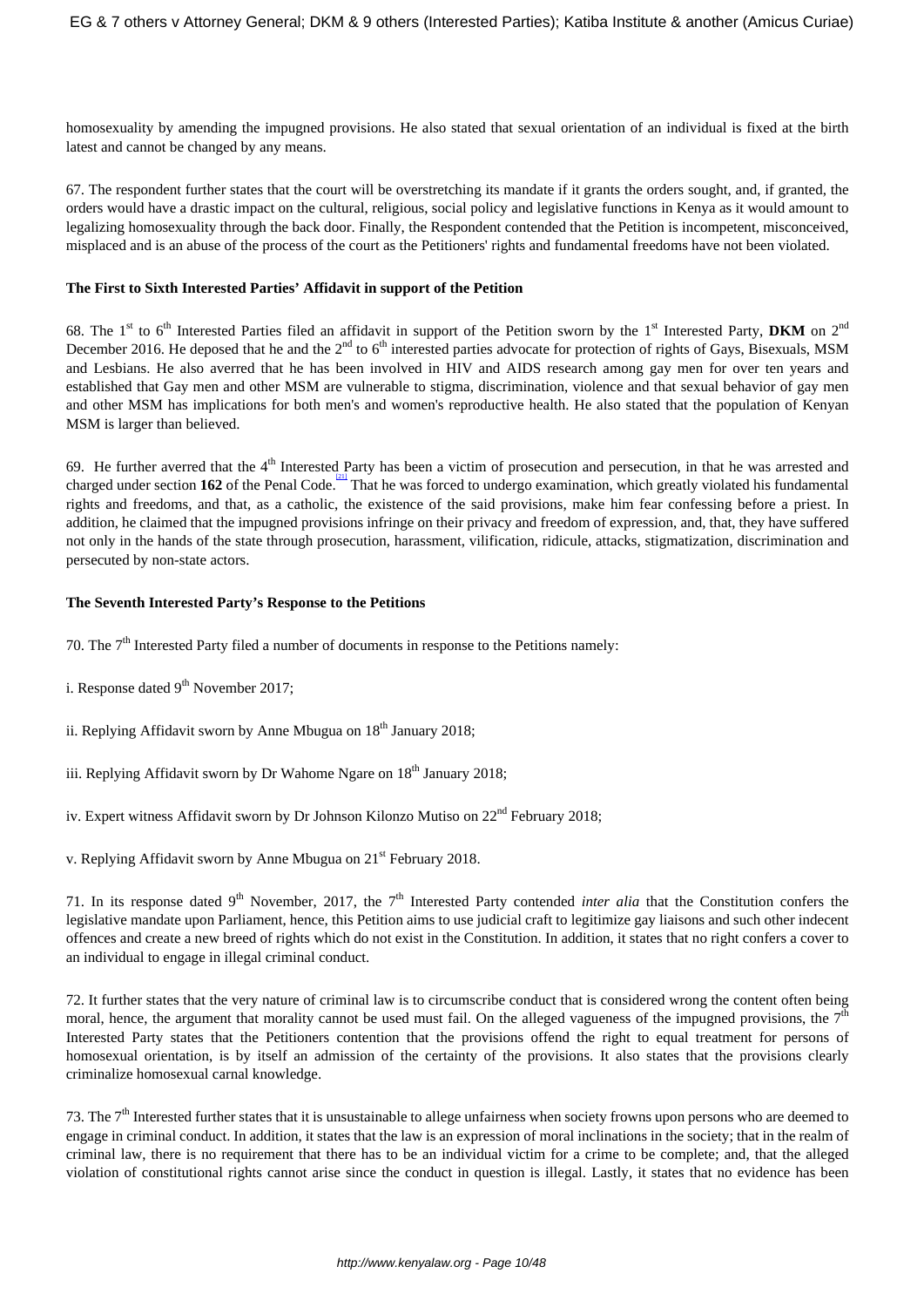adduced to show that persons engaged in homosexuality are denied medical care.

74. Additionally, the 7<sup>th</sup> Interested Party filed a Replying affidavit sworn 18<sup>th</sup> January 2018 by it chairperson **Anne Mbugua** in response to Petition 150 of 2016. She deposed that she served as a trainer of trainers during the run up to the referendum that led to the adoption of the 2010 Constitution. To her knowledge, homosexual conduct and abortion arose and the resounding answer that was given by the Committee of Experts was that the new Constitution did not permit abortion nor did it legalize homosexual conduct.

75. Further, she deposed that despite our Constitution heavily borrowing from the South African Constitution, sexual orientation provided in section 9(3) of their Constitution, is not included in Article 27(4). She deposed that the Constitution does not legalizes homosexual conduct nor does it envisage the use of an interpretation intended to circumvent the will of the people of Kenya.

76. She also stated that criminalization of homosexuality is within the confines of the law and that individual liberty is circumscribed where it offends common good and public policy and that the state has a duty to protect the morals and traditional values recognized by the community. Further, that the quest to validate homosexual law is an assault on Article 45 of the Constitution. Moreover, that Article 24 provides for limitation of rights which limitation is justifiable on the basis of public interest and public policy.

77. **Ms Mbugua** referred to annexture **AM2** to her affidavit which is a Replying Affidavit sworn by **Dr. Wahome Ngare** an Obstetrician- Gynecologist in which he stated that research and statistics show that persons who identify themselves as homosexuals are often introduced and recruited through sexual abuse by adults and that those who experience such abuse are more likely to abuse children. Mr. Ngare also referred to a research done on identical twins showing that gays are not born as gay.

78. In response to Petition 234 of 2016, Ms Mbugua also swore another affidavit on 21st February 2018. She deposed that the penal statutes do not in any way violate the constitutional rights of the LGBT community; that the impugned provisions do not criminalize a person's condition for having attractions, impulses or desire to engage in prohibited acts. According to Ms Mbugua, the law focuses on the behavior of persons and not their actions or impulses to engage in criminal activities, rather, that the impugned sections criminalize the conduct of engaging in unnatural sexual behavior.

79. In response to the affidavit of JM, Ms Mbugua contends that he has not provided particulars of the persons who raped him, the church he was excommunicated from and the landlord who evicted him from the salon. Further, she deposed that no evidence has been led to demonstrate that the acts complained of flow from the enforcement of the impugned provisions.

80. In response to the affidavit of MO and his mother MAO, Miss Mbugua deposes that no particulars have been furnished to show that the alleged rape and harassment visited on Maureen flow from the enforcement of the impugned provisions.

81. In response to the affidavit of YP, Ms Mbugua deposes that no particulars have been provided on the alleged attack on her at her work place or eviction by her landlord. Further, that no proof that the actions ever took place, and if they did, they were done in the enforcement of the impugned provisions.

82. In response to the affidavit of **Daniel Peter Onyango** the 8<sup>th</sup> Petitioner's Director, Ms Mbugua contends that there was no proof that the alleged or existing stigmatization against the LGBT community has been precipitated by the impugned sections. Further, that stigma is a community reaction to a person's behavior that is deemed harmful to the society and was a standard mechanism in traditional African society and that no evidence has been given to show that stigma leads to or causes criminal behavior.

# **7 th Interested Party's Witness Affidavit by Dr Johnson Kilonzo Mutiso**

83. The 7<sup>th</sup> Interested Party also filed a witness affidavit sworn by Dr. Johnson Kilonzo Mutiso on 22<sup>nd</sup> February 2018<sup><sup>[22]</sup> in response</sup> to the Affidavits sworn by Professor Dinesh Bhugra and Mr. Annand Grover as well as that of Professor Lukoye Atwoli. In his view, matters relating to same sex attraction should not be given a narrow reading or interpretation of medical or scientific literature without linking them to a wider knowledge and experience in the relevant fields such as psychiatry and psychopathology.

84. According to Dr. Kilonzo, **t**here is no scientific and medical research that supports the claim that people are "born gay" or that same sex attraction is innate. He contends that the popular literature from western countries that have decriminalized homosexual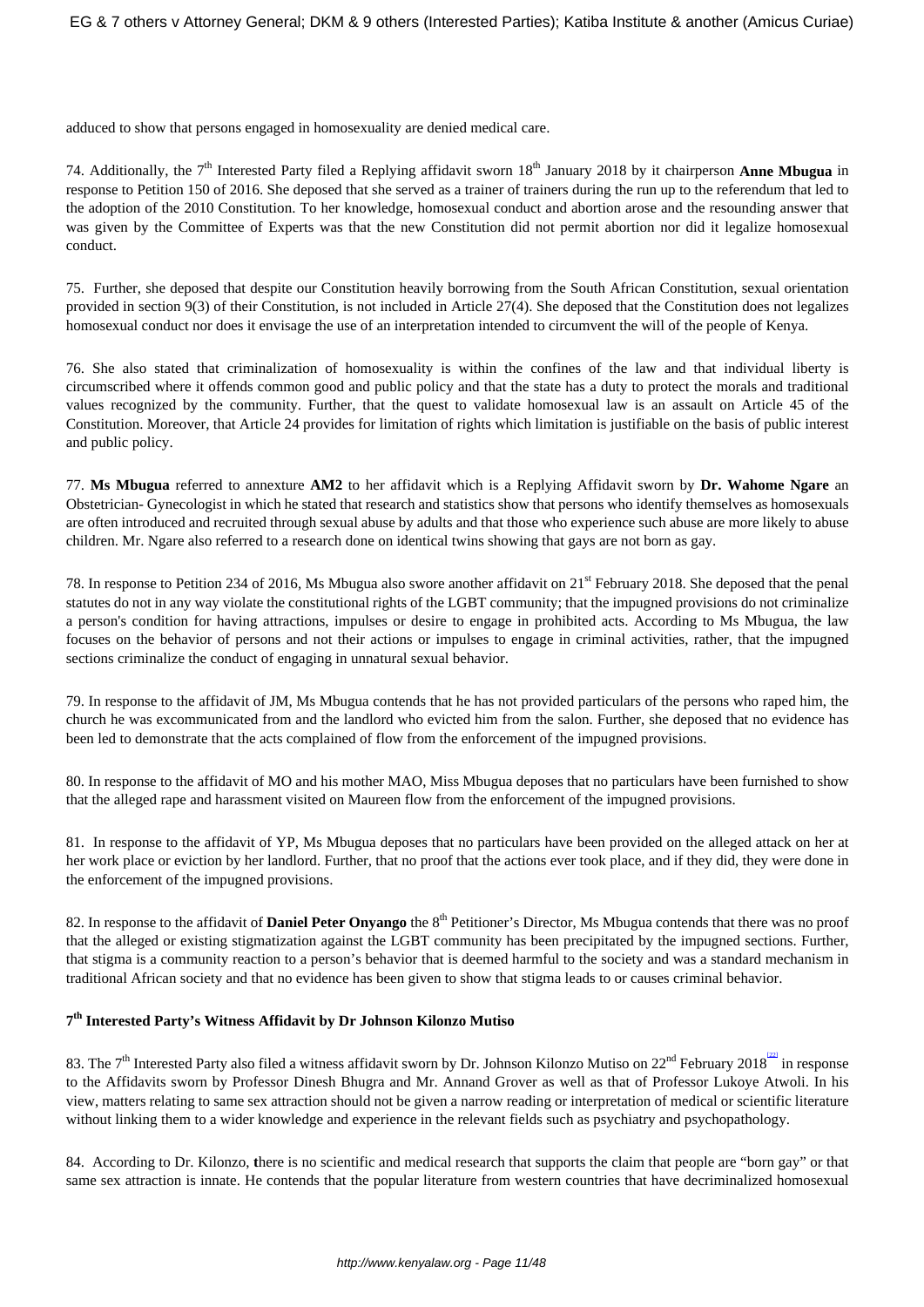behavior tends to be slanted or consistently interpreted to favour the social, legal or political situation preferred by the prohomosexual groups (the gay lobby).

85. He highlights some literature with a multi-textured view of the matter and contends that the phrase **sexual orientation** has never been accepted in any binding UN documents and is highly controversial with nations deeply divided over the same. He annexed "JM1," a document by Family Watch International on the subject and argues that it is untrue that up to 5% of the population suffers from or manifests homosexual tendencies. He asserts that the correct figure is just about 2%.

86. Based on his knowledge, professional experience and comparative review on the topic, Dr. Kilonzo deposes that research is accumulating that stipulates that **people are not born gay;** and that no research has proven that same sex attraction is an immutable condition like race or sex. To debunk this fallacy, he cites the American Psychological Association, 2008 on the subject to contend that there is no consensus among scientists on the exact reasons why an individual develops a heterosexual, bisexual, gay or lesbian orientation.

87. According to Dr. Kilonzo, reputable scientific research shows that same sex attraction develops because of a complex interaction factors including experience during childhood and adolescence. This "nurture" factors, in his opinion, are the environmental factors that are largely of influence as opposed to "nature" or genetic factors. Nurture factors are said to include the relationship with parents and peers during early childhood, sexual abuse and gender non-conformity. Referring an article by Dr. Joseph Nicholosi, the deponent states that there is much more evidence for early childhood factors especially the relationship with their parents.

88. Dr. Kilonzo also referred to Floyd Godfrey's Book titled *'A young Man's Journey; healing for young men with unwanted sexual feelings'* where it is argued that there are a variety of different contributing factors toward the development of a sexual orientation and that not everyone may have every single one of those contributing factors and that one can unlearn homosexuality through gender reparative therapy**.** 

89. In Dr. Kilonzo's view, evidence from a number of studies support the conclusion that sexual orientation is not pre-determined by DNA. He referred to studies on identical twins, which have returned low incidents of both twins being homosexual and another study by Dean Hammer, which made an effort to show the nexus to a DNA stretch found at the X Chromosomes tip, which did not conclusively find that such nexus exist. He concludes that sexual orientation is "fluid' and therefore changeable. To support this view, Dr. Kilonzo referred to research conducted by Dr. Jeffrey Satinova in his Book on "*Homosexuality and the politics of Truth*" to show that some people with unwanted same sex attraction can and do change and, therefore, such people should be assisted to seek treatment and not to be left to think that their conditions are irreversible.

90. He further stated that in his own experience, he has attended to patients with unwanted sex attraction seeking to correct this orientation; and that part of the therapeutic process involved assisting them to develop health relationships, the same treatment given to mental patients.

91. He also deposed that from his professional experience and research, homosexuals are at higher risk of developing health related complications than their heterosexual counterparts. To support this view, he cited a study by the National Association of Research and Therapy of Homosexuality (NATH), which concluded that homosexuals suffer about three times more physical, and mental health problems than heterosexuals. Further, that according to a report by the US Centre for Disease Control and Prevention (CDC), the risk of HIV infection is greater among homosexuals as compared to heterosexuals.

92. In response to the affidavit sworn by Prof. Chris Beyrer, Dr. Kilonzo states that medical literature undeniably demonstrates that MSM have high rates of HIV/AIDS infection and prevalence and therefore, legalization is not the appropriate public health response to harmful behaviour; that the standard medical protocols (as prescribed by law and practices of forensic medicine) should apply for all victims or perpetrators of harmful activity.

93. In response to the affidavit of Prof. Bhugra**,** Dr. Kilonzo deposed that the WPA does not retain or develop any diagnostic and statistical manual for mental disorders and depends largely on the Diagnostic and Statistical Manual (DSM) prepared by the WPA, which changed its definition of homosexuality in the 1973,  $3<sup>rd</sup>$  edition of its DSM, due to politics, not science or medicine; that WPA statement that same sex attraction (SSA) is a normal variant of human sexuality is a sociological and philosophical position not justified by science, and contradicted by substantial research in the field. He contended that it is unhelpful to subject science to politics, as this distorts the clinical observations of practicing psychiatrists; and that there is no conclusive scientific research findings on the various claims about biological causation of same sex attraction.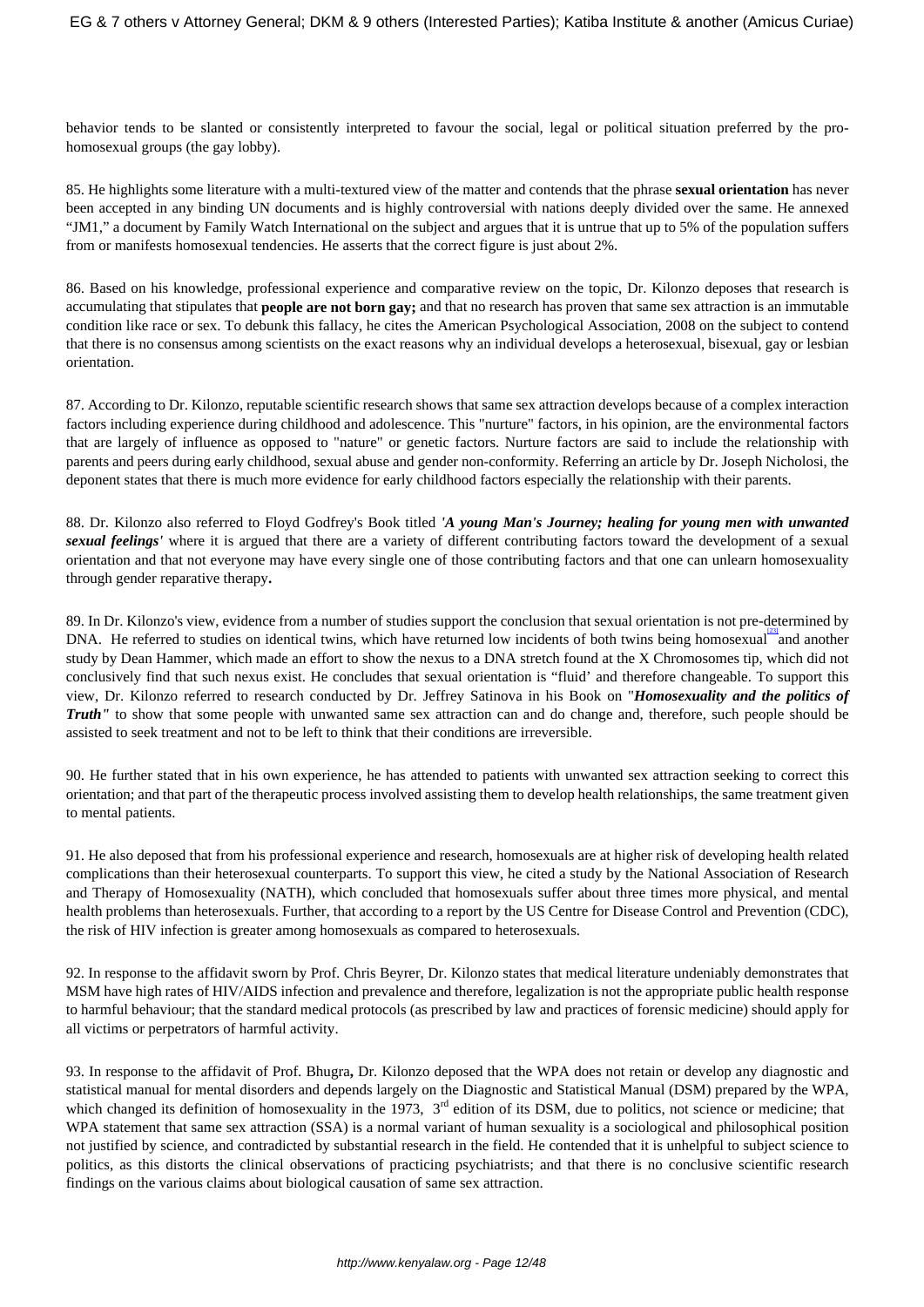94. Dr. Kilonzo disagreed with Prof. Lukoye Atwoli's claim that morality and religion are not appropriate inputs in a discussion of science since social sciences recognize the importance of religion, morality and philosophy in guiding human behaviour. He contended that Prof. Lukoye Atwoli simply reproduced western conventional view about homosexuality but failed to recognize the dissenting research and findings from the same western sources on the same issue. In his view, Prof. Lukoye Atwoli's statement is liberal and wrongly attributes lack of sexual normality to social stress, despite lack of any credible study that wholly attributes sexual disorders and related adverse health outcomes on social stigma.

95. He argued that Prof. Lukoye Atwoli's views present a theory of criminology and deviance, which is unique to pro-gay literature, and not supported by general theories of crime. He also stated that contrary to Prof. Lukoye Atwoli's statement, there is no basis for the link between gay behaviour and sexual abuse of minors and that studies have shown that gay lifestyle can promote same sex paedophilia. He contended that the justification for decriminalization of homosexuality and the argument that sexual conduct between consenting adults ought not to be regulated by the State is merely a regurgitation of the liberal philosophy of John Stuart Mill. Lastly, Dr. Kilonzo argued that Sexual behaviour is essentially social with consequences on society; hence, considerations relating to legalization or criminalization of such sexual behaviour should be left to Parliament.

## **Eighth Interested Party's Replying Affidavit**

96. The eighth Interested Party, Kenya Legal and Ethical Issues Network on HIV & AIDS (KELIN) filed a Replying Affidavit sworn by Ishmael Omumbwa on **9 th** February 2018 in support of the Petitions.

97. At paragraph two of the said affidavit, the deponent states that he swears the affidavit on behalf of **Persons Marginalized and Aggrieved in Kenya (PEMA-Kenya).** We have extreme difficulty connecting PEMA-Kenya, the deponent and the eighth Interested Party. Neither Ishmael Omumbwa nor PEMA-Kenya is a party to these proceedings. Accordingly, we find no basis for considering this affidavit.

98. The eighth Interested Party also filed an expert witness Affidavit sworn by **Anand Grover**, an Advocate practicing in the Supreme Court of India and High Courts of Delhi and Mumbai. He deposed that he has over thirty years' experience in the areas of  $HIV/AIDS$  and Human Rights Law.

99. He deposed that he served as the United Nations Special Rapporteur on the right of every one to the highest attainable standard of physical and mental health in which capacity he undertook nine country missions and produced fourteen thematic reports. He stated that one of the reports examined the relationship between the right to health and criminalization of private adult consensual behavior, including same sex conduct and sexual orientation. He deposed that criminal sanctions dissuade gay men and other MSM from seeking health services. The rest of his depositions are essentially legal arguments.

# **The 9th Interested Party's Replying Affidavit**

100. The ninth Interested Party filed a Replying Affidavit sworn on  $28<sup>th</sup>$  February 2018 opposing the Petitions. He deposed that during the constitution making process, the Committee of Experts received over 5000 memoranda from Kenyans overwhelmingly rejecting homosexuality. According to Mr. Kangata, the two petitions are essentially asking the court to legislate. He stated that decriminalizing the impugned conduct would violate Article 44 of the Constitution. In his view, none of the Kenyan communities or culture embraces homosexuality and that historically, homosexuality was punished through ostracization or death.

101. On the net effect of decriminalizing homosexuality, Mr. Kangata argued that the conduct is inimical to the Kenyan State and public interest in that it is against procreation. In addition, he stated that decriminalizing homosexuality is tantamount to compelling communities to embrace the practice in breach of their right to preservation of their culture.

102. Mr. Kangata contended that there is no demonstrable proof that homosexuality is innate. He maintained that the impugned provisions are lawful and that it is in the interest of the majority to protect and preserve the provisions. He also contended that there is no evidence that the Petitioners' rights to privacy have been infringed in the enforcement of the impugned provisions. He dismissed the Petitioners' averments and depositions contending that homosexuality and lesbianism is a matter of choice not innate.

# **The 10th Interested Parties' Response**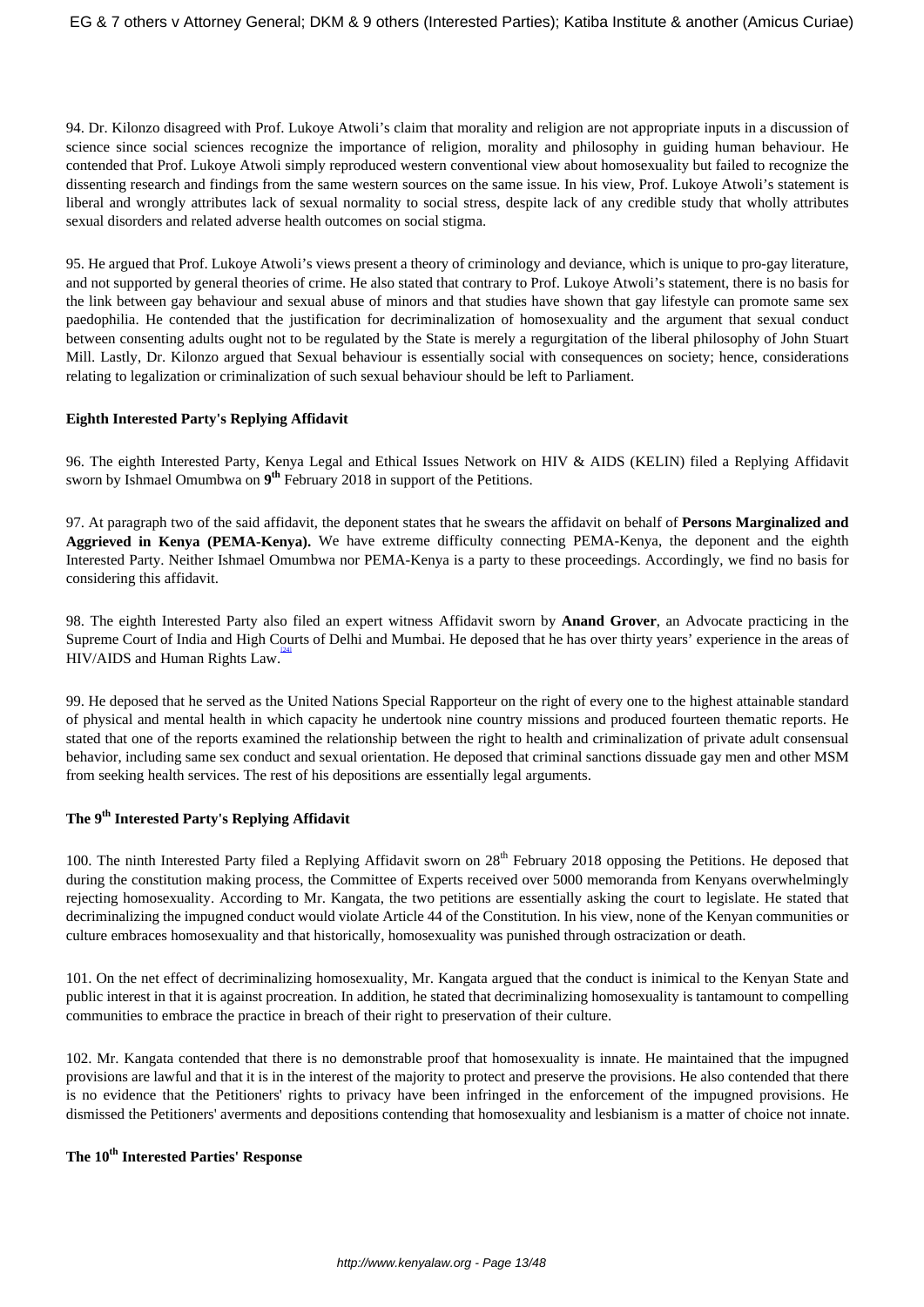103. The 10<sup>th</sup> Interested Parties filed a replying affidavit sworn on 16<sup>th</sup> February 2018 by Abdul Bary Hamid, the Secretary General of Jamia Mosque, opposing the Petitions. He stated that the Holy Quran and Hadith abhor homosexuality, which echoes Kenyan cultural values, which the people of Kenya desired in the Constitution. He contended that the impugned provisions do not violate the Petitioners' rights and that those rights are not absolute. He further contended that the impugned provisions are neither ambiguous nor uncertain as alleged and that the mandate of the court is not to legislate but to interpret legislation as enacted by Parliament.

#### **PETITIONERS' SUBMISSIONS**

#### **Submissions in Petition No. 150 OF 2016**

104. The Petitioner's counsel in Petition No. 150 of 2016 filed written submissions dated  $6<sup>th</sup>October$  2016 and made oral highlights. They submitted that the Petition is founded upon the discrimination, prejudice and stigma because of attitudes of a section of Kenyans towards the LGBTIQ persons, who view them as criminals.

105. They submitted that government officials, law enforcement officers, healthcare professionals and commercial organizations subject the LGBTIQ people to ill treatment and demean them in their private and public life, which is promoted by existing laws specifically provisions of the Penal Code which criminalizes consensual same sex conduct between adults in private. They argued that the criminalization of the relevant conduct degrades the dignity of the LGBTIQ Kenyans and invades their privacy.

106. They argued that criminalization of the relevant conduct is unconstitutional in that it violates their right to equality, freedom from discrimination (Article 27), human dignity (Article 28), freedom and security of the person (Article 29), privacy (Article 31) and health (Article 43). They maintained that any Law that is inconsistent with the Constitution is void to that extent.

107. Counsel submitted that the impugned provisions foster and promote an environment in which LGBTIQ Kenyans are subjected to a risk of violence, intimidation, extortion, threats of prosecution, discrimination and ill-treatment in connection with the provision of basic government services including health care.

108. Counsel cited Articles 2 and 3 of the Constitution on the supremacy and binding nature of the Constitution. They further cited Article 21 on the duty of every state organ to promote and fulfil the rights and fundamental freedoms. They also cited Article 23(3) (d) on the power of the High Court to grant a declaration that any law that denies, violates, infringes or threatens a right or fundamental freedoms, not justified under Article 24 of the Constitution is invalid.

109. They faulted the Respondent's contention that in allowing the Petition the Court would be usurping the power of the legislature. To buttress their argument, they relied on the case of *EG v NGO Board & 4 Others* (*The Gitari case*), wherein the court cited with approval the South African case of *The State v T. Makwanyane & M. Muchunu*<sup>26</sup> for the holding that the Constitution protects human rights of both the minority and the majority. They argued that in exercising its constitutional jurisdiction, especially with regard to the Bill of Rights, the duty of the court is to uphold the Constitution and not the popular views of the majority.

110. Counsel further argued that the impugned provisions violate Articles 10 and 50 of the Constitution and common law for being vague and uncertain. They contended that the impugned provisions do not meet the limitation test under Article 24; that the Bill of Rights does not limit LGBTIQ rights; and that perceiving homosexuality as repugnant to justice and morality based on religious beliefs is not a justifiable ground under Article 24 to limit their rights based on the majority views.

111. According to counsel, LGBTIQ is a marginalized community or group within the meaning of Article 260 and, therefore, the court owes them a special protective duty under Article 21(1) and 21(3). In their view, this case does not seek to legalize same sex marriages as suggested by the Respondent and that therefore allowing this Petition would not affect Article 45(2) on the right of every adult to marry a person of the opposite sex.

112. They maintained that rejecting homosexuality on the basis that it is a western phenomenon, is misconceived, and that majority of the jurisdictions that criminalize homosexuality are former British colonies. They were concerned that although Britain repealed such laws because of the modern understanding of human sexuality and legal and human rights norms, Kenya continues to utilize the same laws imposed by the British over 150 years ago. Petitioner further relied on international law and norms as well as judgments from courts in other jurisdictions to support their Petition.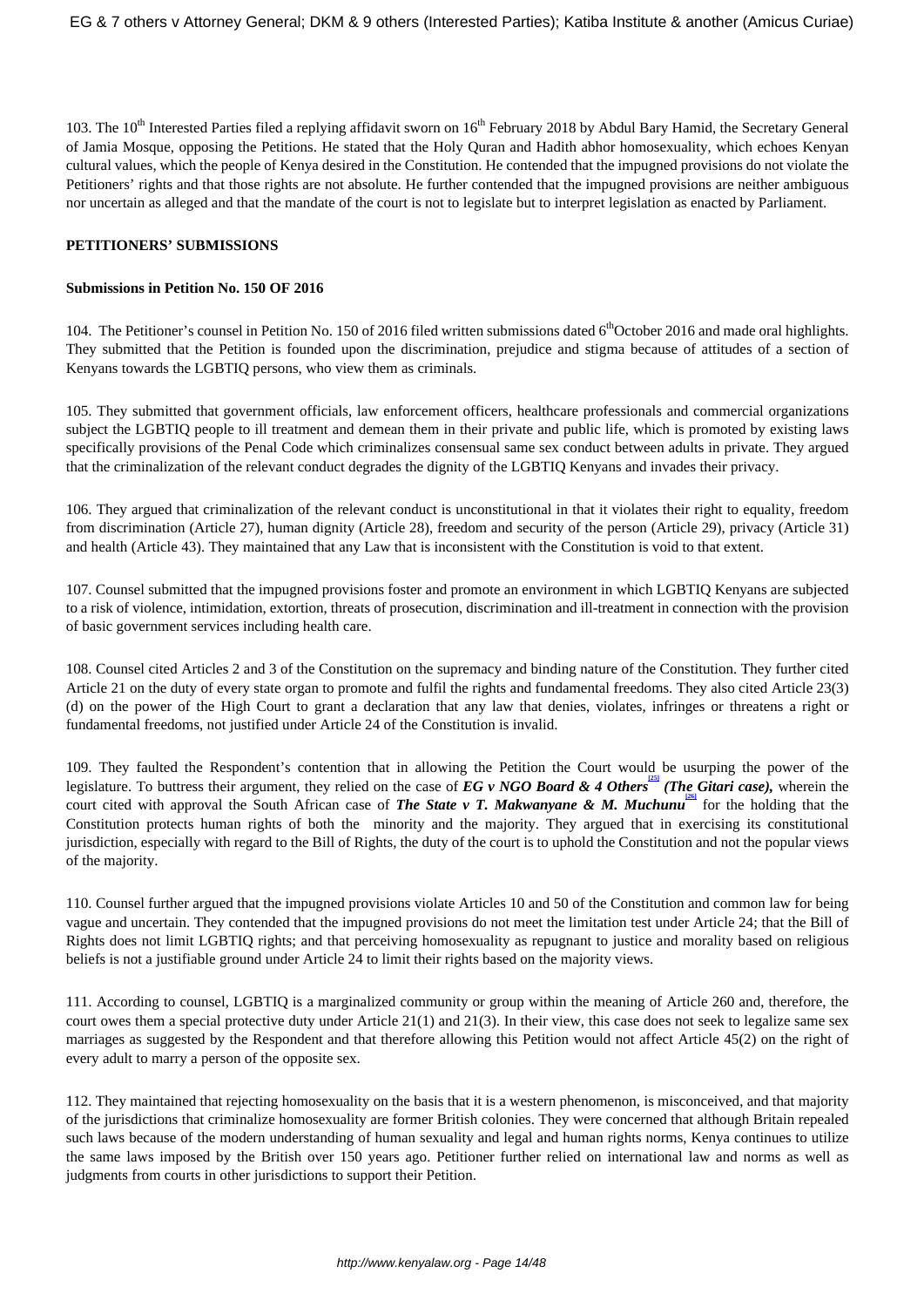113. On the question of *locus standi*, counsel cited Article 22(1)& (2)(b)(c) and cited the cases of *Coalition for Reforms and Democracy (CORD) & 2 Others v Republic & Another* and *Caleb Orozco v Attorney General of Belize & Others.* In the latter case, the court held that the threat of prosecution linked to engaging in the relevant conduct was sufficient to bring a claim, a position they argued, has been adopted by courts and treaty bodies in Europe, the Caribbean and the United Nations. They also relied on the case of *Dudgeon v The United Kingdom*<sup>[29]</sup> where the court observed that the existence of the legislation directly affected private life. Further reliance was placed on the case of *Norris v Ireland* where the court had similar views and approach taken by the United Nations Human Rights Committee in the case of *Toonen v Australia*, holding that laws in Australia purporting to criminalise relevant conduct violated the privacy protections in the ICCPR.

114. It was their submission that even though the Petitioner had not been personally prosecuted under the impugned provisions, he had suffered and continues to suffer from social, moral and political scorn, because, the provisions have a pernicious and ongoing effect on his private life and that of the LGBTIQ persons in general.

115. Regarding the court's power to strike down provisions on account of unconstitutionality, counsel relied on Articles 2(4), 3(1), *[32]* 21 and 23 of the Constitution and the case of *Mount Kenya Bottlers Limited & 3 Others v Attorney General & Others.* Commenting on the case of *Community Advocacy & Awareness Trust & 8 Others v Attorney General* cited by the Respondent*,* they submitted that this case is distinguishable from the Petitioner's case.

116. Counsel also relied on the case of *Coalition for Reform & Democracy v Republic of Kenya* (supra) and *Aids Law Project v Attorney General*, where the court struck down several provisions of the Security Laws (Amendment) Act No. 19 of 2014 for violating Articles 33 and 34 of the Constitution. Additionally, counsel relied on the case of *Aids Law Project v Attorney General &* 3 Others<sup>1361</sup> where the court declared section 24 of the HIV and AIDS Prevention and Control Act unconstitutional for being vague and overbroad, lacking certainty and violating the right to privacy under Article 31.

117. With regard to the principles of Constitutional interpretation, they submitted that under Article 20(3)(a) and (b), when interpreting the Bill of Rights, the court has a duty to develop the law to the extent that it does not give effect to a right or fundamental freedom and adopt the interpretation that most favours the enforcement of a right or fundamental freedom.

118. Citing the case of *Nderitu Gachagua v Thuo Mathenge & 2 Others* and *Njoya & Others v Attorney General & 2 Others* counsel urged the court to take into account the principles of constitutional interpretation espoused in Articles 20(4) and 259(1). They further relied on an Article by Professor Makau Mutua published in the Daily Nation<sup>33</sup> in which he observed that Kenya's Constitution is emancipatory, it is not a repressive document that takes away rights, or imagines a closed or rigid category of rights. On the contrary, Prof Mutua argues that the Constitution is a living, not a dead document, one that is frozen in time.

119. Counsel argued that issues of fundamental rights are not to be resolved by reference to private morality or subjective moral or religious views of sections or majority of the populace but by constitutional values and fundamental rights.

120. On the question of non-consensual sexual acts involving minors, counsel argued that the Sexual Offences Act adequately provides for these, and, that therefore the Petitioner is not seeking a reversal or dilution of Kenya's stringent laws that prohibit nonconsensual sex, and all sexual acts in public. It was further submitted that the Petitioners abhor all non-consensual sexual acts and all sexual acts involving minors regardless of the sex or gender of the perpetrator or victim. They also submitted that the impugned provisions are not needed to charge and convict individuals of such non-consensual acts between two adults as they can be charged under other provisions of the law such as the Sexual Offences Act and section 182 of the Penal Code.

121. They urged that should the court not find the impugned provisions unconstitutional, it should interpret them in a manner that would not criminalise relevant conduct. Reliance was placed on Article 20(3) (b) and 20(4), which requires the court to adopt an interpretation that most favours the enforcement of a right or fundamental freedom and which promotes the values that underlie an open and democratic society.

122. On the definitions of the words "*indecent"* practice and gross "*indecency,"* counsel portended that they have been addressed through legislative amendments to the Sexual Offences Act in 2007 and 2009. It was their further submission that for an act to be indecent, it must be unlawful and intentional. In their view, section 43(1) of the Sexual Offences Act classifies an act as unlawful if it is committed in coercive circumstances, under false pretences or by fraudulent means or in respect of a person incapable of appreciating the nature of an act, which causes the offense. They therefore submitted that what is clear is that the recent legislative consideration of the concept of indecency excludes from the purview of that concept consensual sex.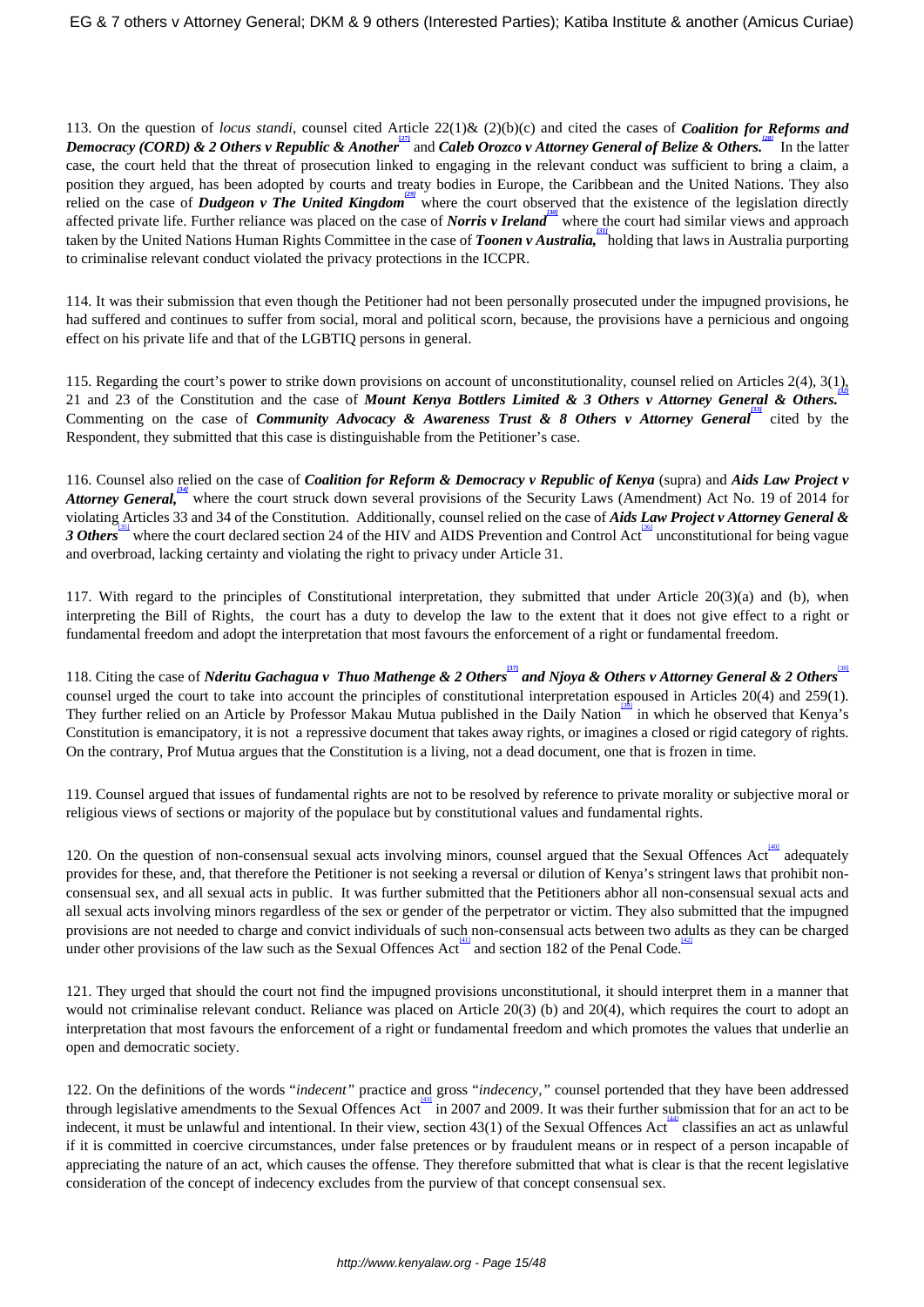123. They further submitted that the notion of indecency in the Sexual Offences Act provides a possible interpretation of the concept of indecency at section 165 of the Penal code, which would be appropriate for the court to adopt. That, as an alternative to the petitioner's primary submission as to the violation of the Constitution, the section would have to be interpreted to exclude relevant conduct as not being characterised as against the order of nature. They submitted that the support for such an approach is to be found in the increasing widespread recognition that sexual orientation is innate and fundamental part of human personality of a minority of persons worldwide. For this proposition, they relied on the **WPA Position Statement on Gender Identity and Same-**Sex Orientation, Attraction and Behaviours 2016. They also argued that WHO recognises same sex sexual orientation as a normal variant of human sexuality.

124. Counsel also argued that the impugned provisions are vague and uncertain to render them void as they limit the right to a fair trial under Article 50.

125. Counsel further submitted that if the impugned provisions were to be construed to prohibit relevant conduct, it would infringe on several fundamental rights guaranteed in the Constitution including the right to dignity under Article 28. They argued that the Constitution expressly recognises the importance of human dignity as a right capable of enforcement which right underpins all the other rights. Reliance was placed on *A.N.N. v Attorney General*<sup>477</sup> where it was held that the Constitution underscores the place of Human dignity in the enjoyment of all other rights in keeping with international treaties and jurisprudence. They cited *Dawood v Minister of Home Affairs* for the submission that section 10 of the South African Constitution is similar our Article 28 which guarantees every person's inherent dignity and the right to have the dignity respected.

126. It was further submitted that by virtue of Article 2 (5) and (6), the general rules of international law form part of the law Kenya. They argued that dignity is recognised in several instruments and singled out Article 5 of the ACHPR as well as the provisions in the ICCPR and the ICESCR. Counsel relied on the case of *Republic v Kenya National Examinations Council Ex-parte Audrey Mbugua Ithibu* in support of their submission on the right to dignity. They also relied on the cases of *National Coalition for Gay and lesbian equality v Minister of Justice,* and *Orozco v Attorney General of Belize* and *Lawrence v Texas*, for the holding that, the law which criminalises sexual conduct singles out homosexual people for social disapproval, thereby creating a climate of insecurity and vulnerability, deliberately and automatically degrading a class of individuals within society.

127. According to counsel, international jurisprudence supports the position that sexuality is an inherent characteristic, which gives rise to essential needs hence the concession by the Respondent in their grounds of opposition that sexual orientation is included within the classes protected by the non-discrimination provisions of the Constitution. Counsel submitted that laws which criminalise relevant conduct are humiliating, degrading and stigmatise the LGBTIQ communities.

128. Citing Article 29 on the right to freedom and security of the person and Article 6 of the ACPHR, counsel argued that the African Commission has stated that the Article must be construed in a manner that permits arrests only in the exercise of powers normally granted to the security forces in a democratic society. In their view, security forces in democratic societies have no power to monitor consensual sexual behaviour between adults hence the infringement of the right to freedom and security of the person is not justified.

129. Counsel invoked the right to privacy guaranteed in Articles 31 of the Constitution and 17 of the **ICCPR** and urged this court to adopt an interpretation that promotes Kenya's international legal obligations by virtue of Article 2(6). Additionally, counsel submitted that the right to privacy protects individual decision-making and activities and as such, the State should not invade this right without justification. Reliance was placed on the case of *National Coalition for Gay and lesbian equality v Minister of Justice* **(supra)** for this proposition. Further reliance was placed on the case of *Toonen v Australia* (supra) where the provisions, which criminalised relevant conduct, were challenged as being inconsistent with the **ICCPR.** They added that the European Court of Human Rights also found that Northern Irish laws criminalising human conduct constituted a violation of the right to privacy.

130. Learned counsel further submitted that every person is equal before the law and to equal protection and benefit of the law, a right guaranteed by international and regional instruments among them, the **UDHR;** Articles 2 and 26 of the **ICCPR** and Articles 2 and 3 of the A**CHPR**. It was their submission that in *A.N.N v Attorney General* (supra) the court observed that Articles 27 and 28 are the foundational provisions upon which other rights rest.

131. Counsel argued that the Respondent having acknowledged that the Constitution protects everyone from discrimination based on among others sexual orientation, they cannot turn around and argue that Article 27 of the Constitution is exhaustive on prohibited grounds of discrimination. Further, that Article 27(4) uses the word "*including"* which is defined in Article 259(4) to mean,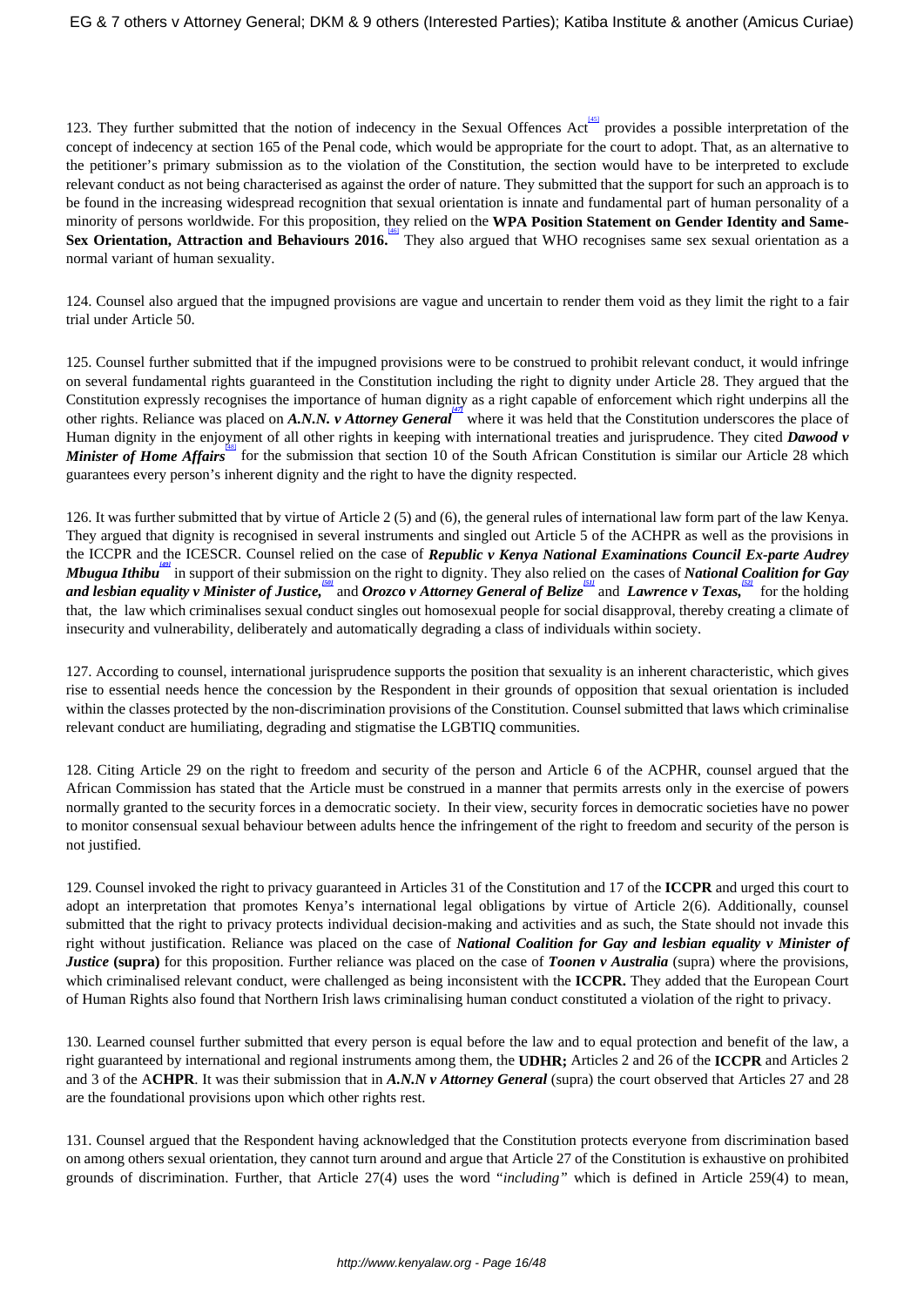"Includes, but is not limited to." Reliance was placed on the case of *EG v NGO Board*. (supra).

132. Regarding the right to *health,* they argued that Article 43 guarantees every person the right to the highest attainable standard of health and that Article 56 obligates the state to put in place affirmative action programmes designed to ensure that minorities have reasonable access to, among others, health services. Reliance was placed on the case of **P.A.O & 2 others v Attorney General** where it was held that the right to health, life and human dignity are inextricably bound; and that there can be no argument that without health, the right to life is in jeopardy. They added that Article 12 of the ICESCR and Article 16 of the ACHPR guarantee the same right.

133. They submitted that criminalisation of consensual same sex violates the right to health by creating a perception that individuals who have same sex relationships are abnormal and criminals. In their view, this negatively affects their health and results in lack of health programmes and information tailored to their specific needs. Counsel argued that criminalisation of same sex sexual activity and the right to health has been recognised by the *Commonwealth Eminent Persons Group* which recommended the repeal of laws criminalising homosexuality as a critical move in the fight against HIV/AIDS.

134. On the alleged vagueness and uncertainty, they submitted that the impugned provisions breach Articles 10(2) (a) on the rule of law and 50 (2) on the right to fair trial and adherence to the principle of legality. Regarding section 162 counsel singled out the phrases *"unnatural offences, carnal knowledge of any person against the order of nature;" "permits a male person to have carnal knowledge of him or her against the order of nature,"* and submitted that these phrases are not defined and that it is unclear whether the phrases mean sexual intercourse or include oral, anal, vaginal sex, or whether they include any other contact with the genital organ of another person.

135. Regarding section 165, it was submitted that the phrases *"indecency with another male person"* and *"any act of gross indecency with another male person"* violate the Constitution. They relied on *Aids Law Project v Attorney General* (supra) and *Keroche Industries Limited v Kenya Revenue Authority & 5 Others* for the proposition that a law can be declared unconstitutional for uncertainty. They also relied on the on the case of  $R$  v Misra and Srivastava<sup>1560</sup> where it was held that vague laws which purport to create criminal liability are undesirable and in extreme cases their vagueness may make it impossible to identify the conduct which is prohibited.

136. On global trends towards decriminalisation, counsel submitted that the impugned provisions contrast the global consensus on the decriminalisation of the LGBTIQ conduct and that a majority of the countries sharing a colonial history with Kenya now recognise the equal rights and dignity of sexual minorities. Counsel cited positions taken by several international and intergovernmental organisations that have recognised the rights of minorities. For this proposition, they relied on the statement by the former UN Secretary General Ban Ki-moon who stated, *"We must reject persecution of people because of their sexual orientation or gender identity who may be arrested, detained or executed for being lesbian, gay bisexual or transgender*."

137. It was their further submission that several organisations including the ACHPR have adopted resolutions on protection against violence and other human rights violations against persons based on their real or imputed sexual orientation or gender identity. They also submitted that in 2006 the **Yogyakarta Principles** were adopted by a group of international Human rights experts on the Application of International Human Rights Law in Relation to Sexual Orientation and Gender Identity. The principles articulate state and non-state actors' obligations to respect, protect and fulfil the human rights of all persons regardless of sexual orientation and gender identity.

# **The 1st Petitioner's reply to the 9th Interested Party's written submissions**

138. The  $9<sup>th</sup>$  interested Party who opposed these Petitions was joined in these proceedings after all the parties had filed their pleadings and submissions. The court allowed the Petitioners to file further submissions in response to  $9<sup>th</sup>$  Interested Party' submissions.

139. Counsel submitted that the  $9<sup>th</sup>$  Interested Party's argument that sexual orientation is not one of the prohibited grounds in Article 27(4) is inconceivable because the Respondent's grounds of opposition concede that prohibition on discrimination on grounds of sexual orientation is included in the Article. Reliance was placed on the *Gitari* case, which read in sexual orientation in the Article.

140. Responding to the 9<sup>th</sup> Interested Party's argument that allowing the Petition is tantamount to allowing gay marriage, counsel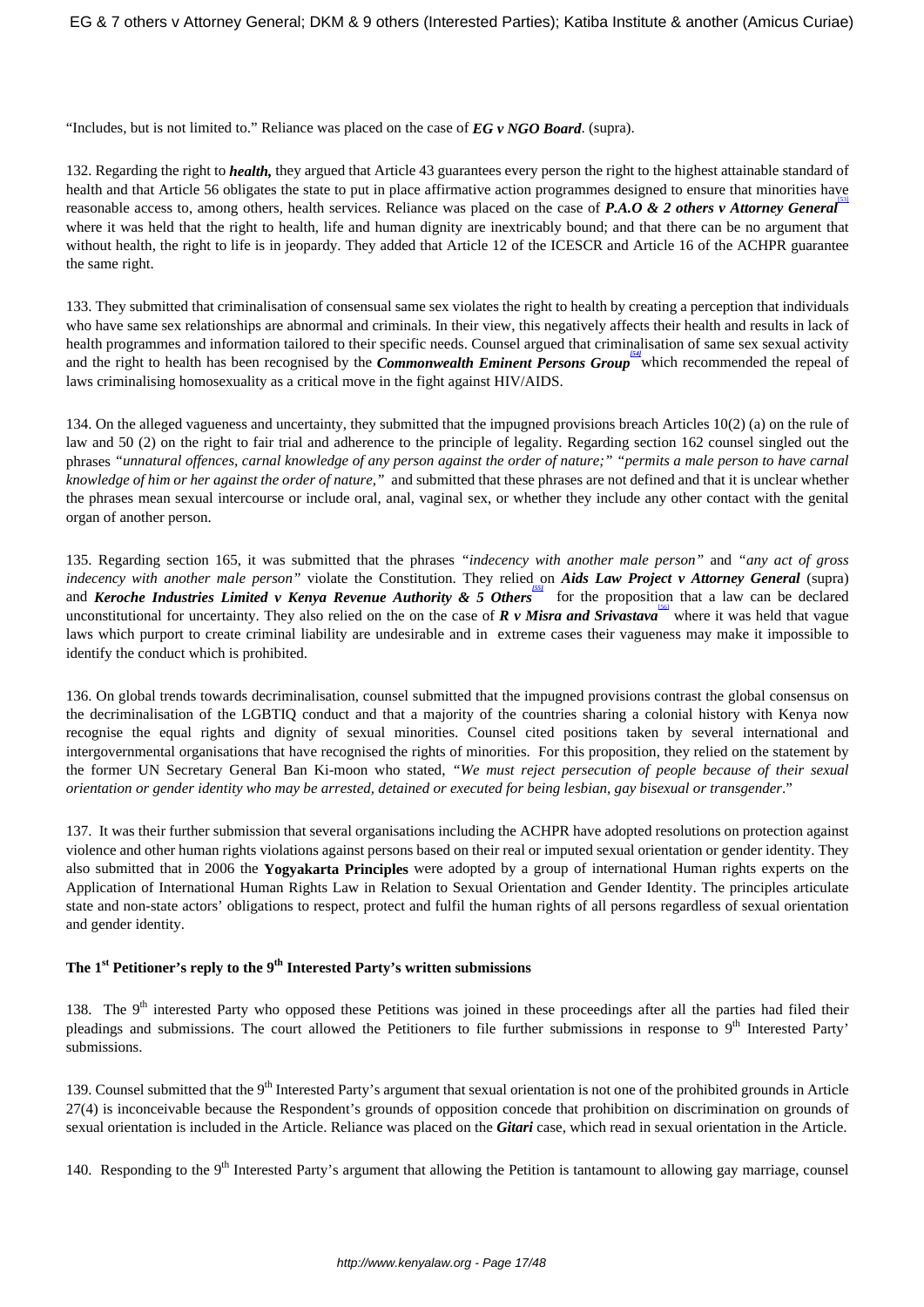submitted that the said argument is unsustainable since there is no connection between the impugned provision and marriage. It was their view that the wording of Article 45 does not permit same sex marriage. Countering the 9<sup>th</sup> Interested Party's submission that homosexuality is a western import, counsel stated that it is undeniable that Kenyan society includes LGBTIQ people and that rights guaranteed under the Constitution are to be enjoyed by every person.

141. Counsel submitted that the correct approach to limitation of rights is that limitation of rights must be justified by the state. In their view, there is no rational justification for the measures under the challenged provision. In addition, they argued that moral and religious majority views, however sincerely and widely held, cannot justify limitation of constitutional right.

#### **Submissions in Petition No. 234 OF 2016**

142. Counsel for the Petitioners submitted both in writing and orally. He urged the court to give meaning to the Articles of the Constitution, which are offended by sections 162(a) and (c) and 165 of the Penal Code. He contended that the impugned provisions have been applied to penalise consensual acts or conduct between two adults of particular sexual orientation and, consequently, the petitioners have been subjected to attacks, incarceration and discrimination.

143. He relied on the **Yogyakarta** Principles on the application of International Human Rights Law in Relation to Sexual Orientation and Gender Identity, which define sexual orientation as each person's capacity for profound emotional, affection and sexual attraction, to immune and intimate and sexual relations, with individuals of different gender or the same gender or more than one gender.

144. In his view, Gender Identity refers to each person's deeply felt internal and individual experience, which may or may not correspond with the sex assigned at birth. He maintained that the impugned provisions infringe the Petitioners' fundamental rights given that the sexual conduct is consensual between adults and is done in private.

145. On the question of capacity to sue and jurisdiction, counsel relied on Article 258(1) (2) (C) and submitted that this petition is brought on the Petitioner's behalf and in the public interest and Article 165(3). He cited the *EG* case where it was held that the Bill of Rights applies to all persons and that the Constitution should be interpreted in a manner that advances human rights and fundamental freedoms.

146. Regarding the constitutionality of the impugned provisions, counsel set out various Articles of the Constitution and International Conventions and relied on the Indian case of *State of Kerala & another v N.M Thomas & Others*,<sup>*[57]*</sup> which defined equality to mean parity of treatment under parity of conditions. In the said case, the court held that a classification, in order to be constitutional, must rest upon distinction that are substantial and not merely illusory and that the test is whether it has a reasonable basis free from artificiality and arbitrariness embracing all and omitting none naturally falling into the category.

147. He also relied on the cases of *Federation of Women lawyers Kenya(FIDA-K) & 5 others v Attorney General & Another, [58] Pravin Bowry v Ethics & Anti-Corruption* and *Peter K. Waweru v Republic* for the holding that Article 27 of the Constitution is violated by a difference in treatment between persons who are in comparable situations. They further relied on the Zimbabwean cases of *Human Rights Committee General Comment No 18, Zimbabwe Human Rights NGO Forum v Zimbabwe), [61] The 2010 Report of the Special Rapporteur on the Right of Everyone to the Enjoyment of the Highest Attainable Standard of Physical and Mental Health; and Annand Grover* for the postulation that criminalisation is not only a breach of a state's duty to prevent discrimination; it also creates an atmosphere where affected individuals are significantly disempowered and cannot achieve full realisation of their human rights*.*

148. On whether the impugned provisions violate Articles 28 of the Constitution, Article 1 of the **UDHR** and Article 4 of the ACHPR, counsel cited the case of *Francis Coralie Mullin v Administrator*, *Union Territory for Delhi* <sup>(62)</sup> which defined dignity as the pillar of all other rights. He also cited the cases of *JWI v Standard Group Limited & Another, [63] Republic v Kenya National Examinations Council & another Ex-parte Audrey Mbugua Ithibu(supra)* and *S v Makwanyane and Another(supra)* for the proposition that human dignity need not be pleaded as a right for it to be enforced as it is inherent and together with the right to life and that it's an acknowledgement of the intrinsic worth of human beings.

149. Based on the foregoing counsel submitted that the Petitioners' right to dignity had been infringed as the impugned law seeks to regulate consensual adult sex done in private, yet there is no complainant.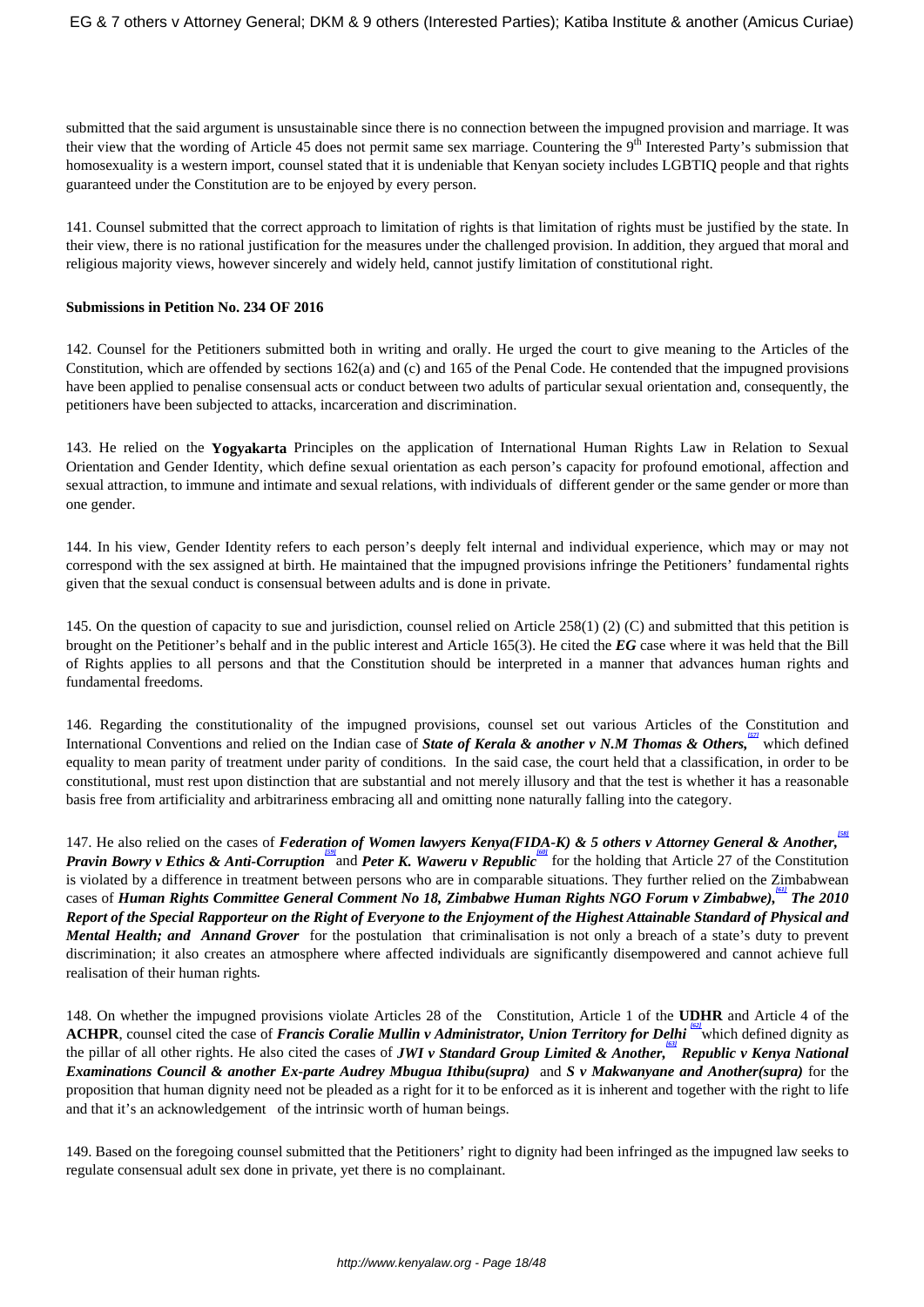150. On the right to dignity guaranteed by Article 29 of the Constitution, Articles 3 and 9 of the UDHR and Article 6 of the ACHPR, reliance was placed on *Coetzee v Government of the Republic of South Africa* Mel v Le roux for the holding that freedom and security of the person is primarily the protection against arbitrary deprivation of physical freedom and to do so without any criminal charge being levelled or any trial being held is manifestly a radical encroachment upon the right.

151. He also relied on *Bernstein & others v Bester & others* for the proposition that freedom has two interrelated constitutional aspects namely, procedural aspect and the right to freedom and security. He further submitted that the **ACHPR** in its **Resolution Number 275** calls for the protection against violence and other human rights violations based on their real or imputed sexual orientation or Gender Identity. It was his submission that Kenya being a member of the African Union, has to adhere to its international treaty obligations.

152. Referring to a report by the 6<sup>th</sup> Petitioner titled "*The Outlawed amongst us*" he submitted that the report found that same sex sexual practices remain criminalised in Kenya even though few convictions are based on the impugned provisions; and that persons from the LGBTIQ community are harassed, blackmailed, subjected to verbal and physical abuse and held beyond the legal limits.

153. Regarding the right to privacy guaranteed under Article 31 of the Constitution and Article 12 of the **UDHR***,* he cited *Eisenstaedt v Baird* <sup>67</sup> for the proposition that the right to privacy is the right of the person whether single or married to be free from unwarranted Governmental intrusion. He also relied on *Dudgeon v United Kingdom*, *Lawrence v Texas* and *Bernstein v Besta* for the holding that criminalisation of private homosexual acts constituted an unjustified interference with the right to privacy. He again relied on *Nicholas Toonen v Australia,* C*ommunication No 488/1992, U.N. Doc CCPR/c/50/D/488/1992* **(1994)** for the observation by the **Human Rights Committee of the United Nations** that **Article 17** of the **ICCPR,** which addresses the right to privacy, covers adult consensual sexual activity between persons of the same sex in private. Further, that, the Committee observed that operation of laws criminalising adult consensual, and private sexual conduct between persons of the same sex as well, as gross indecency interfered with the right to privacy.

154. Based on the foregoing, he submitted that if one is gay he is not allowed to express himself and has no right to privacy. He clarified that this Petition does not seek to justify criminal conduct against minors, or persons who might be coerced or nonconsensual acts of persons of the same sex in private.

155. With respect to the right to health guaranteed under Articles 43(1) and 56(e) of the Constitution, Article 25 of the **UDHR** and Article 16 of the **ACHPR,** counsel submitted that the said provisions guarantee the right to the highest attainable standard of health, which includes the right to health care services and reproductive health care. He, therefore, submitted that criminalising same sex consensual activity impedes access to and the realization of the right to health in that, it deters individuals from seeking healthcare services for fear of revealing criminal conduct, and being treated in perturbing ways informed by discrimination and stigma.

156. Counsel argued that the right to health is closely related to economic rights hence denial of the right to access healthcare affects economic rights. Reliance was placed on *P.A.O v Attorney General* (supra*)* and *Purohit and Moore v The* Gambia,(Communication No 241/2001, Sixteenth Activity report 2002-2003, Annex VII for the proposition that the state's obligation with regard to the right to health encompasses not only the positive duty to ensure that its citizens have access to health care services and medication, but must also encompass the negative duty not to do anything that would in any way affect access to health care services.

157. Counsel cited Jonathan Mann in his book *Health and Human Rights: A reader,* for the correlation between the discriminatory laws and consequent discriminatory environments on accessing the right to health. He also referred to a Report by the **UNHCHR,** which found that respect for human rights in the context of HIV/AIDS, mental illness, and physical disability leads to better prevention and treatment. Further, that respect for the dignity and privacy of the individual can facilitate more sensitive and humane care and that stigmatisation and discrimination thwart medical and public health efforts to help people with disease or disability. The report recommended member states to take steps to decriminalize consensual same sex conduct and to repeal discriminatory laws relating to sexual orientation and gender identity.

158. He relied on *National Coalition For Gay and Lesbian Equality and another v Minister of Justice and others<sup>121</sup> for the* proposition that even where the provisions are not enforced, they reduce gay men to unapprehend felons therefore entrenching stigma and discrimination.

159. On whether the impugned provisions pass the limitations test in Article 24, he submitted in the negative and relied on *Coalition*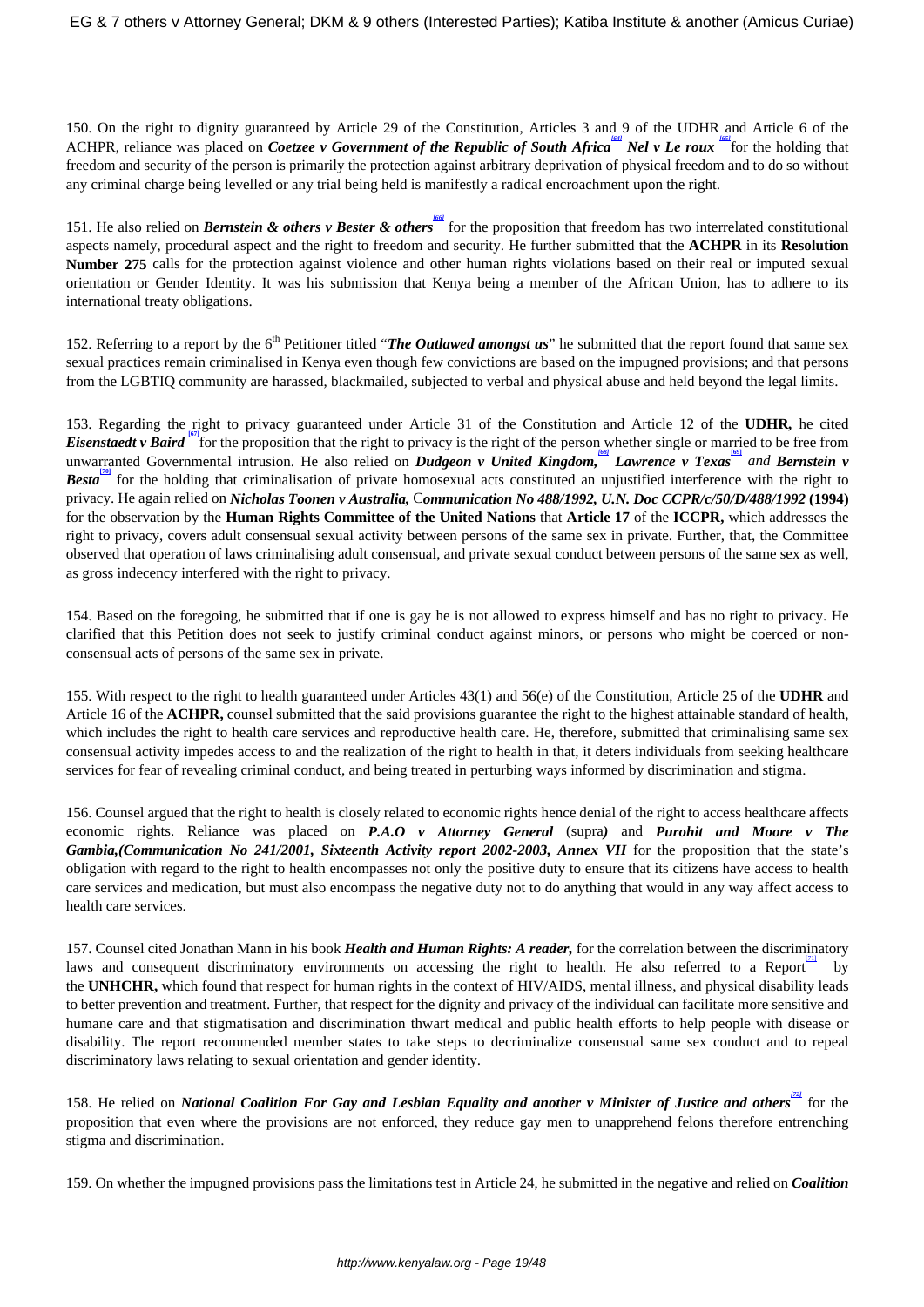*for Reform and Democracy (CORD) & 2 Others Republic of Kenya & 10 others*  $\frac{f(3)}{2}$  *for the proposition that once a limitation has* been demonstrated then the state must justify the limitation. He also cited *Karua v Radio Africa Limited T/A Kiss FM Station and Others* and *Coalition for Reforms and Democracy (CORD) & others v Republic of Kenya & 10 Others (supra)* on what is justifiable in an open and democratic society. He argued that the test to be applied should be an objective one and, in this regard, he cited *Kivumbi v Attorney General.*<sup>[75]</sup> He also cited *Charles Onyango-Obbo and Another v Attorney General* for the observation that democratic societies uphold and protect fundamental human rights and freedoms. Counsel also relied on the *EG* **case** for the proposition that protection of minorities is important from the tyranny of the state and oppression from their fellow human beings. He submitted that the court must look beyond the precepts of justifiability and relied on the case of *Kituo Cha Sheria and 7 Others v* Attorney General <sup>[77]</sup> which set out factors that constitute the test of justifiability, adding that dignity must form part of the inquiry. He also relied on the case of *Dawood v Minister of Home affairs* for the similar proposition.

160. He submitted that public opinion and religious inclinations should not be the basis for limiting fundamental rights. He relied on *S v Makwanyane (supra)* and *EG* (supra). Counsel further submitted that although sexual orientation is not included in the list of grounds for non-discrimination in Article 27, any other interpretation would be unconstitutional.

161. Advancing his argument on the limitation tests, counsel relied on the case of *S v Manamela* for the holding that the level of justification required to warrant a limitation of rights depends on the extent of the limitation, and, that, the more invasive the infringement, the more powerful the justification must be. He argued that no level of justification has been given for the limitation created by the impugned provisions.

162. Counsel further submitted that the impugned provisions are not clear and accessible to the public. He relied on *R v Rimmington* and *Grayned v City of Rockford* <sup>[81]</sup> and submitted that the principle of legal certainty enables each community to regulate itself; the law must be adequately accessible and it must be void for vagueness if its prohibitions are not clearly defined; and that vagueness offends several important rules. Citing the *EG* case, he argued that what is deemed to be criminal under the impugned provisions is sexual conduct *"against the order of nature"* and *"gross indecency"* but the phrases are not defined in the Act.

163. Counsel argued that the objective of a law must be pressing and substantial. He contended that this Petition concerns the most intimate aspect of human private life, and, therefore, there must be a serious justifiable objective for the limitation. He cited *National Coalition For Gay and lesbian Equality v Minister of Justice* for the proposition that it is important to denote the precise area in which the limitation operates in order to assist the state. He argued that the impugned law operates to criminalise actions that it does not define and that there is no pressing need to criminalise private consensual sexual acts between persons of the same sex.

164. He further submitted that moral or religious convictions and public opinions that do not accommodate or approve consensual sexual acts between persons of the same sex should not be reasons to warrant state interference. He relied on *Patrick Reyes v The Queen [83]* for the argument that the court has no license to read its own predilections and moral values into the Constitution. In his view, the impugned provisions do not rationally achieve any objective and that the Government must use least restrictive means to achieve its purpose. He urged the Court to consider that the Petitioners are members of families including church leaders, who engage in consensual sexual conduct in private which should not be criminalized. He concluded by urging the court not to protect the tyranny of majority using fluid morality to undermine the rights of minorities.

# **The 1st to 6th Interested Parties' Submissions**

165. Counsel for the 1<sup>st</sup>-6<sup>th</sup> Interested Parties submitted in support of the Petition that Sections 162 and 165 violate the right to dignity of the homosexuals*,* by subjecting them to persecution and prosecution. It was his submission that the Constitution promotes the dignity of individuals and communities for purposes of recognizing and protecting human rights and the Fundamental Freedoms. He cited Article 21 (1) which places a duty on the state and every state organ to protect, promote and uphold the human rights and Fundamental freedoms.

166. He further submitted that Article 2(5) and (6) permits application of International Law. Citing the UN Charter, The Banjul Charter, **UDHR, ICCPR** with its two Protocols and **ICESCR,** he argued that these instruments obligate States to observe and protect Fundamental rights and freedoms.

167. He relied on *Social and Economic Human Rights Action Center (SERAC) and Anor v. Nigeria*, for the proposition that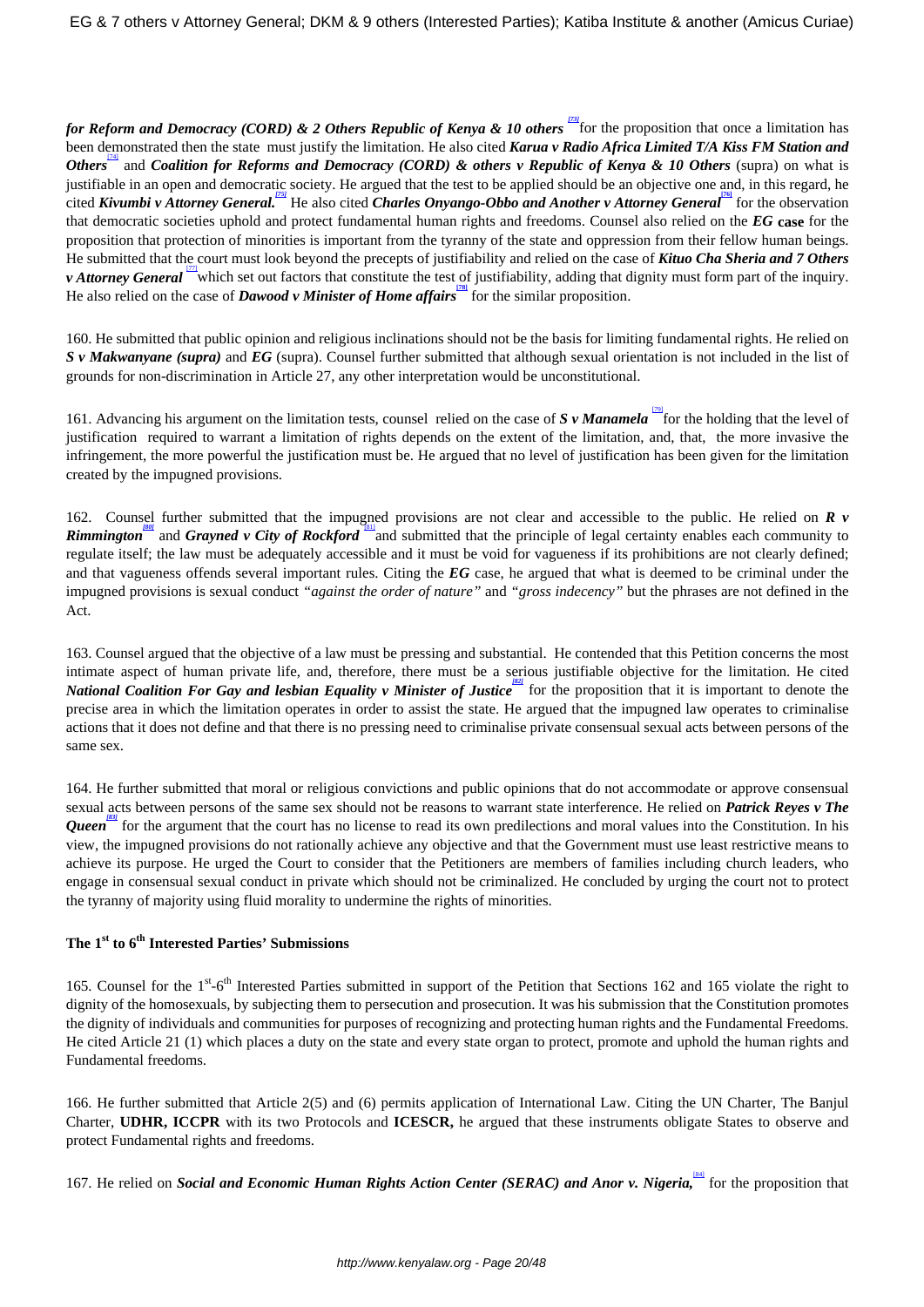each obligation is equally relevant to the right in question and that the state has primary and secondary roles in protecting human rights.

168. Counsel submitted that the state has failed to protect the LGBTIQ community by enforcing the impugned provisions, which criminalize same sex conduct and that the enforcement encourages discrimination and stigma among the gay community. He agreed with the Petitioners' counsel's submissions that the impugned provisions are obsolete having been abolished in Britain, and therefore they should be abolished in Kenya. He argued that the impugned provisions violate the right to inherent dignity guaranteed under Article 28 and recognized in the UN Charter, ICCPR and ICESCR. On what dignity entails, he cited *Egan v. Canada* where the Court associated dignity with an individual's autonomy of his free will, freedom of choice and value as a person.

169. Counsel relied on *Francis Coralle Mullin v Administrator*, *Union Territory of Delhi and Others* where the Court emphasized, *inter alia*, that any act that impairs human dignity is a deprivation of the right to live. He also relied on *Law v Canada (Ministry of Employment and Immigration)* and argued that dignity entails self-respect and self-worth and that dignity is violated when individuals or groups are marginalized, harmed, or devalued.

170. On Equality and Freedom from Discrimination, he cited Article 27 and maintained that the impugned provisions discriminate against homosexuals based on their sexual orientation. He relied on *Laurence v Texas* in which sodomy Laws were found to be unconstitutional.

171. With regard to Article 29 counsel argued that the Constitution guarantees every person's right to freedom and security of the person and that criminalizing the relevant conduct amounts to deprivation of the very right.

172. On the right to privacy, he argued that the right to privacy entails not having any information regarding an individual's private affairs revealed. He relied on *Thornburgh v American College of O and G*<sup>(89)</sup> and *Roe v Wade* where the court recognized the right to privacy, though not expressly provided for in the US Constitution.

173. Regarding Article 43 of the Constitution and Article 12 of ICESCR, counsel argued that criminalizing same sex conduct hampers the right to health, in that homosexuals fear persecution and avoid seeking healthcare services. In addition, he argued, it impedes the fight against HIV/AIDS and its programs. He relied on a research which found that the Female Sex Workers (FSW) and Male Sex Workers (MSW) experience stigma from the community and were, therefore, likely to delay accessing health services.

174. He agreed with the Petitioners' submissions that the limitations created by the impugned provisions do not meet the test in Article 24(1). On the proportionality test, he relied on *State v Makwanyane & Another (supra)* and *The Queen v. The Oaks.* 

# **The 8th Interested Party's Submissions**

175. Counsel for the 8<sup>th</sup> Interested Party submitted in support of the Petition, that criminalizing same-sex sexual conduct is prejudicial to MSM who sometimes have unprotected anal sex, thereby enhancing their chances of contracting HIV/AIDS and STI's and that due to fear of prosecution, fail to access treatment.

176. Her submissions were in tandem with those of the Petitioners in every respect including the authorities relied on mainly focusing the right to health under Article 43. She referred to a document from the Ministry of Health titled "Kenya AIDS Response Progress Report 2016" which acknowledges the health risk of the people living with HID/AIDS.

## **The Respondent's submissions**

177. Counsel for the Respondent submitted in opposition to the Petition. On what constitutes unnatural offence, she relied on the definition in the Black's Law Dictionary and contended that every other form of sexual act other than what is in the order of nature, capable of producing off springs is unnatural and therefore punishable by law. She cited *Khan v Emperor* [93] *and Fazal Rab Choudhary v State of Bihar*<sup>bal</sup> and submitted that section 377 of the Indian Penal Code which prohibits carnal knowledge against the order of nature is in near similar terms as the impugned provisions.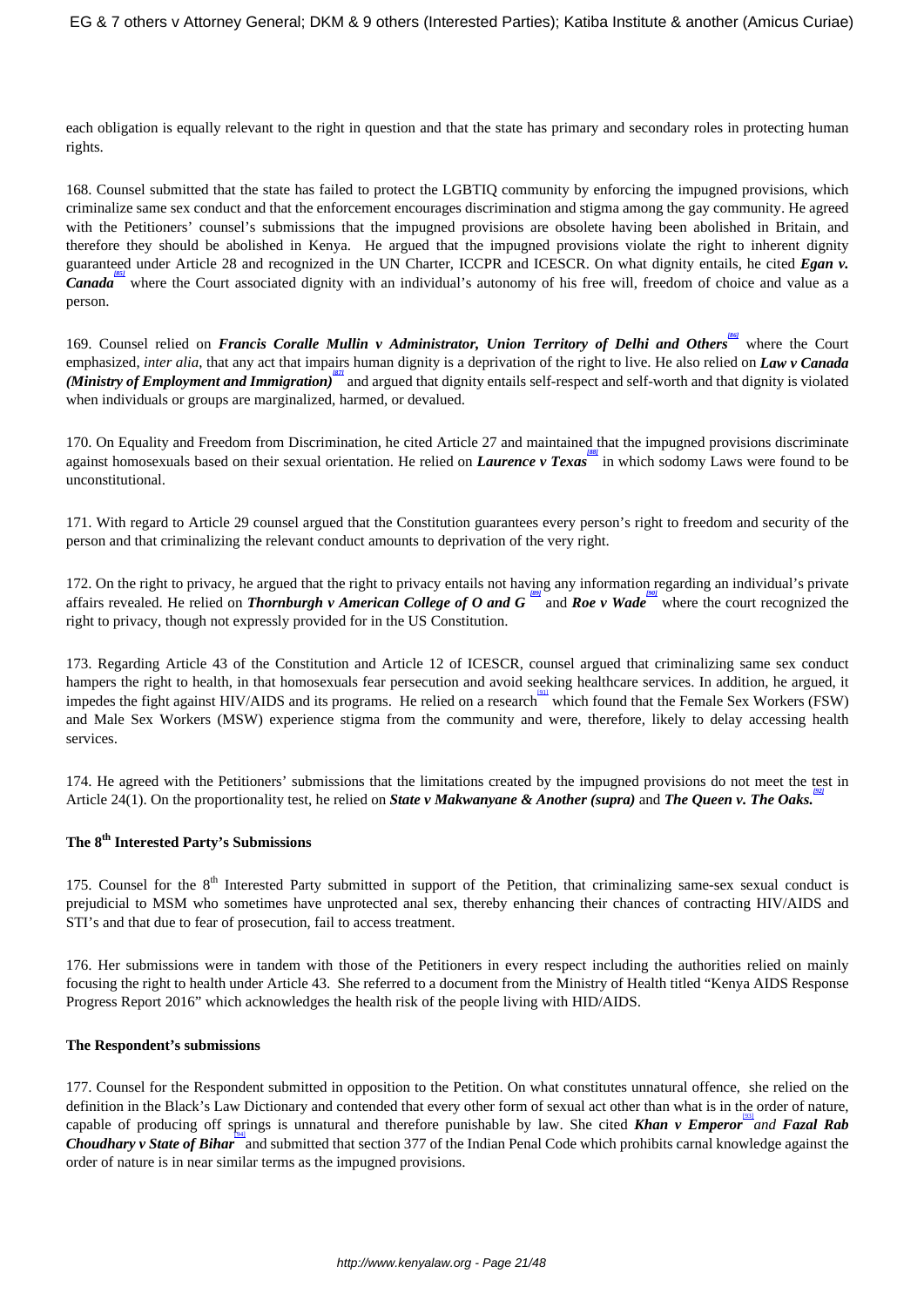178. She added that the impugned sections not only apply to homosexuals but also heterosexuals hence they are not discriminatory. She relied on section 377A of the Indian Penal Code which defines the phrase "*against the order of nature"* and submitted that in Kenya, what is prohibited under section 162 is carnal knowledge of an animal and acts of anal or oral sex by either homosexuals or heterosexuals. On what indecent practices are, she argued that section 2 of the Sexual Offences Act defines an indecent act and penetration and contended that the anus is a genital organ.

179. On the assertion that the impugned provisions are unconstitutional, she submitted that every statute enjoys a presumption of constitutionality. She relied on *Susan Wambui Kaguru v Attorney Gneral & another,* [95]  *Katiba Institute & Another v Attorney* General & Another<sup>1961</sup> citing *US v Butler* and *Hamdard Dawakhana v Union of India*<sup>1981</sup> and maintained that the impugned sections are constitutionally sound.

180. With regard to the intention of the impugned provisions, *vis a vis* Article 45, she submitted that the institution of marriage is an important social pillar that provides security, support and companionship between members of the society and plays important roles, among them, raising children. She urged the court to be guided by the principles in Articles 259(1) as read with Article 10 and find that marriage can only be between a man and a woman. She also relied on **Suresh Kumar v** NAZ Foundation, where the court observed that section 377A of the Indian Penal Code which criminalized sexual activities against the order of nature did not criminalize a particular people, identity or orientation but rather that the section merely identifies certain acts which if committed, would constitute an offence. She argued that such prohibition regulates sexual conduct regardless of gender identity and orientation.

181. She further submitted that decriminalizing the acts complained of would be tantamount to allowing unnatural offences between people of same gender who may have legitimate expectation to enter into marriage contrary to Article 45 of the Constitution.

182. Regarding morality, counsel submitted that the impugned provisions strive to uphold social values and morals at the family level hence privacy is no excuse in tearing into the social fabric of the Kenyan society. She argued that abortion and same sex marriage were among the contentious issues addressed during the Constitution making process and that family was considered to be a marriage between a man and a woman as stipulated in Article 45(2). She urged the court to interpret the impugned provisions with conservatism in sexual matters, as the Constitution was not designed to put Kenya among the front-runners of liberal democracy in sexual matters.

183. She also submitted that homosexuality is considered despicable and insulting to traditional morality. She relied on *Bowers v Hardwick.* The also relied on Naz Foundation (India) Trust v Government of NCT of Delhi and others. Counsel also relied on Article 27 of the ACHPR which stipulates that the rights and freedoms of each individual shall be exercised with due regard to the rights of others, collective security, morality and common interests; Articles 17 (3) on the State obligation to promote and protect morals and traditional values recognized by the community; and Article 29(7) on the duty of the State to preserve and strengthen positive African Cultural values and to contribute to the moral well-being of society.

184. On enforceability, practicability, reasonability and justification of the impugned provisions, counsel submitted that the impugned sections are reasonable as they protect against sexual immorality and that the right to privacy is justifiably and reasonably limited by Article 24 of the Constitution. On the allegations that the LGBTIQ community are marginalized, she argued that Article 260 of the Constitution defines marginalized groups and that the Petitioners do not fall in that category given that sexual preference is by choice.

185. Counsel further submitted that same sex union is prohibited by the Constitution and to allow the Petition would be tantamount to amending the Constitution to introduce new rights. Relying on *Re the matter of the Principle of Gender Representation in the National Assembly and the Senate* she urged the court to develop its own indigenous jurisprudence and not rely on foreign decisions in interpreting the Constitution.

186. Counsel further contended that Article 27 does not provide sexual orientation as a ground for discrimination. She argued that the impugned sections are not discriminatory, as they do not criminalize orientation but particular acts, which would if committed amount to an offence. She also argued that the Constitution is value based as can be discerned from the preamble and Article 10; hence, the impugned sections strive to uphold cultural and moral values at the basic level of the society.

# **The 7th Interested Party's Submissions**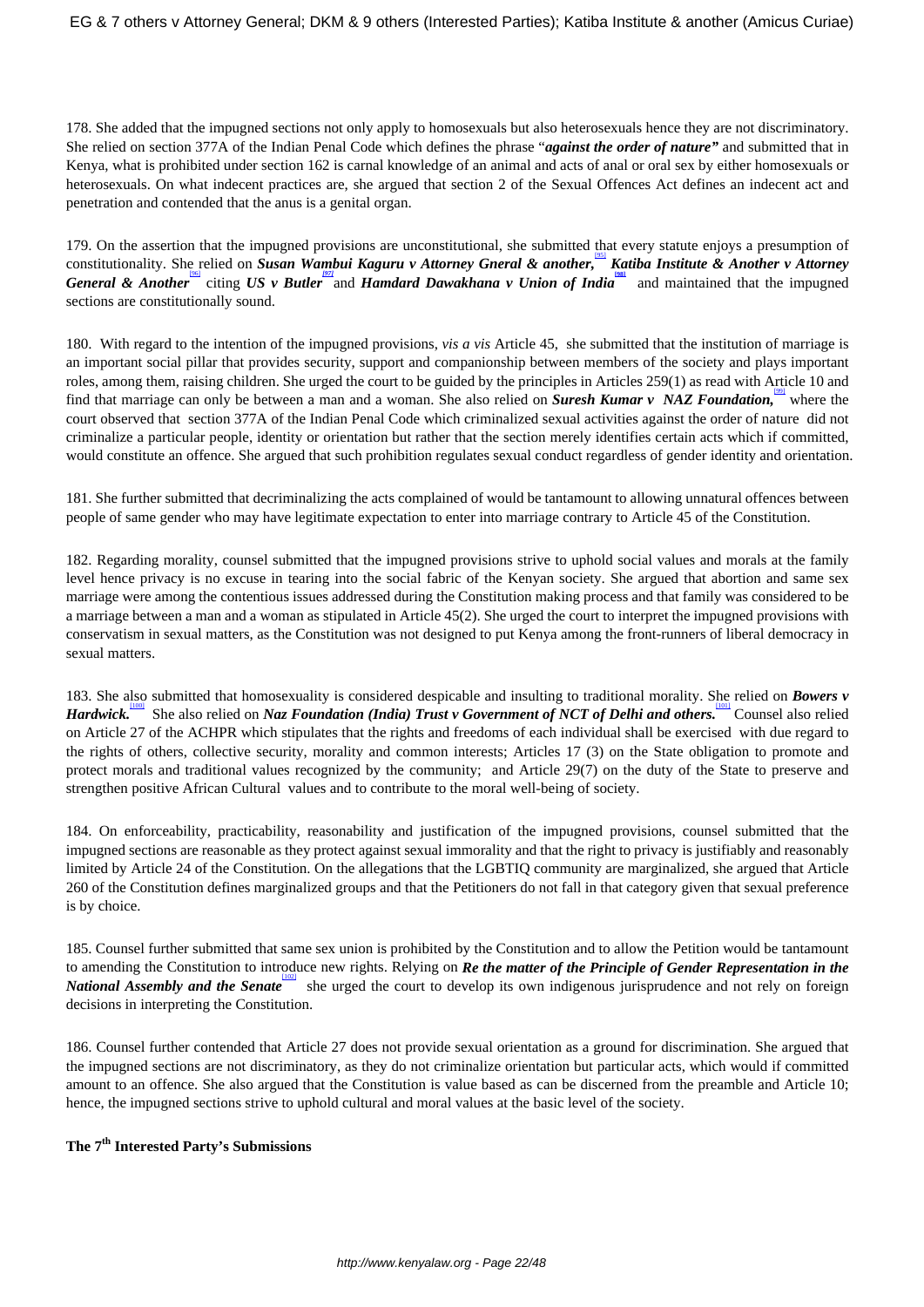187. Counsel for the 7<sup>th</sup> Interested Party submitted in opposition to the Petition. He argued that the Petition seeks to invoke international conventions and judicial decisions to persuade the court that same sex sex is provided for in our laws by virtue of Article 2(5) and (6), a position he argues, is contrary to the will of the people.

188. On the alleged vagueness of the impugned provisions, counsel argued that they are clear and unambiguous. In his view, section 162 criminalizes sodomy or conduct of carnal knowledge of male and female against the order of nature. He relied on *Julius Waweru Plenster v Republic*, *Malan Asir v Republic* and *John Onzere Kambi v Republic* for the holding that section 162 does not fail the certainty test. He also cited *Jacqueline Kahsa Nabagesera & 3 Others v Attorney General & Another* where the Court held that all persons must be equal under the existing law and that where the law prohibits homosexual acts, any person knowingly promoting such acts is contravening the law and cannot allege that the breach amounts to abjuration of equal protection before the law.

189. He submitted that the right to privacy is not an absolute right and can be limited under Article 24. He argued that privacy is not an excuse to engage in criminal activities. In his view, Articles 27, 29 and 45 cannot be used to legitimize carnal knowledge through the anal orifice. He relied on *Calvin Francis v Orissa* where the court held that in order to attract culpability under the impugned provisions, it has to be established that: the accused had carnal intercourse with a man, woman or animal; such intercourse was against the order of nature; the act was voluntary and that there was penetration.

190. Relying on *Hyde* v Hyde<sup>lios</sup> which defined marriage as a union between one man and one woman to the exclusion of all others, he submitted that the law only recognizes heterosexual marriages. He cited *Anarita Karimi Njeru v The Republic* in which the court cited with approval the decision in *Republic v Elman* where the court stated that "an argument founded on what is claimed *to be the spirit of the Constitution is always attractive for it has a powerful appeal to sentiment and emotion: but a court of law has to gather the spirit of the Constitution from the language of the Constitution. What one may believe or think to be the spirit of the Constitution cannot prevail if the language of the Constitution does not* support that view."

191. Counsel submitted that consenting to a criminal act does not make it a lesser crime. He urged the court to interpret the law in a manner that reflects the will of the people. Citing *Timothy Njoya v Attorney General & Another*,<sup>und</sup> he urged the court to adopt an interpretation that presupposes the constitutionality of the provisions.

192. Counsel further argued that it is impossible to dissociate this Petition from morality, and, that, courts have recognized the place of public morality in the development of jurisprudence. To buttress this assertion, he cited *Nation Media Group v Attorney* General<sup>1121</sup> and argued that public policy and conceptions where expressed in statutes ought to be respected. He urged the court to interpret the Constitution in a manner that embraces cultural rights and sovereignty of the people.

193. Counsel urged the court to be wary of international instruments and foreign jurisprudence and consider the local context. He relied on *Judges and Magistrates Vetting Board & 2 others v Centre for Human Rights and Democracy & 11 others* and RE the *Matter of the Principle of Gender Representation in the National Assembly and the Senate.*

194. He agreed with the Respondents that the mere fact that the impugned provisions were imposed by the colonial masters is not a ground to impeach them since they are still good law. Citing the European Court of Human Rights in *Muller and another v* **Switzerland** counsel submitted that there is need for acceptance of the fact that even laws in areas of regional integration are sometimes tinkered to appreciate the differences**,** contexts and circumstances. In that case the EUCHR observed *inter alia* that "*it is not possible to find in the legal and social orders of the contracting states a uniform European conception of morals and that the view taken of the requirements of morals varies from time to time and from place to place especially in our era, characterized as it is only a far reaching explosion…of opinions on the subject."*

195. Regarding separation of powers and striking out of legislation, he argued that there ought to be checks and balances to avoid constitutional autocracy. He relied on *The Speaker of the Senate and another v Attorney General and 4 others* where the Supreme Court cautioned that just as Parliament is expected to operate within its constitutional powers, the judiciary too must do so to avoid judicial tyranny. In his view, striking down the impugned provisions is a matter of public policy, which ought to be debated by the relevant stakeholders hence it is not for the judiciary to singlehandedly, make a determination on such a serious issue. He relied on *Adkins v Children's Hospital of D.C.* and *Obergfel v Hodges* to buttress his argument.

196. Counsel submitted that the Petitioners' claim that LGBTIQ people are innate is not supported by scientific evidence. Referring to Dr. Mutiso's works - **'***my genes made me do it'* he contended that the work rebuts the allegations that genes make or compel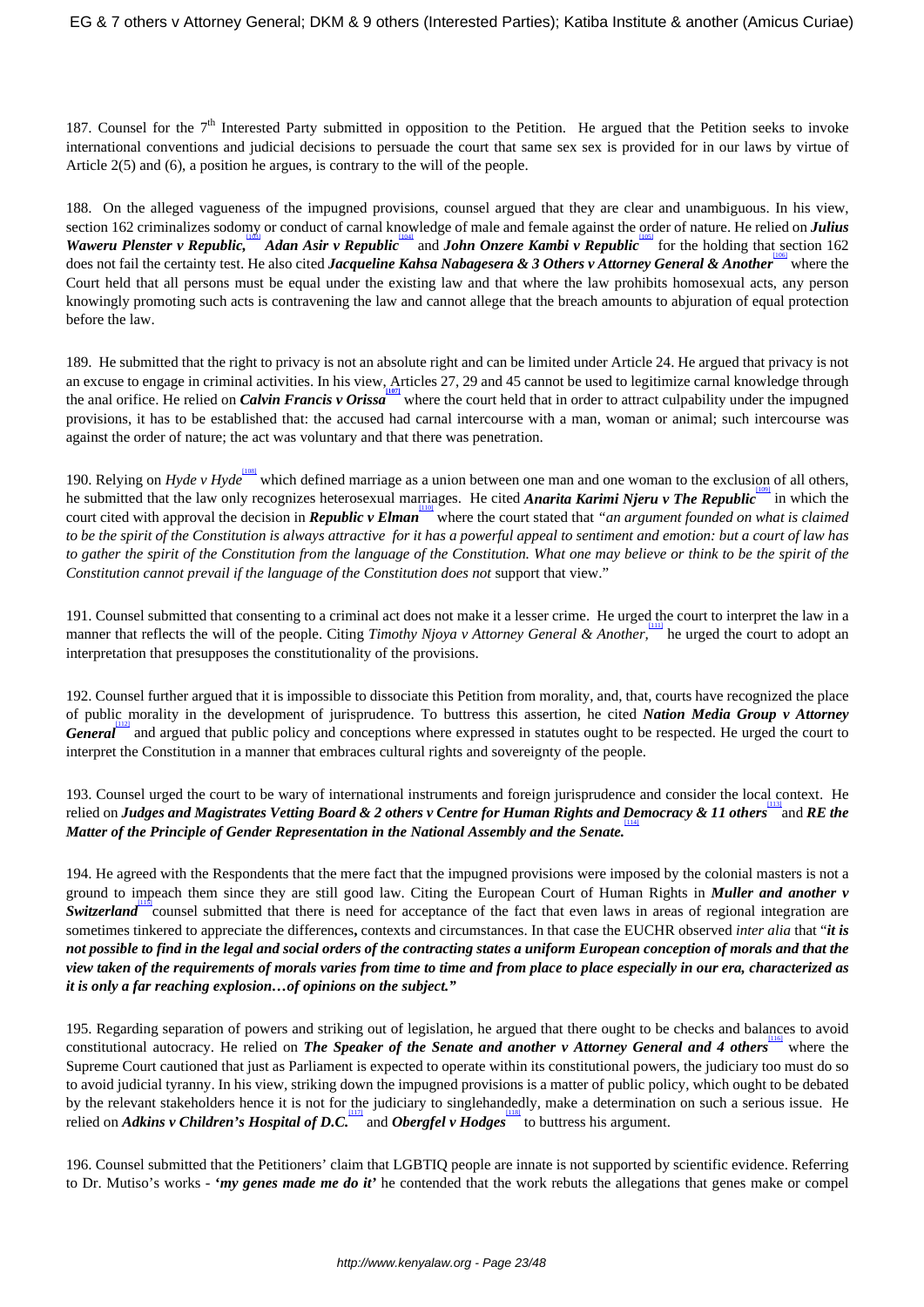behavior. He also cited Dr. PHD Francis Collins' writings *'The language of God'* who opines that same sex behavior cannot be predetermined.

197. He proffered that there is no scientific evidence that alleged suppression of instincts causes harm and argued that they should be suppressed for social, emotional and physical well-being. He submitted that self-control is required of all human beings, and that moral and ethical codes require restraint of impulses towards harmful behavior. According to counsel, the impugned provisions do not criminalize self-identity but harmful behavior.

# **The 9th Interested Party's Submissions**

198. Counsel for the  $9<sup>th</sup>$  Interested Party submitted opposing the Petition. He contended that that the diversity of Kenyan cultures does not recognize homosexuality. He cited the preamble to Constitution as giving the background philosophy of the Constitution, which is to nurture and protect the well-being of the individual, family, community and the nation. He relied on *Kenya Airports Authority v Mitu-Bell Welfare Society & 2 Others* for the proposition that the court does not allow bootstrapping arguments without the express provision of the Constitution conferring a right. Counsel submitted that Article 44(1) and (2) guarantees the right to participate and enjoy cultural rights and that Kenyan cultures abhor homosexuality even in the absence of the impugned provisions.

199. In his view, the court would be acting contrary to Article 159 (1) if it were to strike down the impugned provisions on the basis of the right to privacy. He contended that the right to privacy is not absolute, and that limiting of privacy rights by the impugned provisions preserve procreation and ultimately the sustenance of the nation. He cited the writings by Kimani Njogu and Elizabeth Orchardson-Mazrui in their book *"Culture, Gender, Inequality and Women's Rights in the Great Lakes"* where they advocate for penal consequences for deviant sexual conduct and explain the role of sexual taboos in African culture.

200. He urged the court not to adopt a broader interpretation of the right to privacy, which will defeat public interest in the enforcement of other laws. He argued that unlike in the US or other jurisdictions where homosexuality has been accepted, Kenya has a *'socially conservative'* Constitution that detests the practice.

201. He contended that Articles 27, 28, and 29 of the ACHPR obligate state parties to ensure that the cultures of the citizens are respected. He argued that the Regional Human Rights regimes invoked by the 2nd*Amicus Curiae* reject the extreme version of the individualistic view of rights originating from the western conception of a person.

202. He further submitted that the Committee of Experts on Constitutional Review (CoE) intentionally excluded **'sexual orientation'** from Article 27 (4) because they were aware of the volatility of same sex marriage and that the Constitution limits marriage to the opposite sex. Drawing a distinction between the Kenyan Constitution and that of South Africa, he pointed out that whereas the later contains the phrase *"sexual orientation"* Article 27(4) does not.

203. On Kenya's obligations to international law, counsel relied on the *Mitu-bell Case* (Supra) and argued that the Court of Appeal observed that despite the provisions of Article 2(5) and (6), if the International law is inconsistent with the Kenyan Constitution, the Constitution prevails. He argued that the fact that Article 23(3) permits the High Court to grant appropriate reliefs, that does not allow the court to borrow legislation from other countries.

204. Counsel further submitted that about 35 African Countries have penal sanctions on homosexuality, demonstrating the existence of a regional customary Law practice on banning same sex conduct. He cited *Kanane v The State*), in which the Court, in taking judicial notice of the AIDS prevalence worldwide and in Botswana in particular, held that the legislature in enacting the provisions was reflecting a public concern. He concluded that the impugned provisions meet the limitation test under Article 24(1).

# **The 10th Interested Parties' Submissions**

205. Counsel for the 10<sup>th</sup> Interested Parties submitted opposing the Petition. He argued that during the Constitution making process, Kenyans demonstrated a desire for certain values and that the issue of same sex marriage or sexual orientation was a contested one. He submitted that the Final CKRC Report (**Clause 8.7 (h)- page 96)** only recommended for recognition of marriage between the opposite sex and called for outlawing of same sex unions. He further submitted that the Technical Working Committee on citizenship and the Bill of Rights recommended the prohibition of same sex marriage and homosexuality.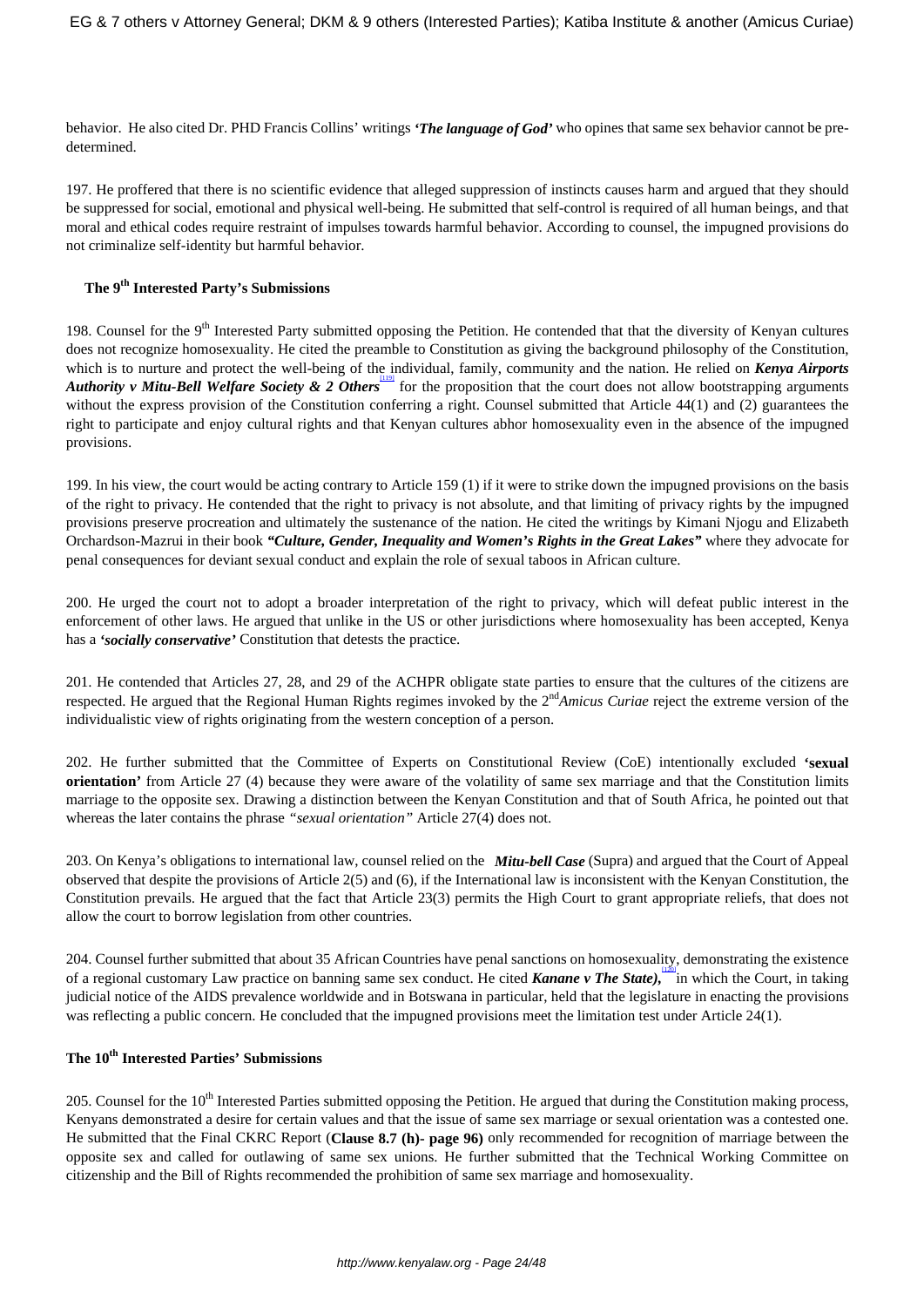206. On the interpretation of the Constitution in light of the LGBTIQ rights, he submitted that Kenyans exercised their power in enacting the Constitution and therefore it should be interpreted purposively and in a manner, that promotes its purposes, values and principles. He relied on *Re the matter of the Interim Independent Electoral Commission* where the court observed that the values integrated in the preamble to the Constitution, Article 10, Chapter 6 and various other provisions envision the social, cultural, and political realities and aspirations that are important in building a robust, patriotic and indigenous jurisprudence for Kenya.

207. Counsel agreed with the  $9<sup>th</sup>$  Interested Party's submission that unlike the South African Constitution, the Kenyan Constitution does not contain the phrase sexual orientation in Article 27 (4), and that, recognizing it amounts to elevating non-existent rights. In his view, decriminalizing the impugned provisions would amount to introducing gay marriages.

208. On the alleged violation of Article 27, counsel cited *Federation of Women Lawyers (FIDA-K) & 5 Others v The Attorney General & Another Case* where the court held that if a provision is alleged to offend equality, the question to consider is whether there exists a difference that bears a reasonable object to the legislation; and, that if the difference has a reasonable connection with the object intended to be achieved, the law with such a provision is constitutional and where there is no such difference, the difference is thus discriminatory and the provision can rightly be said to be repugnant to justice and morality.

209. Concerning the right to dignity (Article 28), Freedom and Security of a person (Article 29), right to privacy (Article 31) and the Economic and social rights (Article 43), counsel submitted that the disputed provisions do not in any way sanction any of the illegalities complained of by the Petitioners namely, arbitrary detention, harassment or blackmail. He relied on *Suresh Kumar & another v Naz Foundation & Others (***Supra),** where it was held that mere possibility of abuse of a legal provision does not invalidate a legislation; because it is presumed, unless the contrary is proved, its application would be done not with an evil eye and unequal hand.

210. In respect of the right to privacy and social rights, and more specifically health, counsel submitted that the same is subject to the Limitations under Article 24 of the Constitution and relied on *Daniel Ng'etich & 2 Others v The Attorney General & 3 Others.* [123]

211. On the alleged vagueness and uncertainty of the impugned provisions, counsel argued that the Petitioners' use of metaphorical language to describe the disputed conduct does not render the provisions vague or uncertain. He referred to the Black's Law Dictionary definition of 'Carnal knowledge' and relied on *Onzere Kambi vs. Republic* for the proposition that for the offence of sodomy, carnal knowledge is also an ingredient which the court elaborated to be penile penetration. Counsel maintained that there is no ambiguity or vagueness in the impugned provisions and that the limitation meets the test under Article 24.

212. On the alleged unconstitutionality of the impugned provisions, counsel urged the court to bear in mind the principle that every legislation enacted by Parliament enjoys a presumption of constitutionality.

# **The 1st Amicus Curiae's Submissions**

213. Counsel for the 1st *amicus curiae* submitted setting out the general principles of constitutional interpretation, and pointed out that the Constitution is an endeavor by Kenyans to give to themselves a framework for governance based on the values and principles in Article 10. She cited *Luka Kitumbi & 8 others v Commissioner of Mines and Geology & another* on the distinction between the 2010 Constitution and the Independence Constitutions. She also cited *Re Interim Independent Electoral* Commission, urging the court not to lose sight of the transformative aspect of the 2010 Constitution. She also relied on *Attorney* General v Kituo Cha Sheria & 7 others<sup>1127</sup> and Articles 20(4) and 259(1) on the principles of constitutional interpretation. She further relied on *R v Big M Drug Mart Ltd*, <sup>[128]</sup> Minister of Home Affairs (Bermuda) v Fisher  $\frac{1290}{2}$  and *S v Zuma*.

214. Counsel provided a historical context of the impugned provisions and argued that the British colonial government unilaterally imposed them. She submitted that section 162 originated from section 377of the Indian Penal Code, which was later amended adding section 165 prohibiting gross indecency whereas section 162 was expanded to prohibit carnal knowledge instead of carnal intercourse.

215. She argued that the impugned provisions have adverse effects on the rights of sexual minorities and cited the KNCHR report 2012 which recommended decriminalization of same sex sexual relationships between consenting adults to safeguard their rights under the Constitution.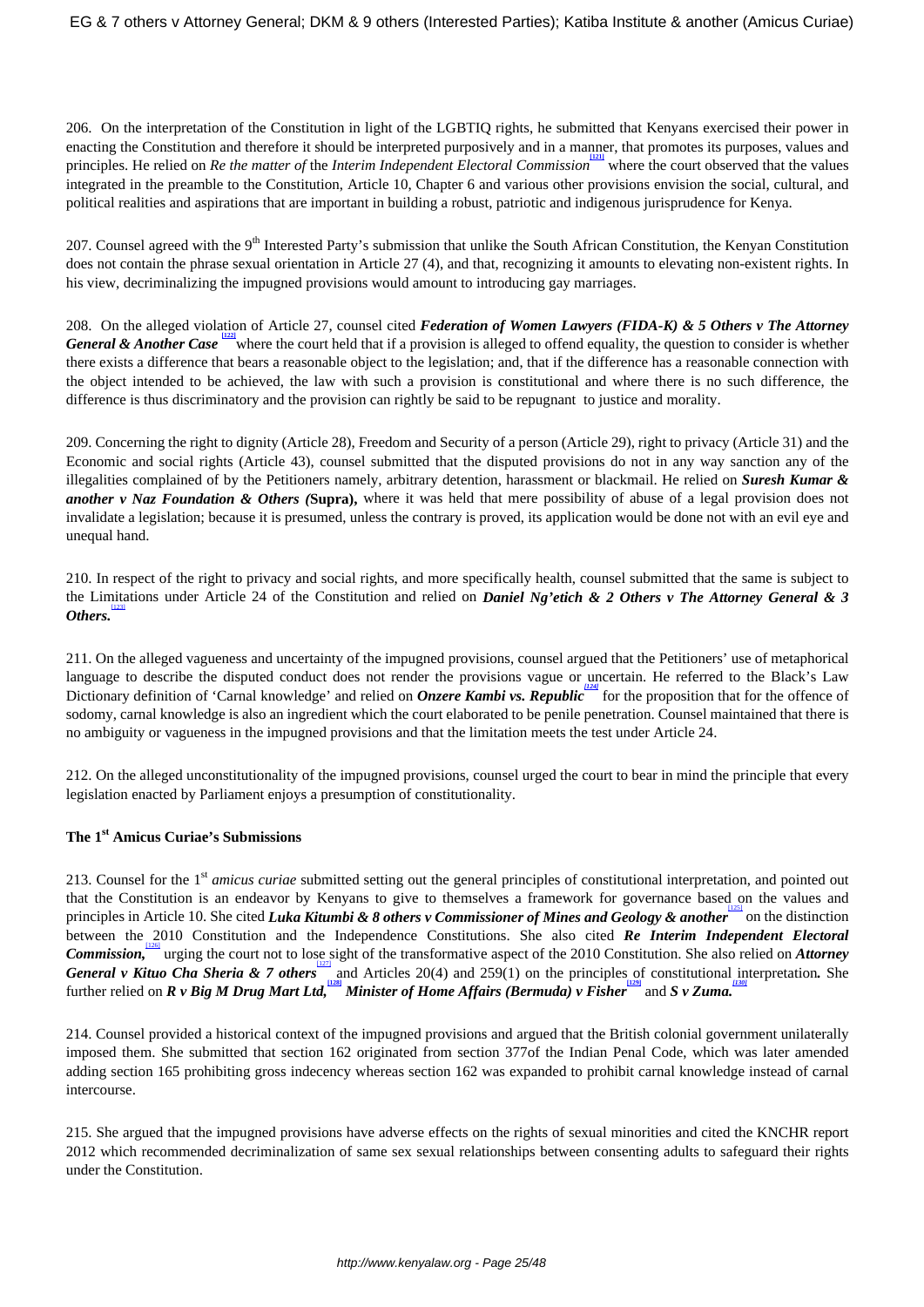216. On the alleged discrimination under Article 27, counsel cited *Brink v Kitshoff* [131] among other decisions for the proposition that the impugned provisions are discriminatory for differentiating between people or categories of people because of their sexual orientation.

217. Regarding the alleged violation of the right to dignity under Article 28, she submitted that human dignity is one of the national values and principles in Article 10, and is central to the notion of human rights and freedoms in general. She added that Article 19(2) guarantees the right to individual dignity and submitted that any finding on the violation of Articles 27, 31 and 43(1)(a) would result into a finding of violation of the Petitioner's right to dignity under Article 28. She relied on *William Musembi v Moi Educational Centre* [132] and *Law v Canada (Minister of Employment and Immigration* [133] among other decisions and argued that the impugned provisions encourage and reinforce societal negative stereotypes against LGBTIQ that breed contempt, harassment and violence against them.

218. On the right to privacy counsel argued that the impugned provisions violate Article 31 and relied on *Standard Newspapers* Ltd & another v Attorney General and 4 others<sup>1341</sup> and *Ibrahim Ndadema Adenya v Attorney General*. She argued that the right to privacy includes the sphere of private intimacy and autonomy, which allows people to establish and nurture human relationships without interference from other persons. She also relied on *National Coalition for Gay Lesbian equality v Minister of Justice and others (supra.)*

219. Regarding the right to the highest attainable standards of health under Article 43 (1) and (b), counsel cited several decisions and international conventions in support of the proposition that the impugned provisions affect the right to access healthcare.

220. On whether the limitations are justifiable under Article 24, counsel cited numerous authorities including *Toonen v Australia(supra)* and concluded that the Petitioners have established that the limitation cannot pass Article 24 analysis test.

221. On whether the impugned provisions are null and void on the basis of vagueness and uncertainty, she argued that the provisions are vague and overbroad and relied on *Mike Rubia and Another v Moses Mwangi and 2 others.*

## **The 2nd** *Amicus* **Curiae's Submissions**

222. Counsel for the second amicus curiae submitted that Section 162 violates the right to equality and freedom from discrimination, by targeting members of the gay community due to their orientation; which discrimination falls under the grounds set forth in Article 27(4). He relied on the *EG case.*

223. He further submitted that Article 17 of the ICCPR which guarantees the right to privacy is applicable to Kenya and relied *Toonen v Australia, Communication* [137] where the term sex was defined to include sexual orientation for purposes of **ICCPR** and that laws that criminalize same sex conduct violate the right to privacy and non-discrimination, regardless of whether enforced or not. He also relied on the Report by **The United Nations High Commissioner**, titled, *'Discriminatory Laws and Practices and* Acts of Violence Against Individuals Based on Their Sexual Orientation and Gender Identity, and submitted that Section 162 is discriminatory and violates Article 27 (4).

224. Counsel further submitted that section 162 violates the right to dignity and privacy of the individual guaranteed in Articles 28 and 31. He cited *National Coalition for Gay and Lesbian Equality and Another v Minister of Justice (supra)* where the court observed that prohibition of any act barring sexual intimacy between gay men is a violation of the right to equality and privacy. He also submitted that the criminalization of sodomy laws violated the right to privacy of the gay community if sexual acts are done in private. He further relied on *Lawrence v Texas, (supra)* in which the Court emphasized that the liberty protected by the Constitution allows homosexual persons the right to choose to enter upon relationships in the confines of their homes and their own private lives and still retain their dignity as free persons. He also relied on *Dudgeon v United Kingdom* (supra*)* and *Caleb Orozco v Attorney General* (supra) which invalidated laws criminalizing homosexuality.

225. On the constitutionality of section 165, counsel submitted that the Section is unconstitutional as it only targets male persons of homosexual orientation and extends to consensual same sex activities done in private. He relied on *Samuel G. Momanyi v The Honorable Attorney General & Another* and *Coalition for Reform and Democracy (CORD) & 2 others v Republic & 10 Others* where various provisions of the law were struck down for violating the Bill of rights. He urged the court to strike down the impugned provisions.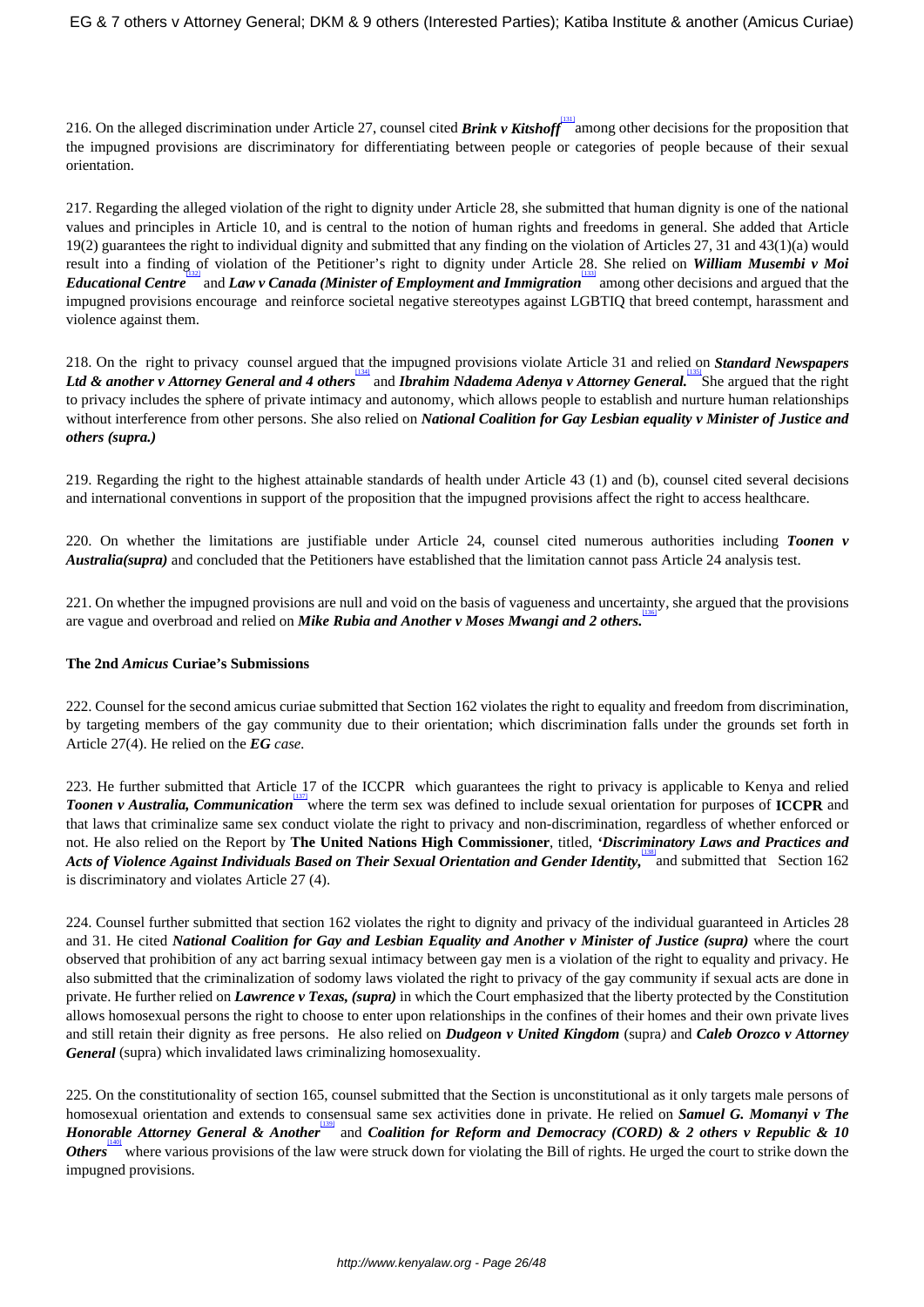# **Petitioners' Advocates' Rejoinder to the Respondents,' 7th, 9th and 10th Interested Parties' submissions.**

226. Counsel for the Petitioner in Petition 150 of 2016 in their rejoinder to the Respondent's and the  $7<sup>th</sup>$ ,  $9<sup>th</sup>$  and  $10<sup>th</sup>$  Interested Parties' submissions, reiterated their earlier submissions, and briefly addressed three key points. First, that the court should not be swayed by majoritarian concept in interpreting the Bill of Rights. Second, the court should decline the invitation to take into account religious or moral views in determining this Petition. Third, the court should not be persuaded by cultural views. Additionally, counsel submitted that sexual orientation is an essential attribute of the right to privacy and that allowing the Petition would have zero effect on the heterosexuals. They contended that the global trend favours decriminalization of the same sex conduct and reminded the court of Kenya's obligations under international instruments.

227. Counsel for the Petitioners in Petition 234 of 2016 argued that the question for determination is the constitutionality of the impugned provisions and not same sex marriage. On the *Botswana case*, he submitted that foreign decisions should be read in the legal context under which they are made. He pointed out that the Botswana Constitution was enacted in the 1960's and argued that no post 1990 Constitution has declared gay rights illegal. It was his submission that there is no state religion in Kenya nor can religious beliefs be imposed on others. He referred to the preamble to the Constitution, which emphasizes respect for Human Rights.

228. He submitted that the Penal Code does not define unnatural offences hence; the impugned provisions are vague and ambiguous. He also argued that sexual orientation should be recognized as a ground of discrimination under Article 27(4). He maintained that the Petitioners are not seeking new rights but urged the court to enforce rights existing in the Bill of Rights.

# **Parties submissions on the Navtej Singh Johar & Others v Union of India through Secretary, Ministry of Law and Justice, (The Johar Case)** [141]

229. During the hearing of the Petitions, the Respondent's counsel and counsel for the  $7<sup>th</sup>$ ,  $9<sup>th</sup>$  and  $10<sup>th</sup>$  Interested Parties, in opposing the Petitions placed heavy reliance on the *Johar case*, which was then the subject of an appeal before the Supreme Court of India. After concluding the hearing and while this court was in the process of considering its decision, the Supreme Court of India determined the appeal. This development prompted counsel for the Petitioners to move the court by way of a formal mention and requested to address the court on the relevance of the decision to these Petitions. The court granted the request, directed the parties to file brief submissions and allocated a date for oral highlights.

230. The Petitioner's counsel in Petition No. 150 of 2016 adopted their written submissions dated 13<sup>th</sup>September 2018. He argued that the Supreme Court of India had found section 377 of the Indian Penal Code (the equivalent of the impugned provisions), violated the rights protected by Article 14 of the Indian Constitution on equality before the law; Article 15 on non-discrimination on grounds of sex; Article 19 on freedom of expression; and Article 12 on personal liberty, including aspects of personal dignity, privacy and health. Counsel pointed out that the *Johar case* took into consideration international instruments and comparative international law. In counsel's view, the decision significantly supports the Petitioners' case that the impugned provisions are unconstitutional in so far as they penalize private consensual same sex between adults. Counsel implored the court to have full regard to the approach taken by the Indian Supreme Court and grant the Petition.

231. Counsel for the Petitioners in Petition No. 234 of 2016 and counsel the  $1<sup>th</sup>$  to  $6<sup>th</sup>$  Interested Parties associated themselves with Petitioners' Advocates' submissions on the *Johar case*.

232. Counsel for the 8<sup>th</sup> Interested Party, filed written submissions on the *Johar case* and argued that the Indian Penal Code and the impugned provisions are similar. She contended that Kenyan courts have in the past appreciated foreign jurisprudence from India citing *Law Society of Kenya v Centre for Human Rights & Democracy & 12 Others.* She urged the court to adopt the reasoning in the *Johar case* because the issues in the said case and this Petition are similar. In her view, the two provisions have a similar historical origin.

233. Additionally, counsel drew the court's attention to a decision from the High Court of Trinidad and Tobago in *Jason Jones v the Attorney General* which found laws criminalizing same sex intimacy between consenting adults to be unconstitutional, and, noted that criminalization of homosexual sexual activities runs counter to the implementation of effective educational programs in respect of HIV/AIDS prevention.

234. Counsel for the 1<sup>th</sup> *amicus curiae*, submitted that limitations imposed on rights should not be arbitrary or excessive, and, that,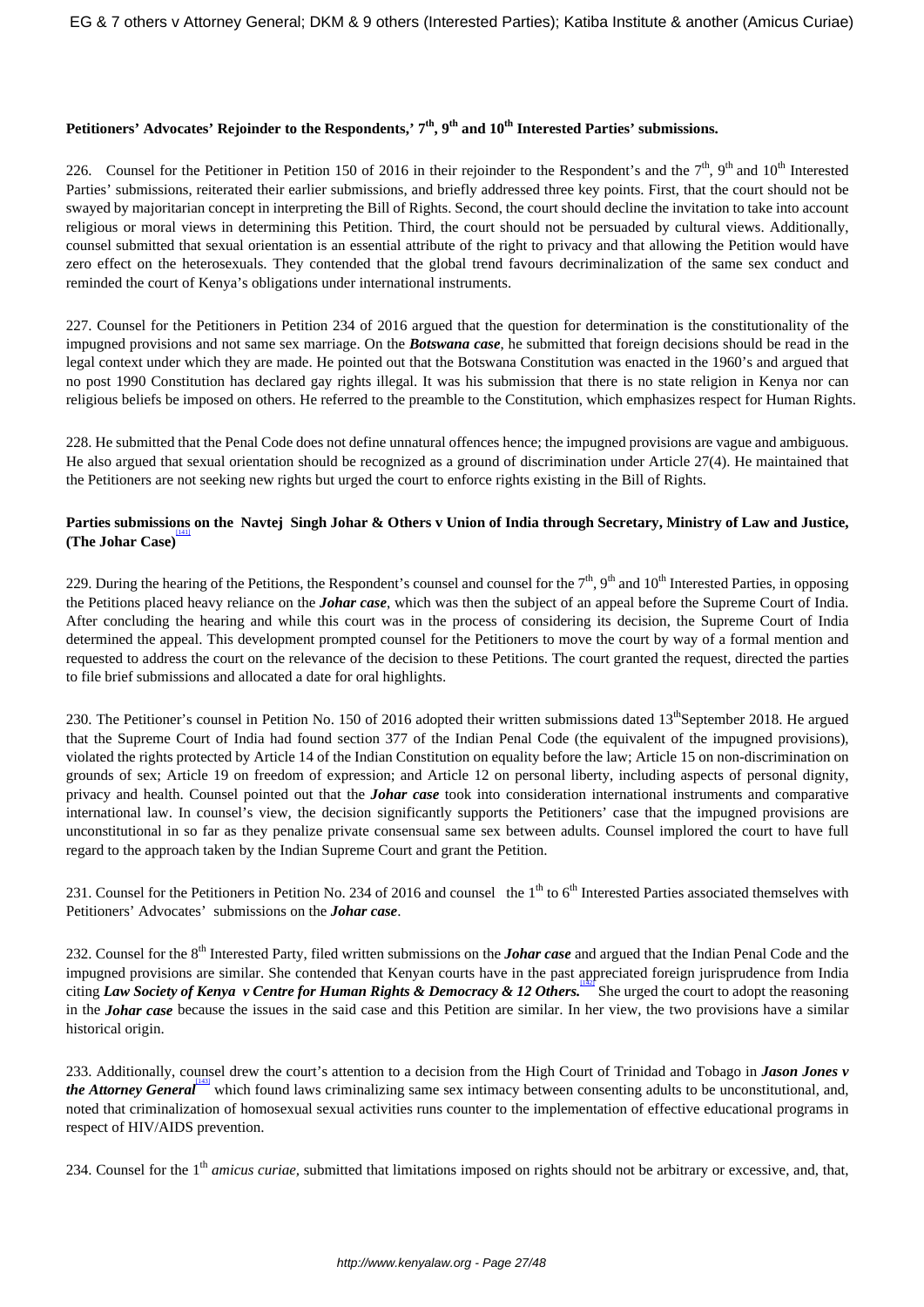there must be a legitimate State interest and a pressing need for such a limitation.

235. Counsel for the 2th *amicus curiae,* pointed out that the court in the *Johar case* relied on the decision in *Naz Foundation v Government of NCT of Delhi & Others* which preferred an expansive interpretation of the word sex to include prohibition of discrimination on the ground of sexual orientation. He inviting the court to adopt a purposive interpretation as was done by the Supreme Court of India in the *Johar case* and find that the right in question should be interpreted under the doctrine of constitutional morality and not social morality.

236. The Respondent's counsel did not file written submissions on the *Johar case*. However, counsel adopted their submissions in response to the Petition. It was her argument that the *Johar case* is persuasive and not binding to the court and referring to the Supreme Court decision in *Re: The matter of Gender representation in the National Assembly* (supra), she urged the court to exercise caution while applying foreign jurisprudence because the circumstances in those foreign jurisdictions may be different.

237. Counsel for the 7th Interested Party adopted his written submissions on the *Johar case* and associated himself with the submissions made by the Respondent's counsel. He argued that the interpretation of the Constitution should be geared towards realizing its purposes, values and principles as stipulated in Article 259(1).

238. He argued that the Supreme Court of India did not find that there was ambiguity in the phrase "unnatural offences." In his view, the fact that the phrase prohibits sodomy, bestiality and buggery was not open to doubt and that neither did the *Johar case* strike down the impugned provisions that outlaw bestiality, a demonstration that there was no ambiguity in the section.

239. On the right to privacy and dignity, counsel argued that the Constitution has express provisions and that Article 24 (1) provides for reasonable and justifiable limitation of rights. He contended that the Constitution of India has no provision for limitation of rights.

240. Counsel for the 9<sup>th</sup> Interested Party submitted that the court should not be persuaded by foreign decisions. He referred the court to Article 160 and argued that foreign decisions interfere with the independence of the court and that only the Constitution and the law bind this court. In his view, the *Johar case* refers to Article 21 of the Indian Constitution, which defines discrimination to include sexual orientation, unlike Article 27 of our Constitution. He further submitted that the Supreme Court of Kenya has guided courts to develop local jurisprudence.

241. Counsel for the 10<sup>th</sup>Interested Party filed written submissions on the *Johar case* and associated himself with the submissions made by counsel for the Respondents, the  $7<sup>th</sup>$  and  $9<sup>th</sup>$  Interested Parties. He submitted that the *Johar case* is distinguishable because it does not reflect the Kenyan legal position on many issues and goes against the constitutional culture of Kenya. He contended that under Article 2(4), any Law, including general rules of international law inconsistent with the Constitution is invalid. In his view, adopting the *Johar case* is tantamount to introducing sexual orientation into Article 27(4).

## **DETERMINATION**

242. Upon analyzing the opposing facts presented by the parties, we find that the following issues distil themselves for determination: -

## *a. Whether sections 162 (a) and (c) and 165 of the Penal Code are unconstitutional on grounds of vagueness and uncertainty.*

## *b. Whether the impugned provisions are unconstitutional for violating Articles 27, 28, 29, 31, 32 and 43 of the Constitution.*

243. These Petitions provide an opportunity for this court to re-state in a subtle manner the applicable guiding principles of Constitutional and Statutory interpretation, viewed from the lens and perspective of our unique Constitution, a charter that has been described as fiercely progressive and transformative which ushered in a new set of national values and principles, an enhanced Bill of Rights and a new system of government and reset the relationship between the citizen and the state and reconfigured both the ethos and the architecture of governance. [145]

244. The Constitution gives prominence to national values and principles of governance which include human dignity, equity, social justice, inclusiveness, equality, human rights and Rule of law Leadership and Integrity, Values and Principles of Public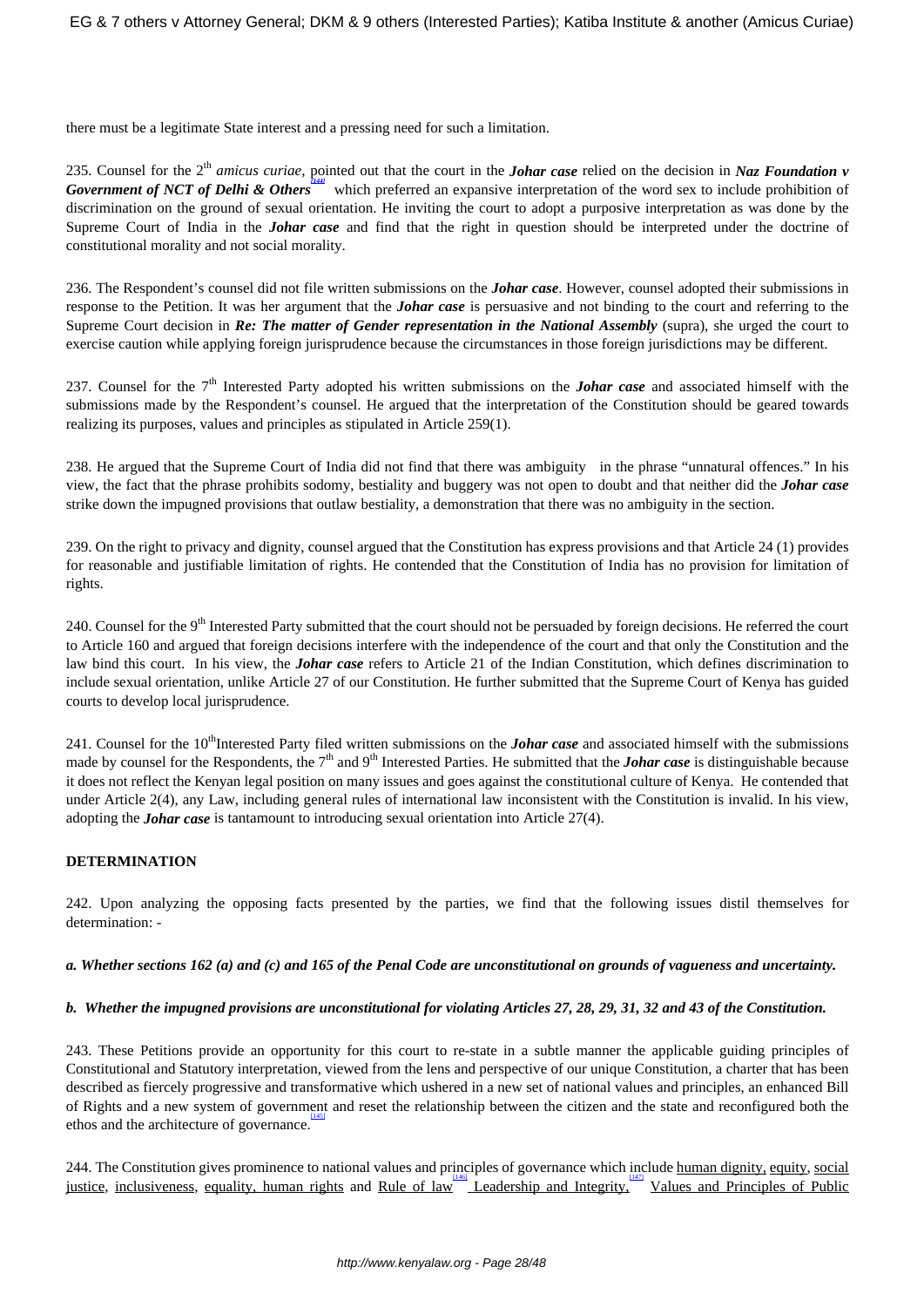Service, entrenchment of exercise of Judicial authority in the Constitution and Independence of the Judiciary and confers sovereignty to the people of Kenya to be exercised on their behalf by State Organs to perform their functions in accordance with the  $\overline{\text{Construction}}$ .

245. The philosophy, values and the structures of the previous Constitution had to give way to those of the new constitutional order which includes enactment of new legislation, the realignment of the bureaucracy and management of institutions and the rallying of the national consciousness to the new dawn.

246. Interpretation is the process of attributing meaning to the words used in a document, be it a Constitution, legislation, statutory instrument, policy or contract having regard to the context provided, by reading the particular provision or provisions in light of the document as a whole and the circumstances attendant upon its coming into existence. The 'inevitable point of departure is the language of the provision itself,' read in context and having regard to the purpose of the provision and the background to the preparation and production of the document. [153]

247. In interpreting the Constitution, Article **259(1)** obligates courts to promote 'the spirit, purposes, values and principles of the Constitution, advance the rule of Law, and the Human Rights and fundamental freedoms in the Bill of Rights, permits the development of the law and contributes to good governance. This approach has been described as a mandatory constitutional canon of constitutional and statutory interpretation. The court has a duty to adopt an interpretation that conforms to Article **259**.

248. Constitutional provisions must be construed purposively and in a contextual manner. Accordingly, courts are constrained by the language used. Courts may not impose a meaning that the text is not reasonably capable of bearing. In other words, the interpretation should not be "unduly strained" but should avoid "excessive peering at the language to be interpreted without sufficient attention to the historical contextual scene," which includes the political and constitutional history leading up to the enactment of a particular provision. [155]

249. It is now trite that enforcement of Penal Statutes is a necessary tool to maintain law and order and also creates offences against morality. The enforcement of Penal Statues can have an impact on constitutionally guaranteed rights. The litmus test is whether such limitation will pass constitutional muster. It follows that Penal statutes must be understood purposively because the Penal Code must be umbilically linked to the Constitution. As we do so, we must seek to promote the spirit, purpose and objects of the Constitution. We must prefer a generous construction over a merely textual or legalistic one in order to afford the fullest possible constitutional meanings and guarantees. In searching for the purpose, it is legitimate to seek to identify the mischief sought to be remedied. In part, that is why it is helpful, where appropriate, to pay due attention to the social and historical background of the legislation. We must understand the provision within the context of the grid, if any, of related provisions and of the Constitution as a whole, including its underlying values. Although the text is often the starting point of any statutory construction, the meaning it bears must pay due regard to context. This is so even when the ordinary meaning of the provision to be construed is clear and unambiguous. That the social and historical background of a legislation is important in seeking to identify the mischief sought to be remedied was appreciated in *Commissioner of Income Tax vs. Menon* where it was held that one of the canons of statutory construction that a court may look into is the historical setting of an Act, to ascertain the problem with which the Act in question has been designed to deal. It was the Supreme Court's view *In Matter of the Kenya National Human Rights Commission [157]* at paragraph 26 that:-

*"… what is meant by a holistic interpretation of the Constitution" It must mean interpreting the Constitution in context. It is the contextual analysis of a constitutional provision, reading it alongside and against other provisions, so as to maintain a rational explication of what the Constitution must be taken to mean in light of its history, of the issues in dispute, and of the prevailing circumstances. Such scheme of interpretation does not mean an unbridled extrapolation of discrete constitutional provisions into each other, so as to arrive at a desired result."*

250. It is an elementary rule of constitutional construction that no one provision of the Constitution is to be segregated from the others and to be considered alone, but that all the provisions bearing upon a particular subject are to be brought into view and be interpreted so as to effectuate the greater purpose of the instrument.

251. Courts have on numerous occasions been called upon to bridge the gap between what the law is and what it is intended to be. The courts cannot in such circumstances shirk from their duty and refuse to fill the gap. In performing this duty, they do not foist upon the society their value judgments. They respect and accept the prevailing values, and do what is expected of them. The courts will, on the other hand, fail in their duty if they do not rise to the occasion but approve helplessly of an interpretation of a statute, a document or an action of an individual, which is certain to subvert the societal goals and endanger the public good.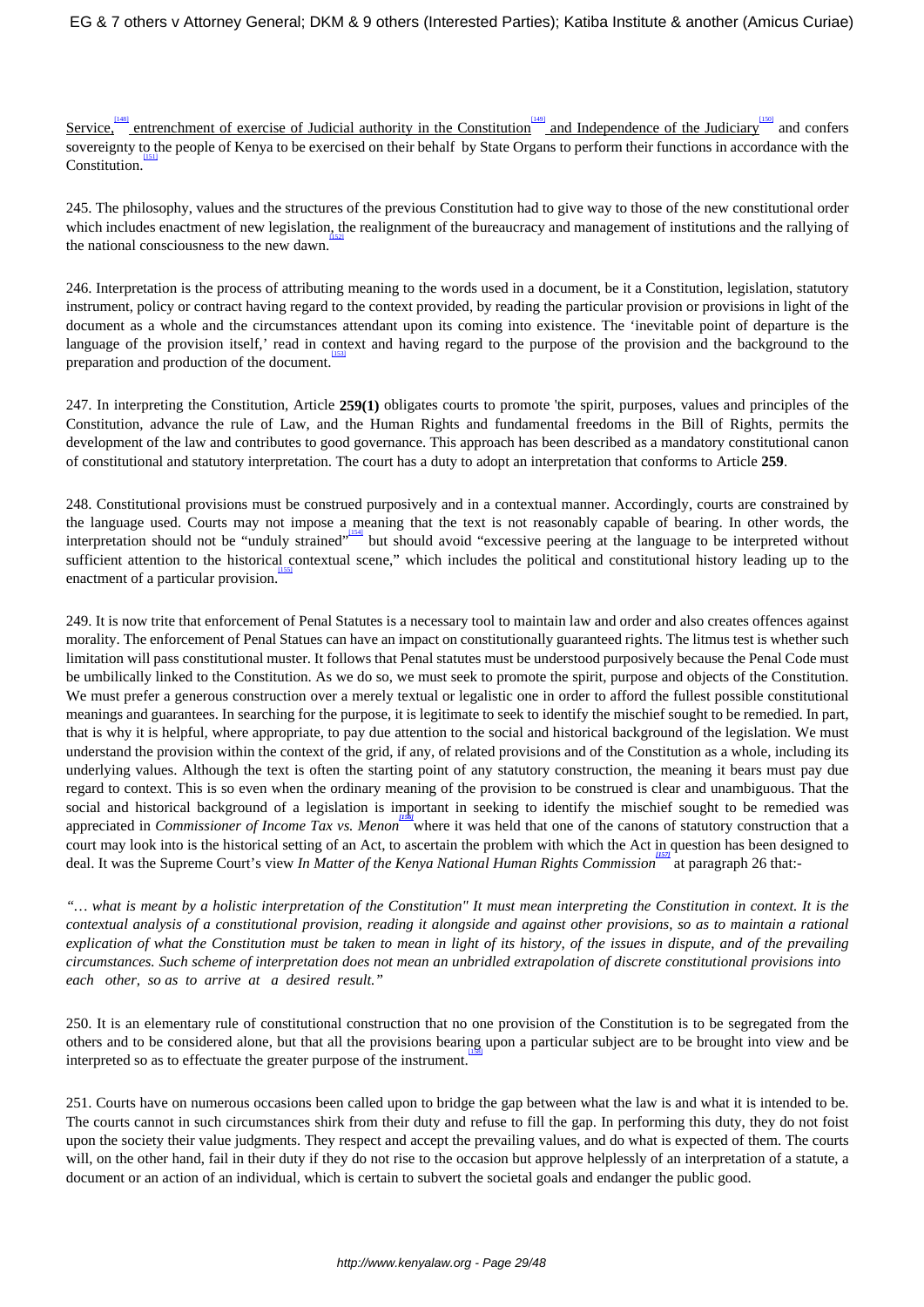252. Words, spoken or written, are the means of communication. Where they are possible of giving one and only one meaning there would be no problem. But where there is a possibility of two meanings, a problem arises and the real intention of the legislature is to be ascertained and given meaning. The Legislature, after enacting statutes becomes *functus officio* so far as those statutes are concerned. It is not their function to interpret the statutes. The legislature enacts and the Judges interpret. The difficulty with Judges is that they cannot say that they do not understand a particular provision of an enactment. They have to interpret it in one way or another. They cannot remand or refer back the matter to the Legislature for interpretation. That situation led to the birth of principles of interpretation to find out the real intent of the Legislature. Consequently, the Superior Courts had to give the rules of interpretation to ease ambiguities, inconsistencies, contradictions or lacunae. The rules of interpretation come into play only where clarity or precision in the provisions of the statute are found missing.

253. A court of law must therefore try to determine how a statute should be enforced. There are numerous rules of interpreting a statute, but in our view and without demeaning the others, the most important rule is the **plain meaning rule**. The starting point of interpreting a statute is the language itself. In the absence of an expressed legislative intention to the contrary, the language must ordinarily be taken as conclusive.

254. It is not the duty of the court either to enlarge the scope of the legislation or the intention of the legislature when the language of the provision is plain and unambiguous. The Court cannot rewrite, recast or reframe the legislation for the very good reason that it has no power to legislate. The court may not add words into a statute. Courts decide what the law is and not what it should be. The court of course adopts a construction which will carry out the obvious intention of the legislature.

255. All that the Court has to see at the very outset is, what does the provision say" If the provision is unambiguous and if from that provision the legislative intent is clear, the other rules of construction of statutes need not be called into aid. They are called into aid only when the legislative intention is not clear. But the court would not be justified in so straining the language of the statutory provision as to ascribe the meaning which cannot be warranted by the words employed by the Legislature.

256. It is trite law that in interpreting the provisions of a statute the Court should apply the golden rule of construction. The plain meaning of the language in a statute is the safest guide to follow in construing the statute. According to the golden or general rule of construction the words of a statute must be given their ordinary, literal and grammatical meaning and if by so doing it is ascertained that the words are clear and unambiguous, then effect should be given to their ordinary meaning unless it is apparent that such a literal construction falls within one of those exceptional cases in which it would be permissible for a court of law to depart from such a literal construction, e.g. where it leads to a manifest absurdity, inconsistency, hardship or a result contrary to the legislative intent. [159]

257. The Supreme Court of India in *Reserve Bank of India vs. Peerless General Finance and Investment Co. Ltd. and others* [160] observed that:-

*"Interpretation must depend on the text and the context. They are the bases of interpretation. One may well say if the text is the texture, context is what gives the colour. Neither can be ignored. Both are important. That interpretation is best which makes the textual interpretation match the contextual."*

258. The touchstone of interpretation is the intention of the legislature. The legislature may reveal its intentions directly, for example by explaining them in a preamble or a purpose statement. The language of the text of the statute should serve as the starting point for any inquiry into its meaning. To properly understand and interpret a statute, one must read the text closely, keeping in mind that the initial understanding of the text may not be the only plausible interpretation of the statute or even the correct one. Courts generally assume that the words of a statute mean what an "ordinary" or "reasonable" person would understand them to mean. If the words of a statute are clear and unambiguous, the court need not inquire any further into the meaning of the statute. One can confidently assume that Parliament intends its legislation to be interpreted in a meaningful and purposive way giving effect to the basic objectives of the legislation.

259. The court, as an independent arbiter of disputes, has fidelity to the Constitution and must be guided by the letter and spirit of the Constitution. Similarly, in interpreting a statute, the court should give life to the intention of the lawmaker instead of stifling it. This position was appreciated by the Supreme Court of Kenya in *Judges & Magistrates Vetting Board & 2 others v Centre for* **[161]** *Human Rights & Democracy & 11 others.*

*a. Whether sections 162 (a) (c) and 165 of the Penal Code are unconstitutional on grounds of vagueness and uncertainty*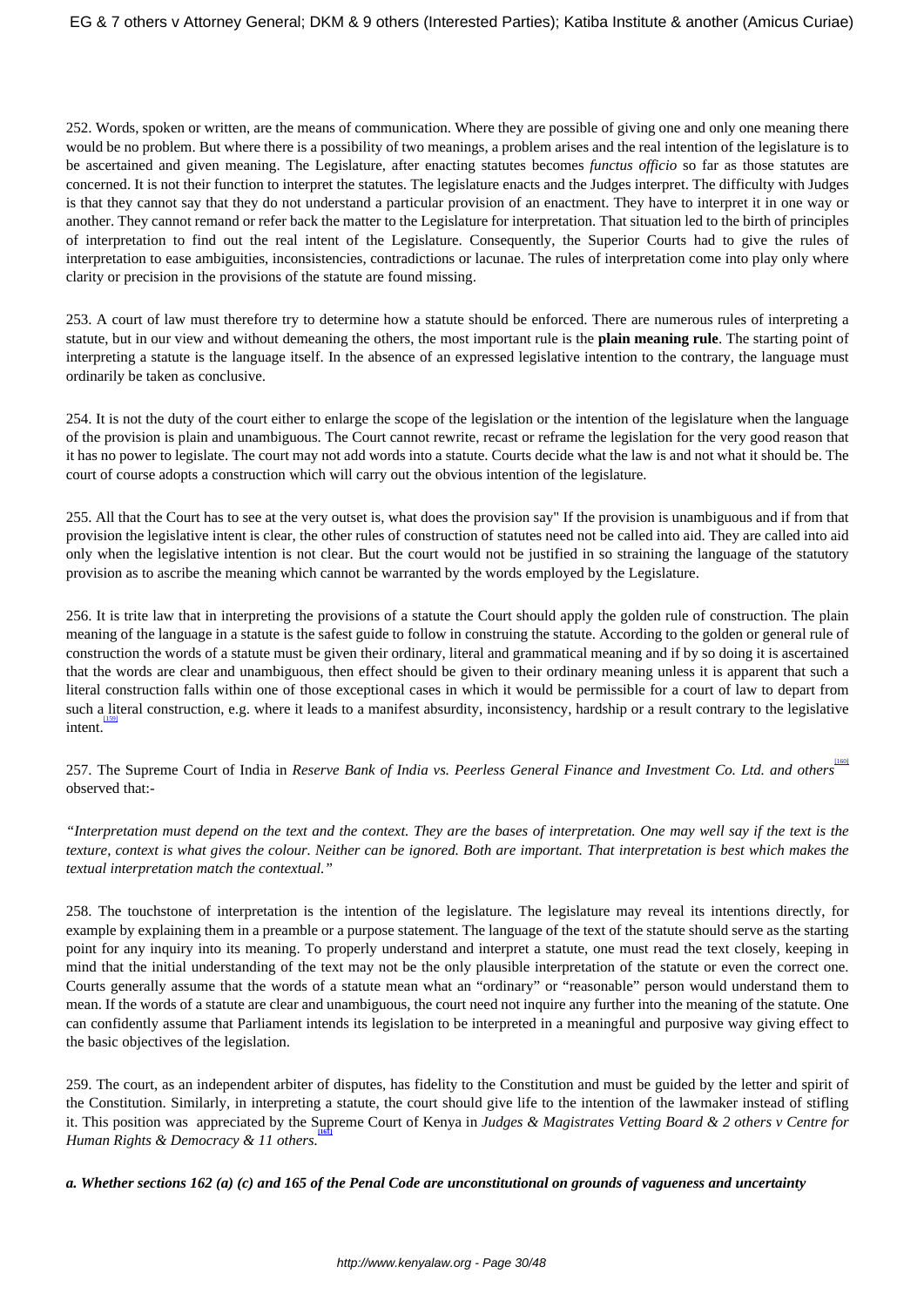260. Certainty is generally considered to be a virtue in a legal system while legal uncertainty is regarded as a vice. Uncertainty undermines both the rule of law in general and the law's ability to achieve objective such as determining anti-social conduct.

261. Counsel for the Petitioners, supported by the 1<sup>st</sup> to 6<sup>th</sup> and 8<sup>th</sup> Interested Parties attacked the impugned provisions on grounds of vagueness, ambiguity and uncertainty and submitted that the provisions fail the constitutional and common law muster. They cited Article 10(2) (a) and the preamble to the Constitution on the requirement of legal certainty. They also argued that the provisions are so vague that they violate the right to a fair hearing under Article 50. Further, they argued that section 162 does not define the phrases, *"Unnatural offences," "against the order of nature."* They submitted that it is unclear whether the phrases mean sexual intercourse or include oral, anal, vaginal sex, or whether they include any other contact with the genital organ of another person.

262. Regarding section 165, it was submitted that the phrases *"indecency with another male person"* and *"any act of gross indecency with another male person"* are unclear.

263. The Respondents counsel supported by the  $7<sup>th</sup>$ , 9<sup>th</sup> and 10<sup>th</sup> Interested Parties contented that the provisions are clear. On her part, the Respondent's counsel cited the definition in the Black's Law Dictionary and contended that any other form of sexual act other than what is in the order of nature, capable of producing off springs is unnatural and therefore punishable under the impugned provisions. On what indecent practices are, counsel argued that section 2 of the Sexual Offences Act defines an indecent act and penetration and contended that the anus is a genital organ.

264. Section 162 of the Penal Code provides as follows:-

# *Unnatural offences*

*Any person who---*

*a) Has carnal knowledge of any person against the order of nature; or*

*b) Has carnal knowledge of an animal; or*

*c) Permits a male person to have carnal knowledge of him or her against the order of nature, is guilty of a felony and is liable to imprisonment for fourteen years.*

*Provided that, in the case of an offence under paragraph (a), the offender shall be liable to imprisonment for twenty-one years if—*

*i. the offence was committed without the consent of the person who was carnally known; or*

*ii. the offence was committed with that person's consent but the consent was obtained by force or by means of threats or intimidation of some kind, or by fear of bodily harm, or by means of false representations as to the nature of the act.*

265. On the other hand section 165 of the Penal Code provides that:-

## *Indecent practices between males*

Any male person who, whether in public or private, commits any act of **gross indecency** with another male person, or procures *another male person to commit any act of gross indecency with him, or attempts to procure the commission of any such act by any male person with himself or with another male person, whether in public or private, is guilty of a felony and is liable to imprisonment for five years*.

266. It is true that the Penal Code does not define the phrases *"Unnatural offences,"* and *"against the order of nature."* The question we ask ourselves is whether lack of definition renders the provisions uncertain, vague and unambiguous.

267. In the words of David Mellinkoff, the law is a profession of words. By means of words contracts are created, statutes are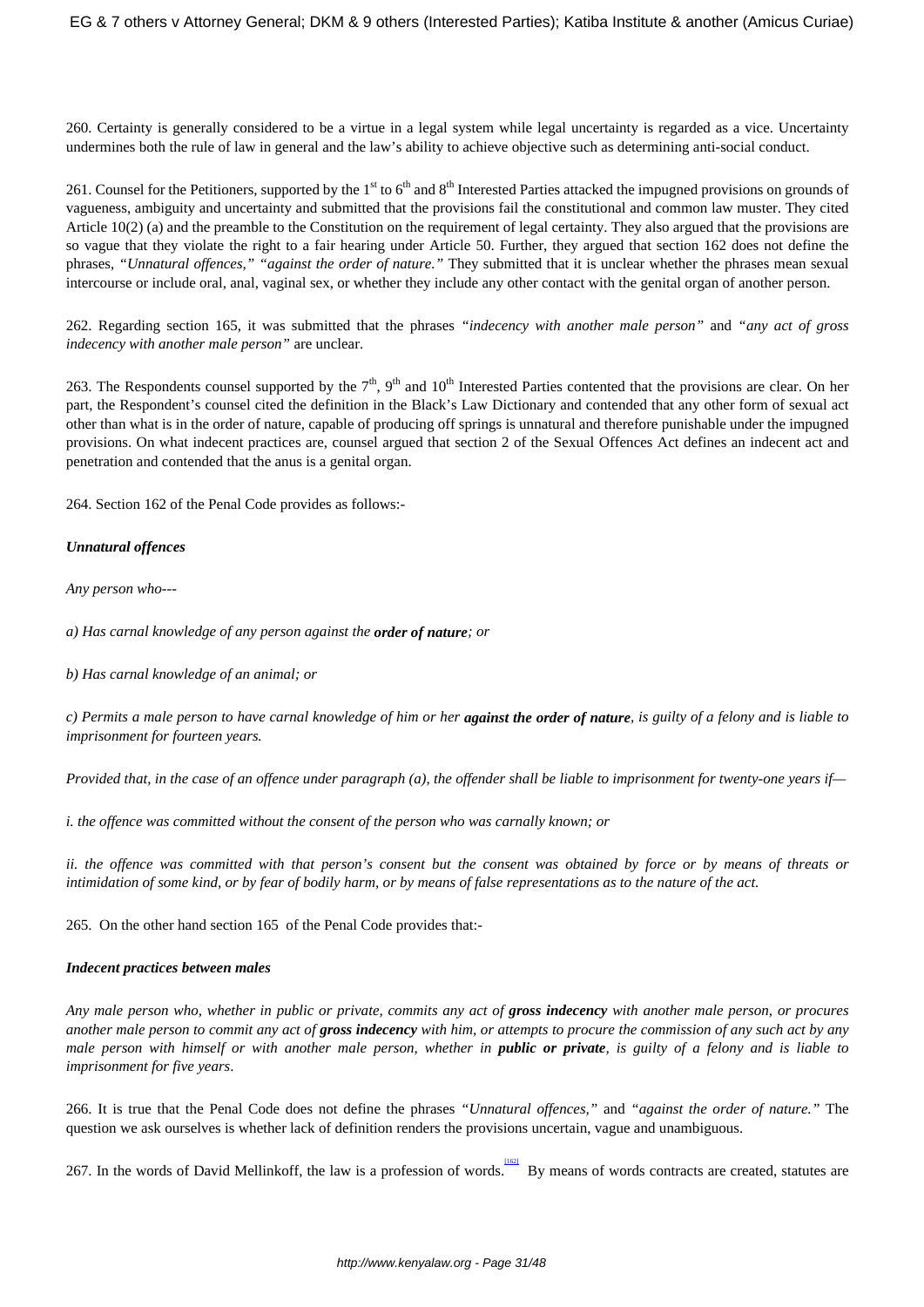enacted, and constitutions come into existence. Yet, in spite of all good intentions, the meanings of the words found in documents are not always clear and unequivocal. They may be capable of being understood in more ways than one, they may be doubtful or uncertain, and they may lend themselves to various interpretations by different individuals. When differences in understanding are irresolvable, the parties having an interest in what is meant may end up in litigation and ask the court to come up with its interpretation. In the eyes of the law, when this kind of situation arises, the contract or the legislative act contains "ambiguity." [163]

268. Judicial pronouncements have construed the term ambiguity as having more than one interpretation: a highly general sense that pertains to language use, and a more restricted meaning that deals with some fundamental properties about language itself. The words "ambiguous" and "ambiguity" are often used to denote simple lack of clarity in language. The word "Ambiguous" means doubtful and uncertain. [165]

269. The word "ambiguous" means capable of being understood in more senses than one; obscure in meaning through indefiniteness of expression; having a double meaning; doubtful and uncertain; meaning unascertainable within the four corners of the instrument; open to construction; reasonably susceptible to different constructions; uncertain because of susceptible of more than one meaning; and synonyms are "doubtful", "equivocal", "indefinite", "indeterminate", "indistinct", "uncertain", and "unsettled." [166]

270. According to the Black's Law Dictionary, <sup>1671</sup> 'carnal' means of the body; relating to the body; fleshly; sexual. 'Carnal' *knowledge'* is defined as the act of a man in having sexual bodily connection with a woman. Carnal knowledge and sexual intercourse hold equivalent expressions. In *Noble v State* [168] it was held that from very early times, in the law, as in common speech, the meaning of the words 'carnal knowledge' of a woman by a man has been sexual bodily connections; and these words, without more, have been used in that sense by writer of the highest authority in criminal law, when undertaking to give a full and precise definition of the crime of rape, the highest crime of this character.

271. The phrase *against the order of nature* has been judicially defined. In *Gaolete v. State [170]* the court had this to say on 'carnal knowledge:-

**'***"Carnal knowledge" is not defined in the Penal Code, but its accepted meaning is "sexual intercourse". There must be penetration, however slight and emission of semen is not necessary. With particular reference to the offence with which the appellant was charged (otherwise known as sodomy), penetration per anum must be proved. The other party involved in the intercourse may be a man or a woman. It is the penetration through the anus that makes the intercourse "against the order of nature" and therefore provides the other element of the offence.'( Emphasis added).*

272. The Law Dictionary defines the term '**unnatural offence'** as "the infamous crime against nature; for example, sodomy or buggery. The term **buggery** has been defined elsewhere to include both sodomy and bestiality. **Sodomy**, in its broadest sense, has been defined to include carnal copulation by human beings with each other or with a beast. Whereas the term bestiality is generally understood to mean an act between mankind and beast, some authorities refer to the act with an animal as buggery, and also define bestiality as including sodomy and buggery.

273. The phrase *"indecent act"* is defined in section **2** of the Sexual Offences Act[172] to mean any unlawful intentional act which causes:-

*(a) any contact between the genital organs of a person, his or her breasts and buttocks with that of another person;* 

*(b) exposure or display of any pornographic material to any person against his or her will, but does not include an act which causes penetration;*

274. A [statute](https://en.wikipedia.org/wiki/Statute) is *void for vagueness* and unenforceable if it is too vague for the average citizen to understand. There are several reasons a statute may be considered vague. In general, a statute might be called void for vagueness when an average citizen cannot generally determine what persons are regulated, what conduct is prohibited, or what punishment may be imposed. A statute is also void for vagueness if a legislature's delegation of authority to administrators is so extensive that it would lead to arbitrary prosecutions.

275. The doctrine of void for vagueness establishes specific criteria that all laws, or any legislation must meet, to qualify as constitutional. Such criteria include: **(a)** the Law must state explicitly what it mandates; **(b)** what is enforceable and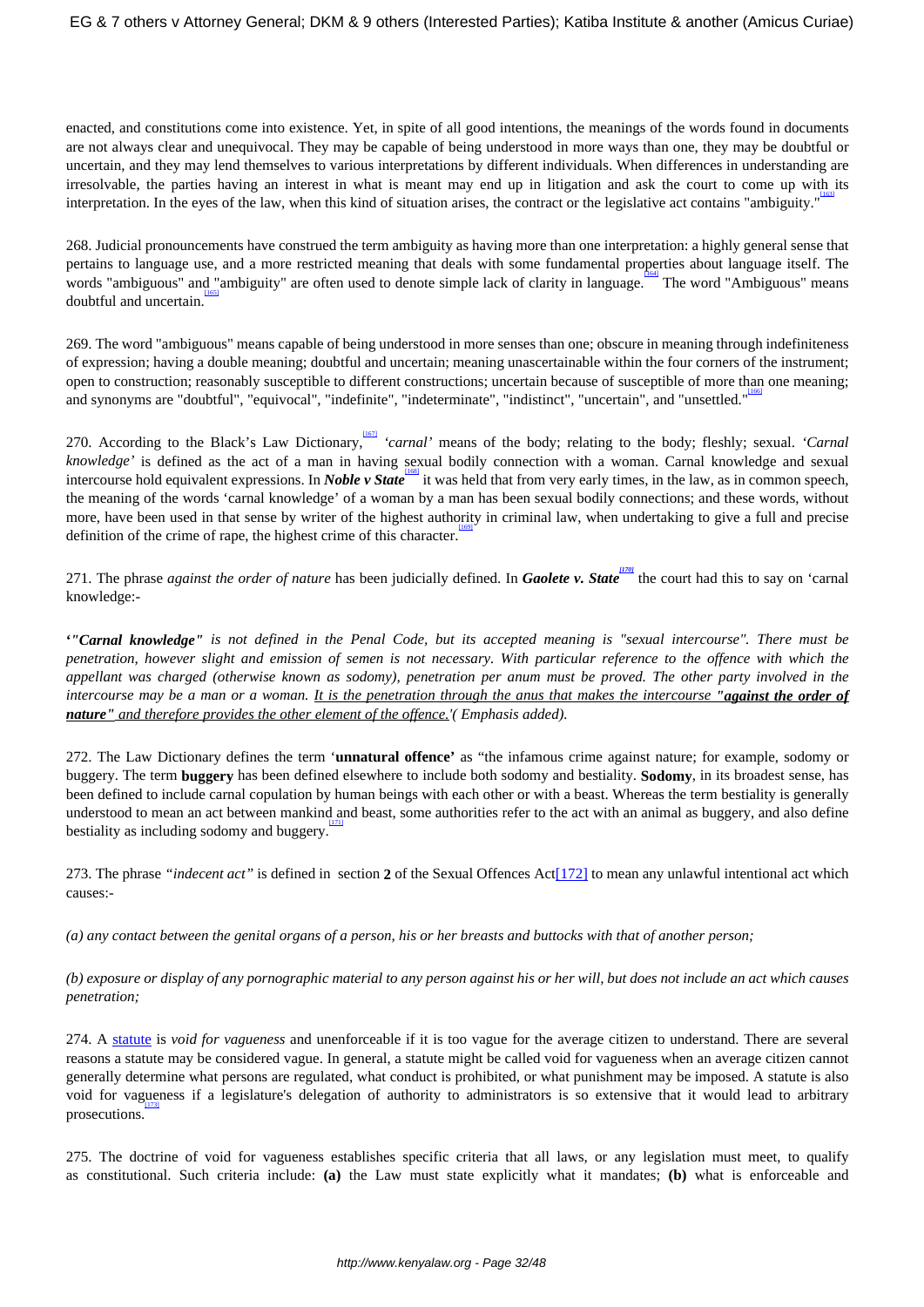provide definitions of potentially vague terms. Vagueness is the imprecise or unclear use of language, which contrasts with clarity and specificity.

276. Prior to determining whether the challenged language is overbroad, we must properly construe its meaning. In so doing, we must read the text as a whole, assigning a meaning to every word and phrase, and not permitting any portion of the text to be rendered redundant. Thus, the various forms of sexual conduct, natural, indecent, against the order of nature, and gross indecency listed in the impugned provisions, must each be accounted for, and assigned distinct meanings.

277. The Constitution requires that judicial officers read legislation, where possible, to give effect to its fundamental values. Consistent with this, when the constitutionality of legislation is in issue, courts are under a duty to examine the purpose of an Act and to read the provisions of the legislation so far as is possible to conform with the Constitution.

278. Having established that the impugned phrases have been clearly defined in law dictionaries and in a catena of judicial pronouncements, it is our considered view that lack of definitions in the statute *per se* does not render the impugned provisions vague, ambiguous or uncertain. Accordingly, we decline the invitation to declare the said provisions unconstitutional on grounds of vagueness, uncertainty, ambiguity and over broadness.

279. Our above conclusion is fortified by several reasons: - *First,* the phrases used in the sections under challenge are clear as defined above. *Second*, the provisions disclose offences known in law. *Third*, a person accused under the said provisions would be informed of the nature, particulars and facts of the offence. *Fourth,* even though we are not persuaded by the Petitioners' contention that the provisions under challenge are overbroad, it is our considered view that there is a real danger that in reading down an overbroad statute, we will simply substitute the vice broadness with the equally fatal infirmity of vagueness.

#### *b. Whether the impugned provisions are unconstitutional for violating Articles 27, 28, 29, 31, 32, 43 and 50 of the Constitution*

280. The Petitioners supported by the  $1<sup>st</sup>$  to  $6<sup>th</sup>$  and  $8<sup>th</sup>$  Interested Parties assaulted the constitutional validity of the impugned provisions, contending that they violate their fundamental rights and freedoms guaranteed under Articles 27 (equality and freedom from discrimination), Article 28 (human dignity), Article 29 (freedom and security of the person), Article 31 (privacy), Article 32 ( freedom of conscience, religion, belief and opinion), Article 43, (highest standard of health) and Article 50 (the right to fair hearing).

281. The proponents of the Petition argued that by dint of Article 2(4) of the Constitution, any law that is inconsistent with the Constitution is void to the extent of the inconsistency. Consequently, they urged the court to find that the impugned provisions violate Articles 27, 28, 29, 31, 32, 43 and 50 and invited the court to strike them down.

282. The Respondent,  $7<sup>th</sup>$ ,  $9<sup>th</sup>$  and  $10<sup>th</sup>$  Interested Parties took a common position that the impugned provisions do not violate any of the above Articles, and, that, in any event, the Petitioners have not established the alleged violations. They contended that if at all the impugned provisions impose any limitations on the Petitioners' fundamental rights; such limitations are reasonable and justifiable and satisfy the limitation test under Article 24.

283. In order to resolve the broad issue under consideration, we propose to address the Articles alleged to have been violated separately.

## *i. The Right to equality and Freedom from discrimination (Article 27)*

284. The Petitioners' complaint as supported by the  $1<sup>st</sup>$ -6<sup>th</sup> and  $8<sup>th</sup>$  Interested Parties, is that their constitutional rights to equality and freedom from discrimination guaranteed under Article 27 have been violated. The Respondent, the  $7<sup>th</sup>$ ,  $9<sup>th</sup>$  and  $10<sup>th</sup>$  interested parties hold a contrary view, arguing that the allegations of violation of constitutional rights have not been proved.

285. The factual matrix and the legal arguments for and against the Petition have been enumerated in detail above. We find no reason to rehash them here. We are fully conscious that the Right to equality before the law and freedom from discrimination is a weighty constitutional matter. We therefore approach it with caution and sensitivity. Any claim of direct or indirect discrimination strikes hard at the very core of our Constitution and more so, the Bill of Rights.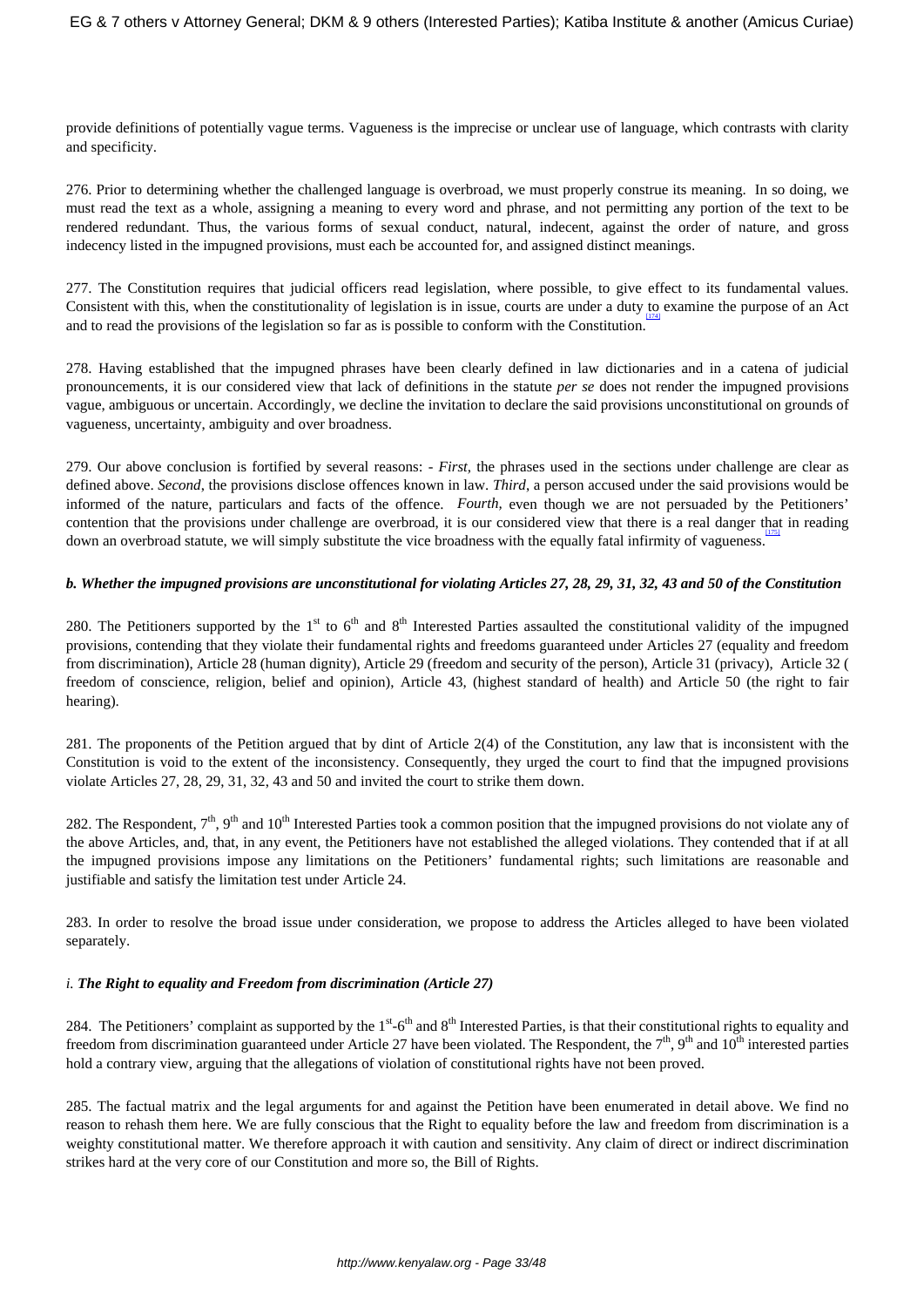286. Indisputably, there exists a presumption as regards constitutionality of a statute. The rule of presumption in favour of constitutionality, however, only shifts the burden of proof and rests it on the shoulders of the person who attacks it. It is for that person to demonstrate that there has been a clear transgression of constitutional principles. However, this rule is subject to the limitation that it is operative only until the time it becomes clear and beyond reasonable doubt that the legislature has crossed its bounds.

287. The guiding principles in a case of this nature are clear. *First*, the court has to establish whether the law differentiates between different persons. *Second*, whether the differentiation amounts to discrimination, and, *third*, whether the discrimination is unfair. In Willis v The United Kingdom<sup>1176</sup> The European Court of Human Rights observed that discrimination means treating differently, without any objective and reasonable justification, persons in similar situations. The court stated that discrimination is:-

*"...a distinction, whether intentional or not but based on grounds relating to personal characteristics of the individual or group, which has the effect of imposing burdens, obligations or disadvantages on such individual or group not imposed upon others, or which withholds or limits access to opportunities, benefits and advantages available members of society."* (See Andrews v Law Society of British Columbia [1989] I SCR 143, as per McIntyre J.)

288. From the above definition, it is safe to state that the Constitution only prohibits unfair discrimination. In our view, unfair discrimination is differential treatment that is demeaning. This happens when a law or conduct, for no good reason, treats some people as inferior or less deserving of respect than others. It also occurs when a law or conduct perpetuates or does nothing to remedy existing disadvantages and marginalization.

289. The principle of equality attempts to make sure that no member of society is made to feel that they are not deserving of equal concern, respect and consideration, and that the law or conduct complained of is likely to be used against them more harshly than others who belong to other groups.

290. The test for determining whether a claim based on unfair discrimination should succeed was laid down by the South Africa Constitutional Court in *Harksen v Lane NO and Others* in which the Court stated:

*"At the cost of repetition, it may be as well to tabulate the stages of enquiry which become necessary where an attack is made on a provision in reliance on article 9 (3), (equivalent to our Article 27). They are:*

*(a)Does the provision differentiate between people or categories of people" If so, does the differentiation bear a rational connection to a legitimate purpose" If it does not, then there is a violation of the constitution. Even if it does bear a rational connection, it might nevertheless amount to discrimination.*

*(b) Does the differentiation amount to unfair discrimination" This requires a two-stage analysis: -*

*(i)Firstly, does the differentiation amount to 'discrimination'" If it is on a specified ground, then discrimination will have been established. If it is not on a specified ground, then whether or not there is discrimination will depend upon whether, objectively, the ground is based on attributes and characteristics which have the potential to impair the fundamental human dignity of persons as human beings or to affect them adversely in a comparably serious manner.*

*(ii) If the differentiation amounts to 'discrimination,' does it amount to 'unfair discrimination'" If it has been found to have been on a specified ground, then the unfairness will be presumed. If on an unspecified ground, unfairness will have to be established by the complainant. The test of unfairness focuses primarily on the impact of the discrimination on the complainant and others in his or her situation. If, at the end of this stage of the enquiry, the differentiation is found not to be unfair, then there will be no violation…*

*(c) If the discrimination is found to be unfair then a determination will have to be made as to whether the provision can be justified under the limitations clause.*

291. The clear message emerging from these persuasive authorities, is that mere discrimination, in the sense of unequal treatment or protection by the law in the absence of a legitimate reason is a most reprehensible phenomenon. But where there is a legitimate reason, then, the conduct or the law complained of cannot amount to discrimination.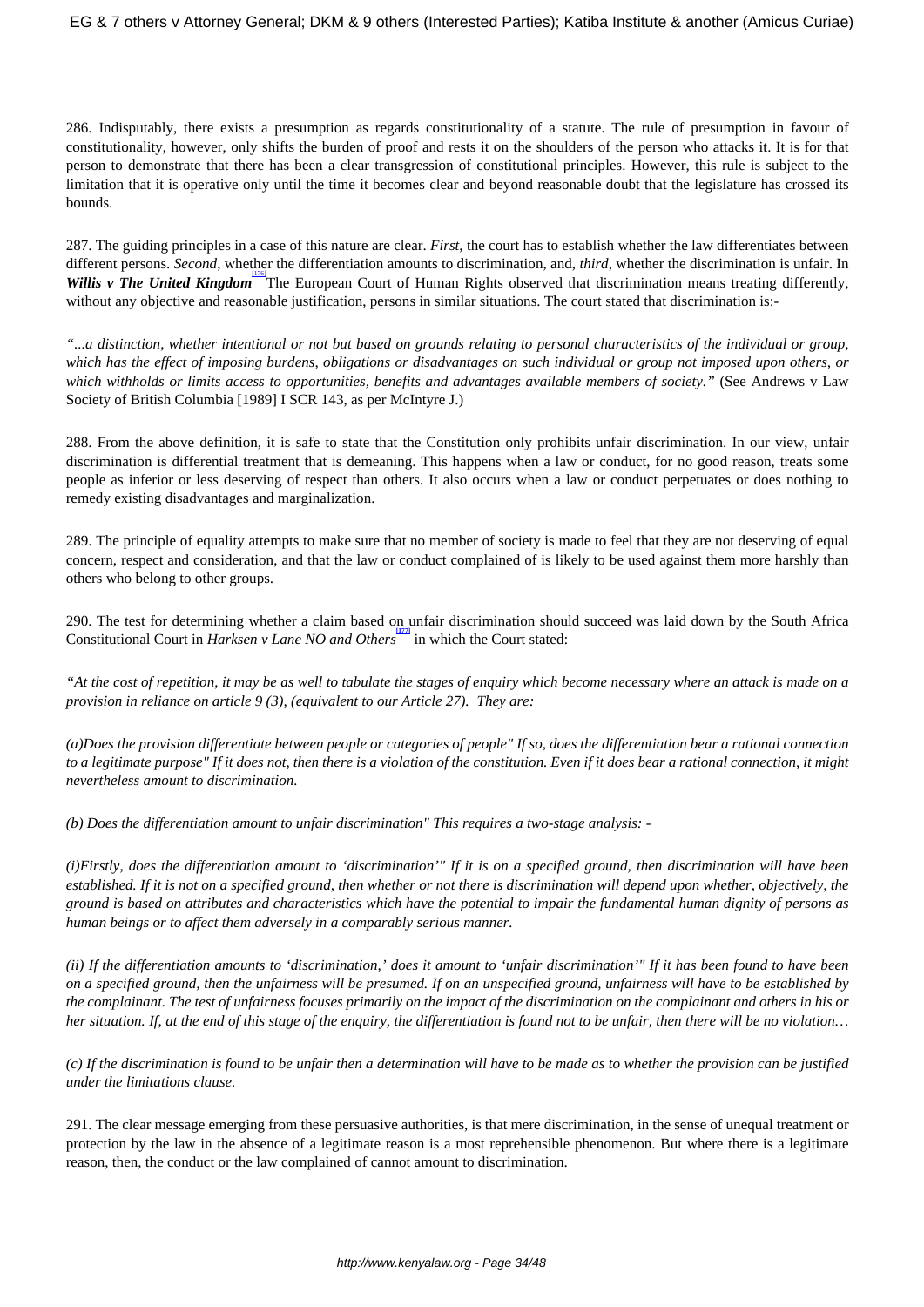# 292. The High court of Botswana in *Mmusi and Others vs Ramantele and Another* rendered itself thus: -

*"The theoretical premise upon which this judgment is anchored recognizes that equality is better understood and applied not in the abstract, but in its proper context. It recognizes, in the words of the renowned American Judge, Oliver Wendell Holmes, that general prepositions of law do not solve concrete cases (Lochner v New York 198 US 45, 76 (1905) (Holmes J dissenting)). The theoretical premise further recognizes that human wrongs are the source of human rights and that inequalities in a particular society, rather than in an imagined society, are the appropriate foundation of a better understanding of equality provisions in national constitutions."*

293. In that regard, therefore, it is not every differentiation that amounts to discrimination. It is always necessary to identify the criteria that separates legitimate differentiation from constitutionally impermissible differentiation. Put differently, differentiation is permissible if it does not constitute unfair discrimination. The jurisprudence on discrimination suggests that law or conduct which promotes differentiation must have a legitimate purpose and should bear a rational connection between the differentiation and the purpose.

294. Article 27 prohibits all forms of discrimination in absolute terms. It stipulates:

# *Equality and freedom from discrimination*

*(1) Every person is equal before the law and has the right to equal protection and equal benefit of the law.*

*(2) Equality includes the full and equal enjoyment of all rights and fundamental freedoms.*

*(3) Women and men have the right to equal treatment, including the right to equal opportunities in political, economic, cultural and social spheres.*

*(4) The State shall not discriminate directly or indirectly against any person on any ground, including race, sex, pregnancy, marital status, health status, ethnic or social origin, colour, age, disability, religion, conscience, belief, culture, dress, language or birth.*

*(5) A person shall not discriminate directly or indirectly against another person on any of the grounds specified or contemplated in clause (4).*

*(6) To give full effect to the realization of the rights guaranteed under this Article, the State shall take legislative and other measures, including affirmative action programmes and policies designed to redress any disadvantage suffered by individuals or groups because of past discrimination.*

*(7) Any measure taken under clause (6) shall adequately provide for any benefits to be on the basis of genuine need.*

*(8) In addition to the measures contemplated in clause (6), the State shall take legislative and other measures to implement the principle that not more than two-thirds of the members of elective or appointive bodies shall be of the same gender.*

295. The substance of the Petitioners' complaint is that the impugned provisions target the LGBTIQ community only. If we understood them correctly, their contestation is that the impugned provisions do not apply against heterosexuals.

296. Our reading of the challenged provisions suggests otherwise. The language of section 162 is clear. It uses the words *"Any person.*" A natural and literal construction of these words leaves us with no doubt that the section does not target any particular group of persons.

297. Similarly, section 165 uses the words "*Any male person."* A plain reading of the section reveals that it targets male persons and not a particular group with a particular sexual orientation. The wording of this section leaves no doubt that in enacting this provision, Parliament appreciated that the offence under this section can only be committed by a male person. In fact, the short title to the section reads *"indecent practices between males."* The operative words here are *"Any male person"* which clearly does not target male persons of a particular sexual orientation.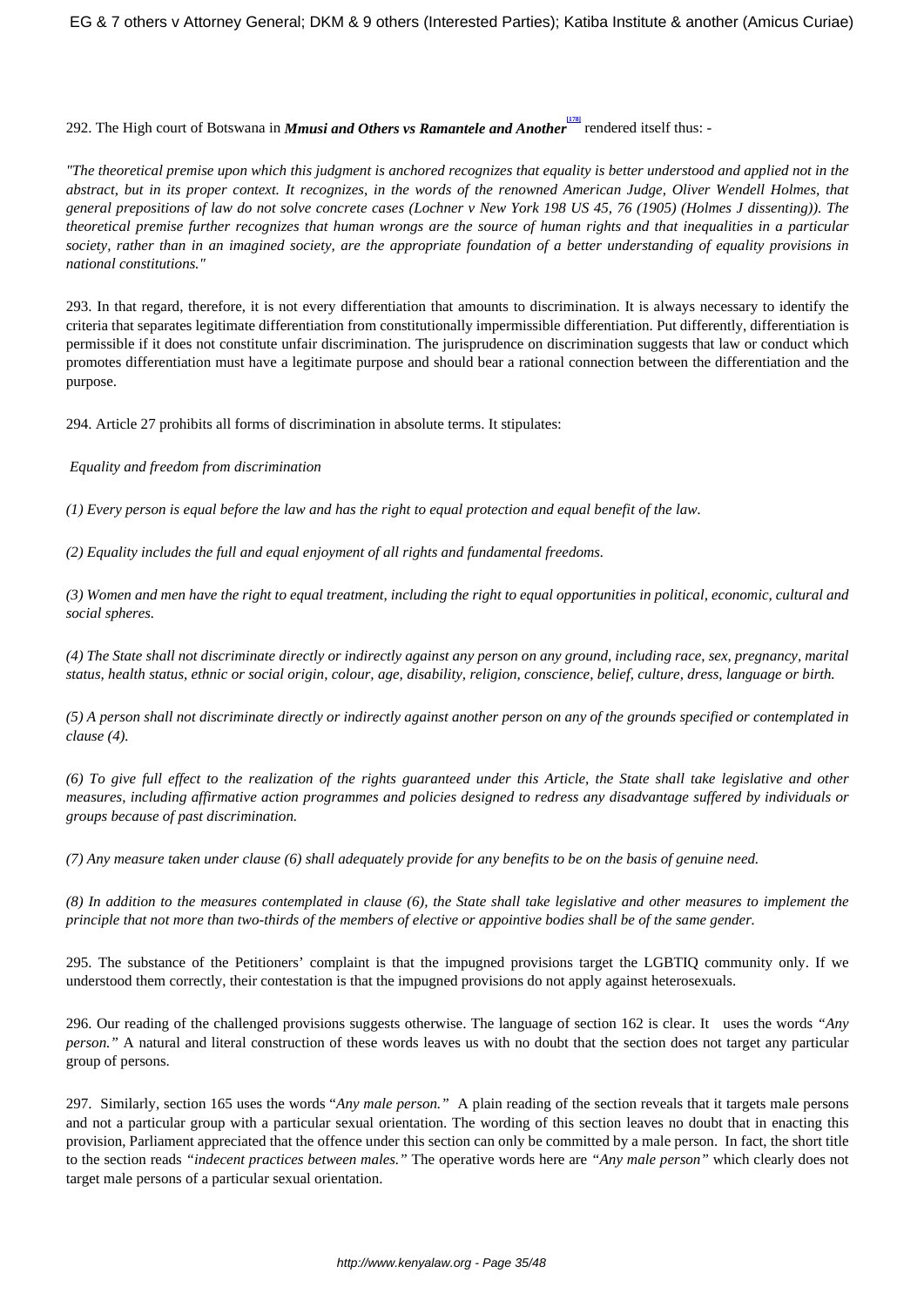298. The Petitioners argued that in the enforcement of the above provisions, they have been subjected to various discriminatory acts on the basis of their sexual orientation. For instance, the first Petitioner in the second Petition deposed in her affidavit that he had been subjected to attacks, rape, and discriminatory acts because of his perceived or actual sexual orientation. He also averred that his family had been subjected to similar attacks and discrimination on similar grounds. On her part, MO claims to have been subjected to public attacks, arbitrary arrests by the police, gang raped and discriminated against on the basis of her perceived or actual sexual orientation. Her mother, Mary Akoth claims to have witnessed the alleged discriminatory acts. MO averred that in his interactions with the community, he witnessed discriminatory acts and attacks against members of the LGBTIQ.

299. The law as we understand it is that a party pleading violation of constitutional rights is at the very least expected to give credible evidence of the said violation and that it is not enough to merely plead and particularize a violation.[179] That is one of the rules enunciated in *Anarita Karimi Njeru v Republic[180]* and *Mumo Matemu v Trusted Society of Human Rights Alliance & 5 Others***.**[181] **Even where a party cites** Articles of the Constitution alleging that they have been violated, he/she is duty bound to adduce convincing evidence to prove the alleged violations. In the instant case, save for the allegations made in the Petition and the affidavits, no tangible evidence was given to support the allegations. No iota of evidence was tendered to establish any of the cited acts of discrimination. It is our finding that there is no basis at all upon which the court can uphold any of the alleged violations. In the end, we find that the Petitioners have failed to establish that the impugned provisions are discriminatory.

## *ii. Whether the impugned provisions infringe the Petitioners' right to the highest attainable standards of health. (Article 43)*

300. The Petitioners claim that the application of the impugned provisions impedes their access and realization of the right to health. They argued that they are vulnerable and highly susceptible to HIV/AIDS infections, but because of the impugned provisions, they fear seeking treatment because of the risk of prosecution, stigma and that the health professionals treat them in a perturbing manner. This position was supported by the  $1<sup>th</sup>$  to  $6<sup>th</sup>$  and  $8<sup>th</sup>$  Interested Parties.

301. The Respondent, supported by the  $7<sup>th</sup>$ ,  $9<sup>th</sup>$  and  $10<sup>th</sup>$  Interested Parties, contended that no evidence was adduced to demonstrate that anyone or any person had been denied access to health care. Regarding HIV/AIDS, they contended that stigma is not exclusive to LGTBIQ.

302. The right to health is a fundamental right in our Bill of Rights and all other rights depend on this right. Without health, other rights may not be realized or enjoyed. In that regard, Article **43(1)** guarantees every one's right to the highest attainable standard of health.

303. The general principal governing determination of cases is that a party who makes a positive allegation bears the burden of proving it.[182] Moreover, the onus to establish the violation of alleged rights is not a mere formality. Differently put, the onus lies on he who alleges to prove every element constituting his or her cause of action. This includes sufficient facts to justify a finding that the rights have been violated.

304. Constitutional analysis under the Bill of Rights takes place in two stages. First, the applicant is required to demonstrate his or her ability to exercise a fundamental right has been infringed. If the court finds that the law, measure, conduct or omission in question infringes the exercise of the fundamental right, or a right guaranteed in the Bill of Rights, the analysis may move to the second stage. In the second state, the party seeking to uphold the restriction or conduct will be required to demonstrate the infringement or conduct is justifiable in a modern democratic state and satisfies Article 24 test.

305. Cases are decided on the legal burden of proof being discharged (or not). **Lord Brandon** once remarked:- [183]

*"No Judge likes to decide cases on the burden of proof if he can legitimately avoid having to do so. There are cases, however, in which, owing to the unsatisfactory state of the evidence or otherwise, deciding on the burden of proof is the only just course to take."*

306. Whether one likes it or not, the legal burden of proof is consciously or unconsciously the acid test applied when coming to a decision in any particular case. This fact was succinctly put forth by **Rajah JA** in *Britestone Pte Ltd vs Smith & Associates Far East Ltd* [184]  **:**

*"The court's decision in every case will depend on whether the party concerned has satisfied the particular burden and standard of*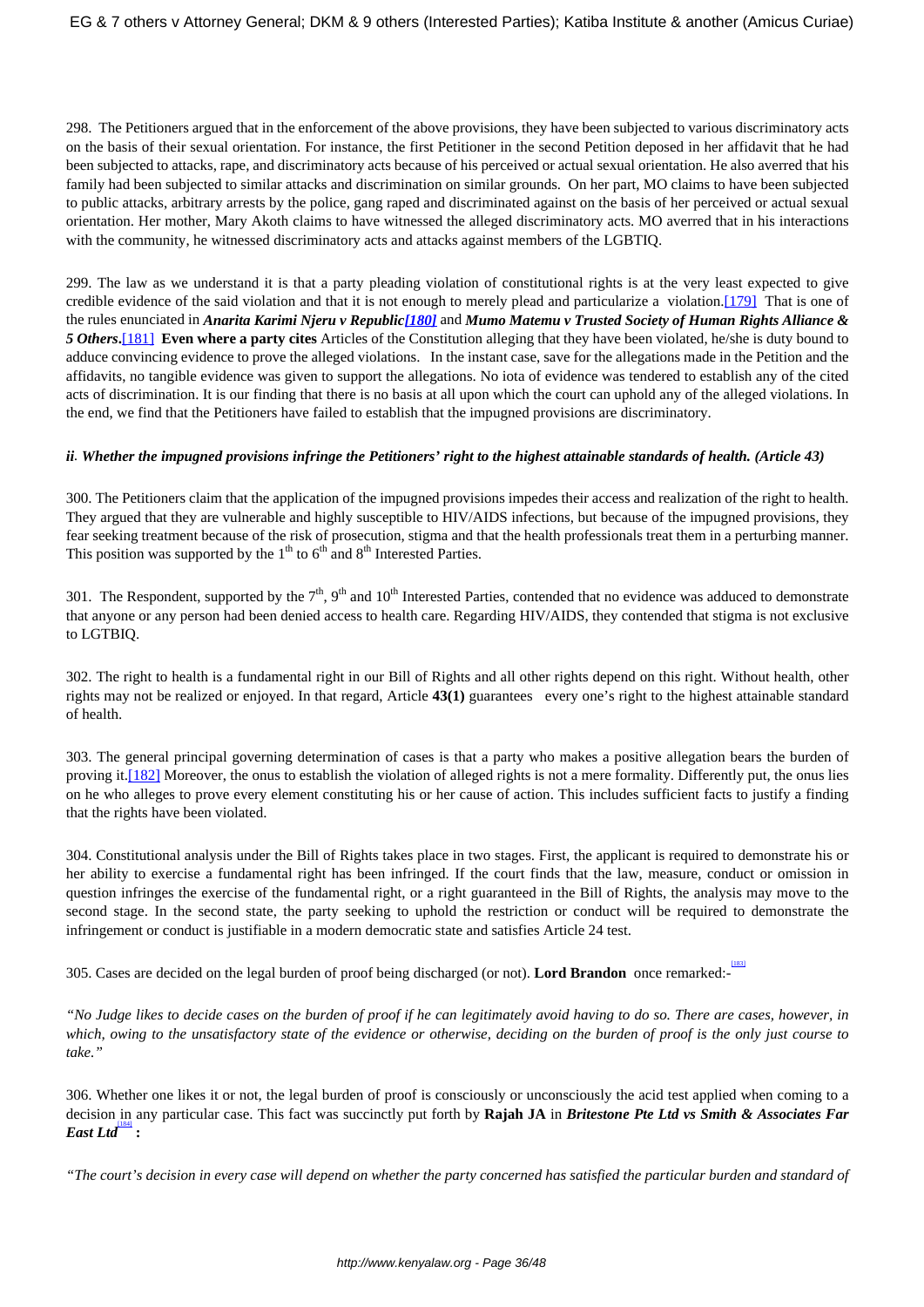#### *proof imposed on him"*

307. Decisions on violation of constitutional rights should not, and must not, be made in a factual vacuum. To attempt to do so would trivialize the constitution and inevitably result in ill-considered opinions. The presentation of clear evidence in support of violation of constitutional rights is not, a mere technicality; rather, it is essential to a proper consideration of constitutional issues. Decisions on violation of constitutional rights cannot be based upon unsupported hypotheses.

308. The Petitioners and the Interested Parties supporting the Petition argued that their right to health as stipulated in Article 43(1) had been violated. That may be true. However, no evidence was placed before this court to support the allegations. None of the Petitioners tendered evidence to prove that they had been denied medical attention in any health facility in the country, or were subjected to mistreatment in the course of seeking medical attention. They merely made generalized statements without proof. Based on our analysis of the material placed before us, and this being a constitutional Petition, it is our conclusion that the answer to this issue is in the negative.

#### *iii. Whether the impugned provisions violate the Petitioners' right to a fair hearing under Article 50.*

309. The Petitioners' other argument is that the enforcement of the impugned provisions impinges their right to a fair trial guaranteed under Article 50 of the Constitution. They also cited Article 10(2) (a) and the preamble to the Constitution on the requirement of legal certainty, and argued that on account of the vagueness and uncertainty of the impugned provisions, and the undignified and dehumanizing manner of gathering evidence to support the offence, their right to a fair trial is not guaranteed.

310. We have already addressed the question of the alleged vagueness and uncertainty of the impugned provisions. We find no need to repeat ourselves. It will suffice to state that we find no merit on the alleged vagueness and uncertainty.

311. On the allegation that evidence is procured in a manner inconsistent with Article 50, we appreciate that evidence obtained in a manner that violates any right in the Bill of Rights, must be excluded if its admission would render the trial unfair or otherwise detrimental to the administration of justice. We are also aware that the Court of Appeal made a determination to that effect in *COL & Another v Chief Magistrate Ukunda Law Courts and 4 Others.***[185]** However, it is our finding that no evidence was tendered to demonstrate that any of the Petitioners was ever subjected to any such examination. Put differently, none of the Petitioners tendered evidence to suggest even in the slightest manner, that evidence was illegally procured from them and used against them in violation of their rights guaranteed in the Constitution. In any event, such a claim would, in our view, constitute a distinct cause of action.

312. The Petitioners further argued that the right to a fair trial is absolute, and that under Article 50 (2), no one should be charged with an offence, which was not an offence at the time of its commission. We agree with this proposition of the law. However, this argument falls on two grounds. First, the offences in question are provided for in the law. Second, no evidence was adduced to show that any of the Petitioners was charged with an offence that was not in existence at the time he/she was charged.

313. Article 50 (2) guarantees every accused person the right to a fair trial, a right that is non-derogable.[186] However, in any criminal justice system, there is a tension between public interest to bring criminals to justice on the one hand, and, the equally greater public interest in ensuring that justice is manifestly done to all. What the Constitution demands is that an accused be given a resserve trial.

314. In that regard, Article 50(2) applies to accused persons facing trial. None of the Petitioners or the interested parties supporting the Petition, or persons on whose behalf this Petition was brought, has demonstrated that he/she has been charged under the impugned provisions before any court or has a pending complaint against him or her before a police station to warrant the invocation of Article 50 (2). Accordingly, the Petitioners' argument that their right to a fair trial has been denied, violated, infringed or is threatened fails.

## *iv. Whether the Petitioners' right to freedom and security of the person has been violated (Article 29)*

315. The Petitioners in the second Petition seek a declaration that the impugned provisions violate *inter alia* their rights to freedom and dignity guaranteed under Article 29 of the Constitution, Articles 3 and 9 of the UDHR and Article 6 of the ACPHR, all of which guarantee the freedom and security of the person.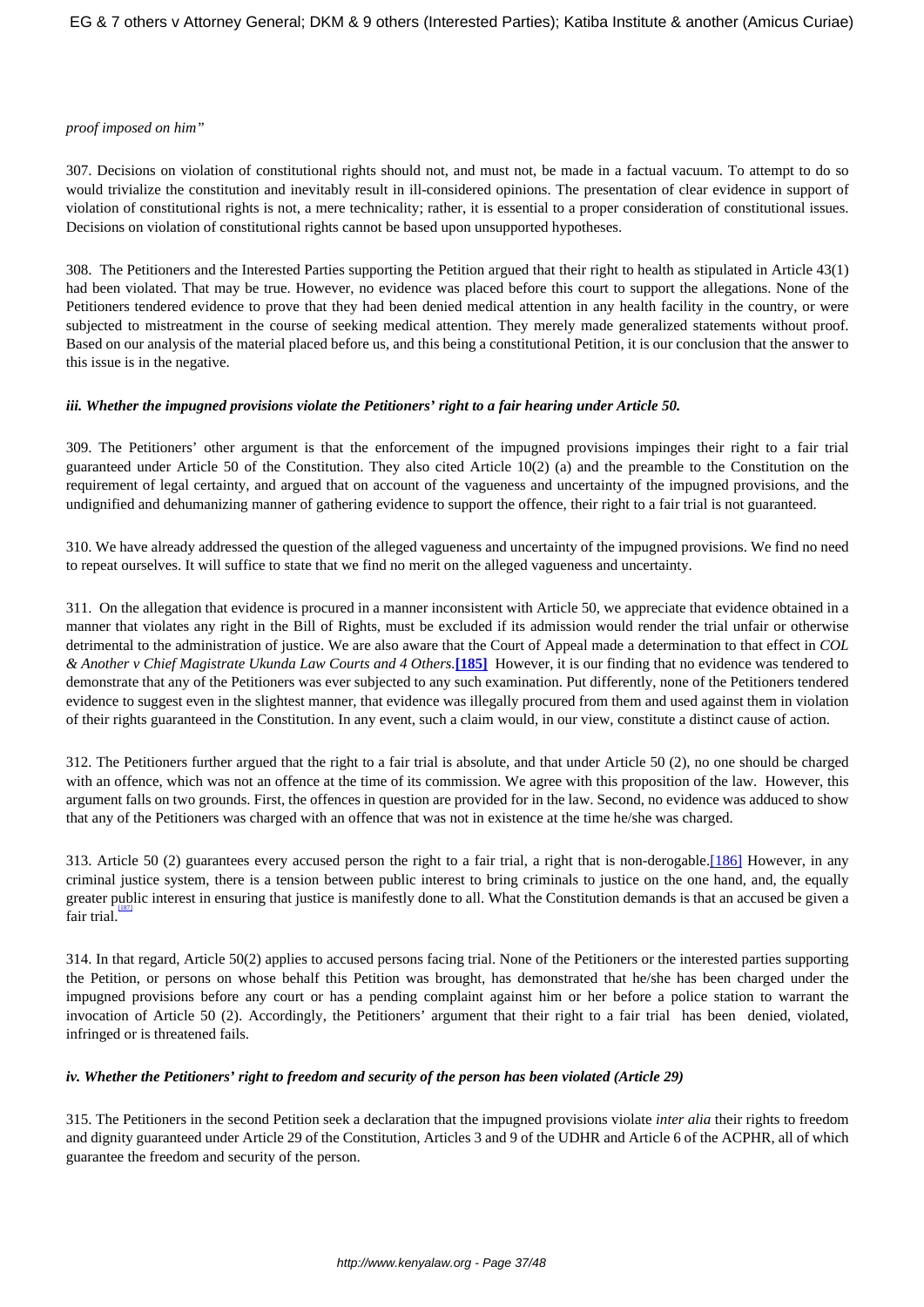316. The first Petitioner stated that the impugned provisions deprive him the rights guaranteed under Article 29 without justifiable cause. He also argued that enforcement of the impugned provisions perpetuates violence by both public and private actors which amounts to degrading treatment.

317. Relying on a report by the  $7<sup>th</sup>$  Petitioner entitled *"Outlawed amongst us"* the Petitioners claim that the LGBTIQ community is harassed, subjected to extortion, blackmailed, held by law enforcement agents beyond the legal limits and subjected to verbal and physical abuse. The Respondent, 7<sup>th</sup>, 9<sup>th</sup> and 10<sup>th</sup> Interested Party's common response is that the right alleged to have been violated is not absolute.

318. Article 29 guarantees every person the right to freedom and security of the person, that, is, not to be deprived freedom arbitrarily or without just cause; not to be subjected to any form of violence from the public or private sources and not to be treated or punished in a cruel, inhuman or degrading manner.

319. The Article combines the right to freedom and security of the person with the right to be free from bodily and psychological harm. It is essentially intended to protect the physical integrity and dignity of an individual. The right not to be subjected to torture in any manner or not to be treated or punished in a cruel or degrading manner are components of the right to freedom and security of the person. These components are inviolable under Article 25(a) of the Constitution, and therefore, no law can stand if it seeks to limit such right or freedom.

320. It is trite that a party alleging violation of a fundamental right must plead with specificity the violation, infringement or threatened violations and demonstrate that the violation or threat indeed occurred and that the Respondent was the violator. That is what constitutes a cause of action in a constitutional claim. It is not sufficient for a Petitioner to allege in general terms that a fundamental right or freedom has been violated. A court confronted with a claim of violation of a constitutional right is required to inquire into the allegations only when there are specific facts supporting a right in the constitution or the law. A Petitioner cannot merely enumerate constitutional provisions and allege their violations. He must prove the actual violations.

321. We appreciate that a person can approach the court citing threat of infringement of a constitutional right or the Constitution. However, weighing the Petitioners' alleged infringements, violations and threats *vis- a- vis* Article 29, we are of the view that the impugned provisions do not apply exclusively to the Petitioners as already explained elsewhere in this judgment.

## *v. Whether the Petitioners rights to freedom of conscience, religion, belief and opinion under Article 32 has been violated*

322. The Petitioners in Petition 234 of 2016 cited violation of Article 32 which guarantees the right to freedom of conscience, religion, thought, belief and opinion. However, no evidence was led or submission made in support of this allegation. We say no more.

## *vi. Whether the Petitioners' rights to human dignity and privacy have been violated (Articles 28 and 31)*

323. We find it convenient to address the alleged violations of Articles 28 (right to human dignity) and 31 (right to privacy) together, because, in our view, these Petitions stand or fall on these two Articles.

324. As pointed out earlier, the respective parties' positions as presented in their pleadings and legal arguments have been enumerated with sufficient detail in this judgement. At the risk of repeating ourselves, we propose to make brief highlights.

325. The Petitioners, the  $1<sup>th</sup>$  to  $6<sup>th</sup>$  and  $8<sup>th</sup>$  Interested Parties argued that the impugned provisions violate Articles 28 and 31 of the Constitution, as augmented by the **UN Charter, ICCPR, UDHR, ICESCR** and **ACHPR**. They also relied on various judicial pronouncements and authoritative writings to argue that dignity is the pillar of all other rights.

326. On privacy, it was their proposition that the right belongs to the person whether single or married to be free from unwarranted Government intrusion, and that criminalisation of private homosexual acts constitutes an unjustified interference with the right to privacy. They argued that the right to privacy protects adult consensual sexual activity between persons of the same sex in private. They further argued that any act that impairs human dignity is a deprivation of the right to life. In their view, dignity entails selfrespect and self-worth and that dignity is violated when individuals or groups are marginalized, harmed or devalued. They, therefore contended that criminalising adult consensual same sex sex in private interferes with the right to privacy.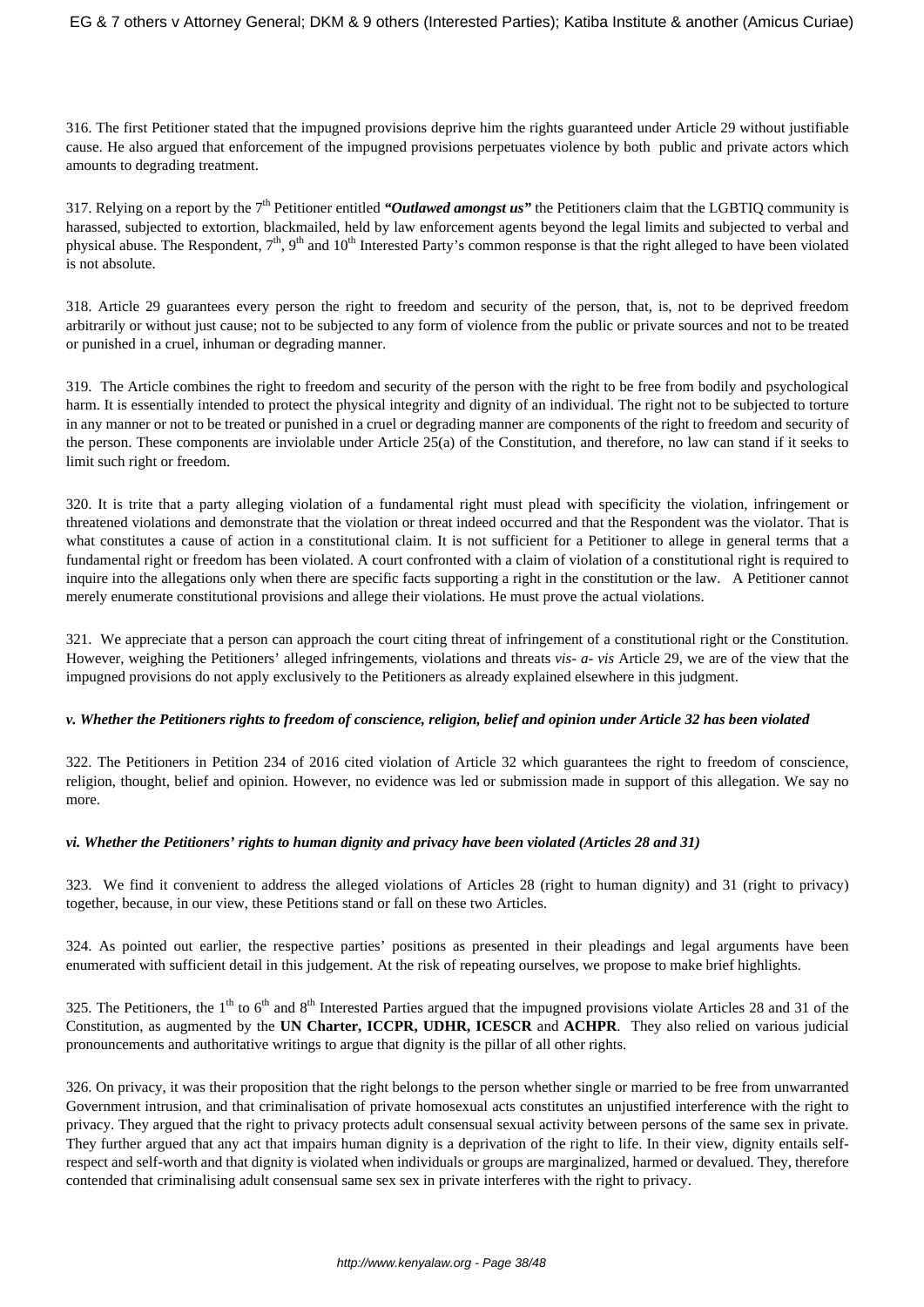327. Based on the foregoing, they argued that denying them the right to express themselves in the manner they know best infringes their right to privacy. They also stated that the impugned provisions violate their right not to have any information regarding their individual's private affairs revealed.

328. The Respondent, the  $7<sup>th</sup>$ ,  $9<sup>th</sup>$ , and  $10<sup>th</sup>$  Interested Parties countered the Petitioners' arguments and contended that the said rights are neither absolute, nor do they legitimize criminal conduct. It was their further contention that the impugned provisions viewed against the Constitution only criminalize carnal knowledge through the anal orifice.

329. They also argued that it would be erroneous for the Court to strike down the impugned sections on the basis of the right to privacy, because the provisions protect public interest and promote African culture which abhors homosexuality.

330. Human Rights is a foundational value in our Constitution. The preamble to the Constitution recognizes aspirations for a government based on essential values of Human Rights, Equality, Freedom, Democracy, Social justice and the Rule of Law.

331. Article 2 declares the supremacy of the Constitution and its binding nature on all persons. Article 3 obligates every person to respect and uphold the Constitution. Article 10 requires state organs and state officers, public officers and all persons, whenever they apply or interpret the Constitution to take into account national values and principles. Article 2(5) provides that the general rules of international law shall form part of the law of Kenya under the Constitution.

332. Article **1** of UDHR provides:-

*"All human beings are born free and equal in dignity and rights. They are endowed with reason and conscience and should act towards one another in a spirit of brotherhood."*

## *Article 5*

*"No one shall be subjected to torture or to cruel, inhuman or degrading treatment or punishment.*

## *Article 12*

*"No one shall be subjected to arbitrary interference with his privacy, family, home or correspondence, nor to attacks upon his honour and reputation. Everyone has the right to the protection of the law against such interference or attacks."*

333. Professor Richard Lillich aptly described the UDHR as the *"Magna Carta of contemporary international human rights law*." It [188] is expressly premised on *"the inherent dignity and ... the equal and inalienable rights of all members of the human family.*"

334. Similarly, the ACHPR<sup>I891</sup> provides that *"Every individual shall be entitled to the enjoyment of the rights and freedoms recognised and guaranteed in the Charter without distinction of any kind...."* It also provides for equality before the law, equal protection of the law, guarantees respect for life and the integrity of the person, and the right to the respect of the dignity inherent in a human being and prohibits all forms of degradation, torture, cruel, inhuman or degrading punishment and treatment. [192]

335. The Bill of Rights is an integral part of Kenya's democratic state and is the framework for social, economic and cultural policies. Article 19 appreciates that the Bill of Rights is the cornerstone of democracy in Kenya. It enshrines the rights of all people and affirms the democratic values of human dignity, equality and freedom.

336. The Constitution entrenches respect for human dignity, the achievement of equality and the advancement of human rights and freedoms, as the foundational values. Article 28 provides for the right to inherent dignity and the right to have that dignity respected and protected. The Article does not define the word *"dignity."* However, its role and importance as a foundational constitutional value, has been emphasized in a number of decisions.

337. In *S v Makwanyane*, <sup>1931</sup> it was observed that "without dignity, human life is substantially diminished" and pronounced the prime value of dignity in the following terms:-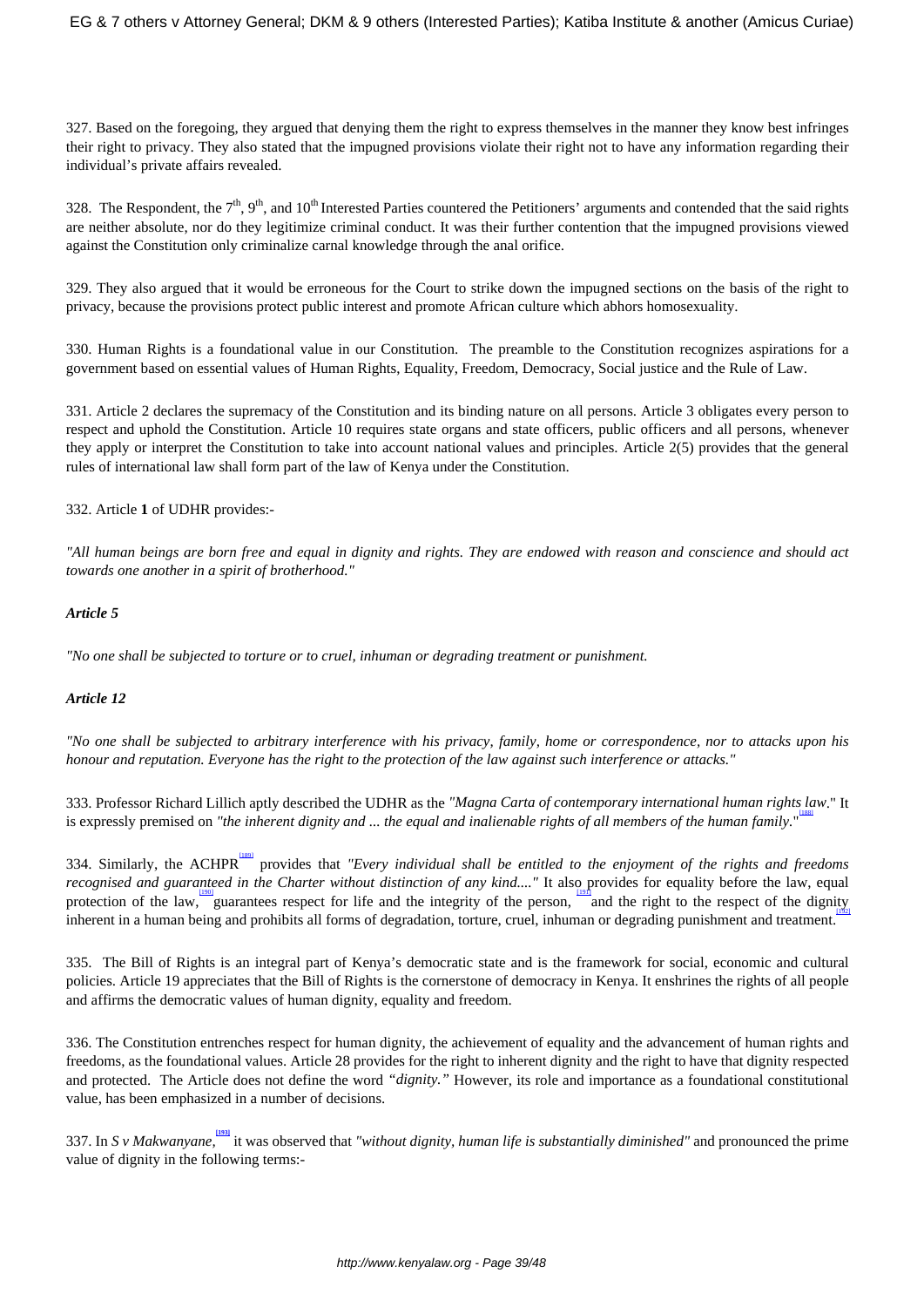"*The importance of dignity as a founding value of the ... Constitution cannot be overemphasized. Recognizing a right to dignity is an acknowledgment of the intrinsic worth of human beings: human beings are entitled to be treated as worthy of respect and concern. The right is therefore the foundation of many of the other rights that are specifically entrenched in Chapter 3.*" (Equivalent of Chapter 4 of our Constitution).

338. The court went on to restate the centrality of human dignity as a constitutional value thus: -

"*Human dignity…informs constitutional adjudication and interpretation at a range of levels. It is a value that informs the interpretation of many, possibly all, other rights. This Court has already acknowledged the importance of the constitutional value of dignity in interpreting rights such as the right to equality, the right not to be punished in a cruel, inhuman or degrading way, and the right to life. Human dignity is also a constitutional value that is of central significance in the limitations analysis... dignity is not only a value fundamental to our Constitution, it is a justiciable and enforceable right that must be respected and protected. In many cases, however where the value of human dignity is offended, the primary constitutional breach occasioned may be of a more specific right such as the right to bodily integrity, the right to equality or the right not to be subjected to slavery, servitude or forced* [194] *labour.*"

339. So important is the right not to be subjected to cruel, inhuman or degrading treatment or punishment that under Article 25 of our Constitution, this is one of the non derogable rights.

340. On the other hand, Article 31 guarantees the right to privacy of the person, home or property not to be searched. It is now settled, insofar as privacy is concerned, that this right becomes more powerful and deserving of greater protection, the more the intrusion it is into one's intimate life.

341. There is a connection between an individual's right to privacy and the right to dignity. Privacy fosters human dignity insofar as it protects an individual's entitlement to a "sphere of private intimacy and autonomy." The right to equality and dignity are closely related, as are the right of dignity and privacy.

342. In that regard, the Constitution places human dignity and equality as the central theme to our constitutional order. According to Currie and De Waal, 'the determination of whether an invasion of the common law right to privacy has taken place is a single *enquiry. It essentially involves an assessment as to whether the invasion is unlawful*.'

343. The Petitioners' case is that the enforcement of the impugned provisions violates their right to dignity and privacy. The substance of their complaint is that by virtue of the impugned provisions, the police subject them to intrusive, undignified and humiliating searches on their person. On privacy, they argued that the relevant conduct is done in private, and that the impugned provisions seek to regulate their most intimate behavior in violation of their right to privacy.

344. The Respondent's position is that no violation has been established and that if at all there is limitation as alleged, the same is reasonable and justifiable under Article 24.

345. When the court is confronted with a claim of violation of a fundamental right, and a contention is made that there is no violation or that the right is limited, it is important to determine whether indeed there is an infringement, or a limitation, which is justifiable under Article 24**.** This is because under Article 165 (3) (b) (d) as read with Article 23, the mandate of this court is to determine the question whether a right or fundamental freedom in the Bill of Rights has been denied, violated, infringed or threatened, or, whether any law is inconsistent with or in contravention of the Constitution.

346. Earlier in this determination, we set out the principles applicable in constitutional and statutory interpretation, which we reiterate here. When the constitutionality of legislation is challenged, a court ought first to determine whether, through "*the* application of all legitimate interpretive aids, <sup>"Toss</sup> the impugned legislation is capable of being construed in a manner that is constitutionally compliant.

347. The Constitution requires a purposive interpretative approach. The technique of paying attention to context in statutory construction is now required by the Constitution. As pointed out earlier, the Constitution introduced a mandatory requirement to construe every piece of legislation in a manner that promotes the *'spirit, purport and objects of the Bill of Rights.'*[199]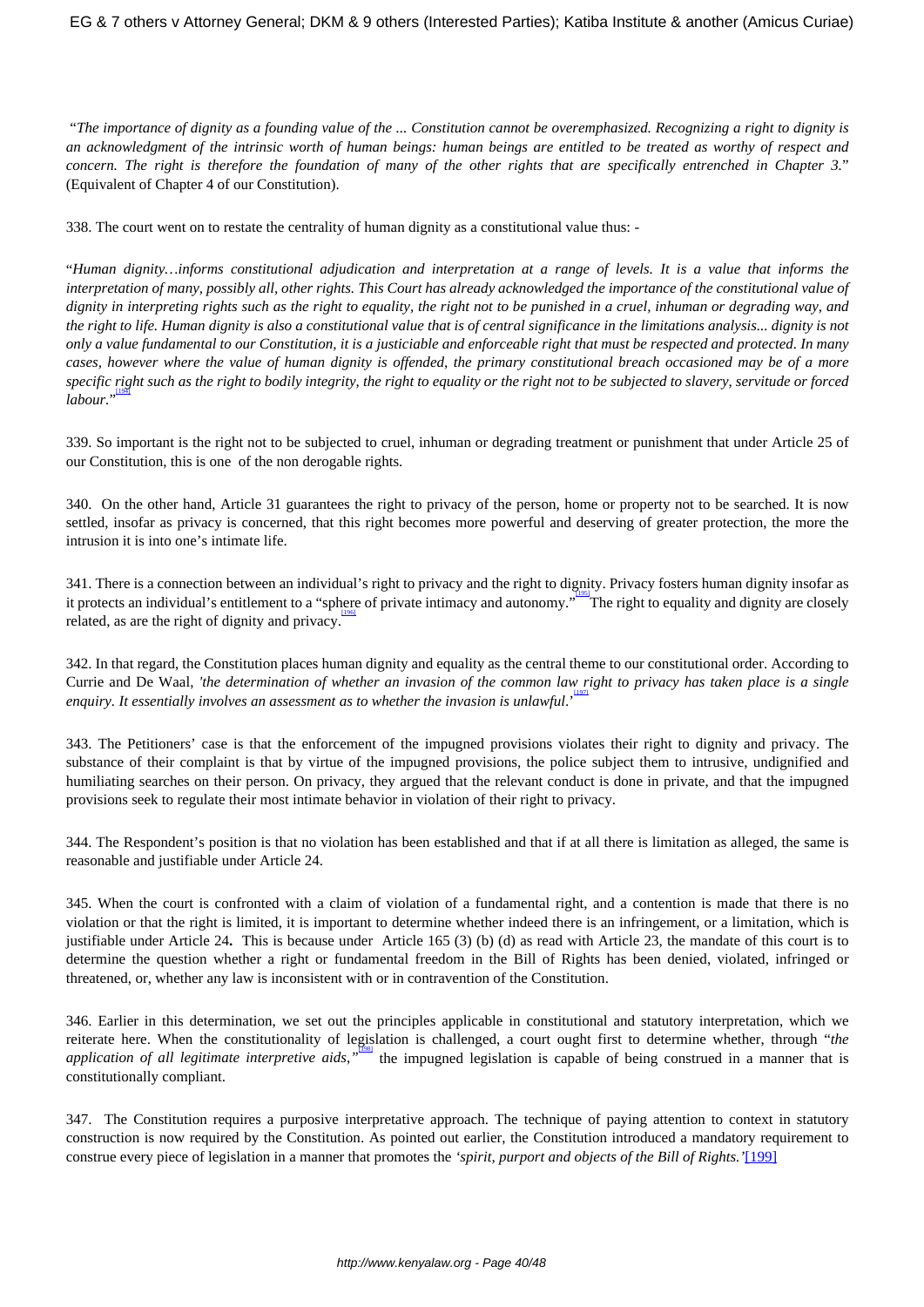348. The *purpose* of a statute plays an important role in establishing a context that clarifies the scope and intended effect of a law. The often quoted dissenting judgment of **Schreiner JA** eloquently articulates the importance of context in statutory interpretation thus:-

*"Certainly no less important than the oft repeated statement that the words and expressions used in a statute must be interpreted according to their ordinary meaning is the statement that they must be interpreted in the light of their context. But it may be useful to stress two points in relation to the application of this principle. The first is that 'the context', as here used, is not limited to the language of the rest of the statute regarded as throwing light of a dictionary kind on the part to be interpreted. Often of more importance is the matter of the statute, its apparent scope and purpose, and within limits, its background."* **[201]**

349. A contextual or purposive reading of a statute must of course remain faithful to the actual wording of the statute. When confronted with legislation, which includes wording not capable of sustaining an interpretation that would render it constitutionally compliant, courts are required to declare the legislation unconstitutional and invalid. As it stands, this exposition is generally accepted, but it must be said that context is everything in law, and obviously one needs to examine the particular statute and all the facts that gave rise to it.

350. It is indeed an important principle of the rule of law, which is a foundational value of our Constitution, that the law be articulated clearly and in a manner accessible to those governed by the law.  $\frac{12021}{100}$  A contextual interpretation of a statute, therefore, must be sufficiently clear to accord with the rule of law.

351. Mindful of the imperative to read legislation in conformity with the Constitution, but only to do so when that reading would not unduly strain the provisions, we turn to an analysis of the impugned provisions.

#### **a. Whether the provisions violate the Petitioners' right to dignity and privacy**

352. In view of the contestations by parties in these Petitions, it is necessary to consider the import and tenor of the provisions under challenge. In that regard, we find it useful to reproduce them here below.

353. Section 162 of the Penal Code provides as follows:-

*Any person who---*

*a. Has carnal knowledge of any person against the order of nature; or*

*b. Has carnal knowledge of an animal; or*

*c. Permits a male person to have carnal knowledge of him or her against the order of nature, is guilty of a felony and is liable to imprisonment for fourteen years.*

*Provided that, in the case of an offence under paragraph (a), the offender shall be liable to imprisonment for twenty-one years if—*

*i. the offence was committed without the consent of the person who was carnally known; or*

*ii. the offence was committed with that person's consent but the consent was obtained by force or by means of threats or intimidation of some kind, or by fear of bodily harm, or by means of false representations as to the nature of the act.*

Section 165 on the other hand provides that:

*Any male person who, whether in public or private, commits any act of gross indecency with another male person, or procures another male person to commit any act of gross indecency with him, or attempts to procure the commission of any such act by any male person with himself or with another male person, whether in public or private, is guilty of a felony and is liable to imprisonment for five years*.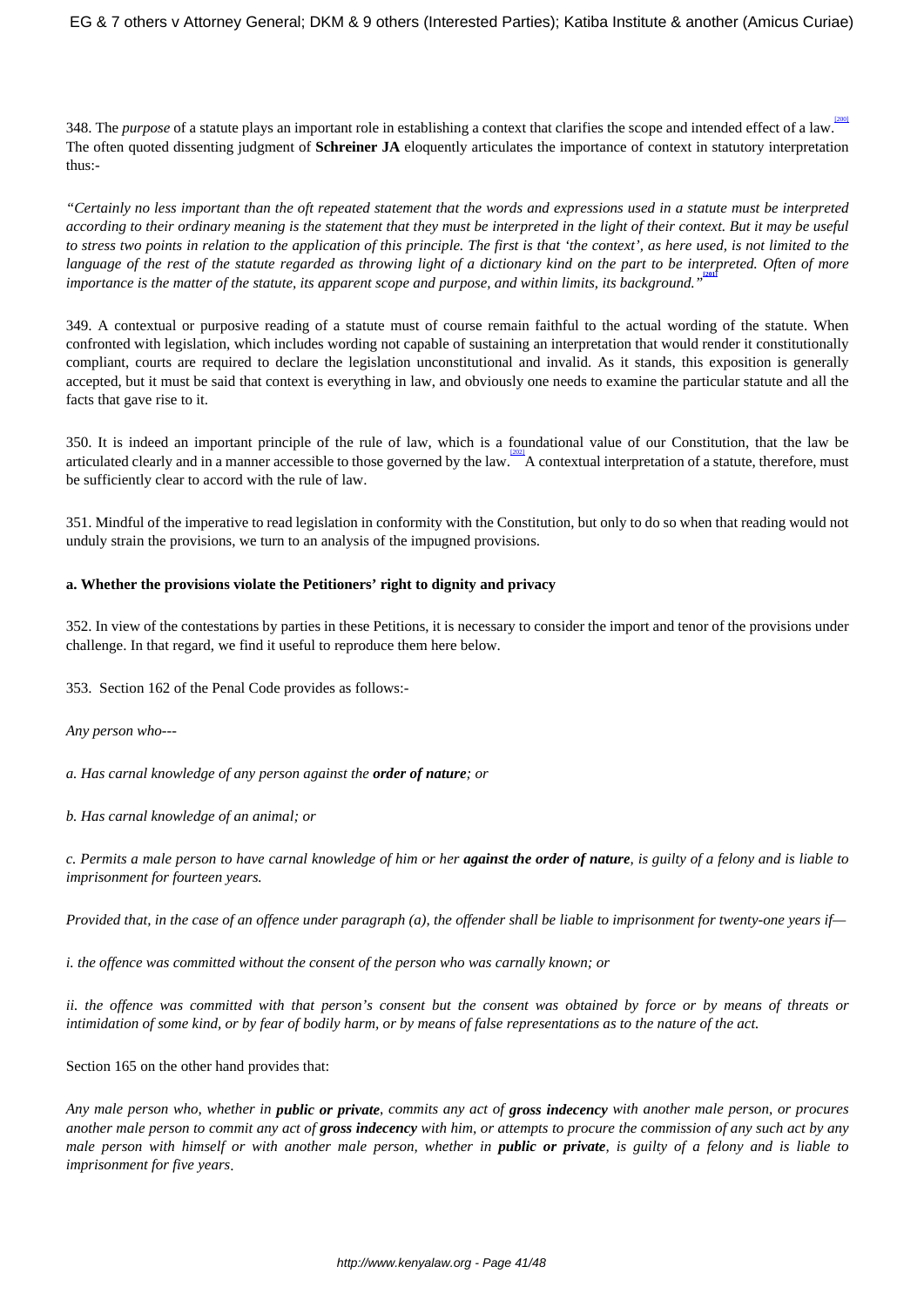354. In attacking or supporting the above provisions, both parties relied on local and foreign jurisprudence and international instruments. Among the key foreign decisions relied upon by the Petitioners are the *Naz Foundation, Johar case, Dudgeon v U.K., Norris v Ireland, Toonen v Australia, Orozco v Attorney General of Belize, Lawrence v Texas, and National Coalition for Gay and Lesbian Equality and another v Minister of Justice.* 

355. On our part, we have also considered foreign and local decisions in this determination. Foreign jurisprudence is of persuasive value because it shows how courts in other jurisdictions have dealt with the issues that confront us. At the same time, it is important to appreciate that foreign case law will not always provide a safe guide for interpretation of our Constitution.

356. When developing our jurisprudence in matters that involve constitutional rights, as the present case does, we should exercise caution in referring to foreign jurisprudence and develop our common law in a manner that promotes the values and principles enshrined in our Constitution. This position was appreciated by the courts in this country. In *Kenya Airports Authority v Mitu-Bell* Welfare Society Limited<sup> pan</sup> the Court of Appeal observed thus:-

*"whereas citation and reliance on persuasive foreign jurisprudence is valuable, foreign experiences and aspirations of other countries should rarely be invoked in interpreting the Kenya Constitution. The progressive needs of the Kenyan Constitution are different from those of other countries."*

357. This caution was also sounded by the Supreme Court in *Jasbir Singh Rai & 3 Others v Estate of Tarochan Singh Rai & 4 Others* in the following terms:-

*"In the development and growth of our jurisprudence, commonwealth and international jurisprudence will continue to be pivotal. However, the Supreme Court will have to avoid mechanical approaches to precedent. It will not be appropriate to pick a precedent from India, one day, Australia, another day, South Africa another, the US yet another, just because they seem to suit the immediate occasion. Each of those precedents has its place in the jurisprudence of its own country."*

358. With the above in mind, we now proceed to examine a few decisions from other jurisdictions on this subject.

#### **India**

359. *The Johar case* is a landmark decision of the [Supreme Court of India](https://en.wikipedia.org/wiki/Supreme_Court_of_India) that decriminalized all consensual sex among adults in private, including homosexual sex. The court was asked to determine the constitutionality of [Section 377 of the Indian Penal Code,](https://en.wikipedia.org/wiki/Section_377_of_the_Indian_Penal_Code) a [colonial-era](https://en.wikipedia.org/wiki/British_Raj) law that, among other things, criminalized homosexual acts as an "unnatural offence." While the statute criminalized all [anal sex](https://en.wikipedia.org/wiki/Anal_sex) and [oral sex](https://en.wikipedia.org/wiki/Oral_sex), including between opposite-sex couples, it largely affected same-sex relationships. On  $6<sup>th</sup>$  September 2018, the court unanimously declared the law unconstitutional "in so far as it criminalizes consensual sexual conduct between adults of the same sex." Section 377 of the Indian Penal Code is the equivalent to our section 162 of the Penal Code.

360. *Naz Foundation v. Govt. of NCT of Delhi* is a High Court decision of India, in which it was held that treating consensual [homosexual](https://en.wikipedia.org/wiki/Homosexual) sex between adults as a crime is a violation of [fundamental rights](https://en.wikipedia.org/wiki/Fundamental_Rights_in_India) protected by [India's](https://en.wikipedia.org/wiki/India) [Constitution.](https://en.wikipedia.org/wiki/Constitution_of_India) The verdict resulted in the decriminalization of homosexual acts involving consenting adults throughout India. This was later overturned by the Supreme Court of India in *[Suresh Kumar Koushal vs. Naz Foundation](https://en.wikipedia.org/wiki/Suresh_Kumar_Koushal_vs._Naz_Foundation)*, which reinstated [Section 377 of the Indian Penal Code](https://en.wikipedia.org/wiki/Section_377_of_the_Indian_Penal_Code) . However, even this decision was overturned by the *Johar case*, which decriminalized homosexuality once again.

#### **United Kingdom**

361. In the case of *Dudgeon v UK*, Mr. Dudgeon, a homosexual, alleged that the existence in Northern Ireland of laws, which have the effect of making certain homosexual acts between consenting adult males criminal offences, violated his right to respect for his private life. It was held that the laws prohibiting certain homosexual acts between consenting adult males constituted an unjustified interference with Dudgeon's right to respect for his private life (Art. 8 ECHR). The Court did not find a "pressing social need" to make such acts criminal offences, there being no sufficient justification provided by the risk of harm to vulnerable sections of society.

#### **Ireland**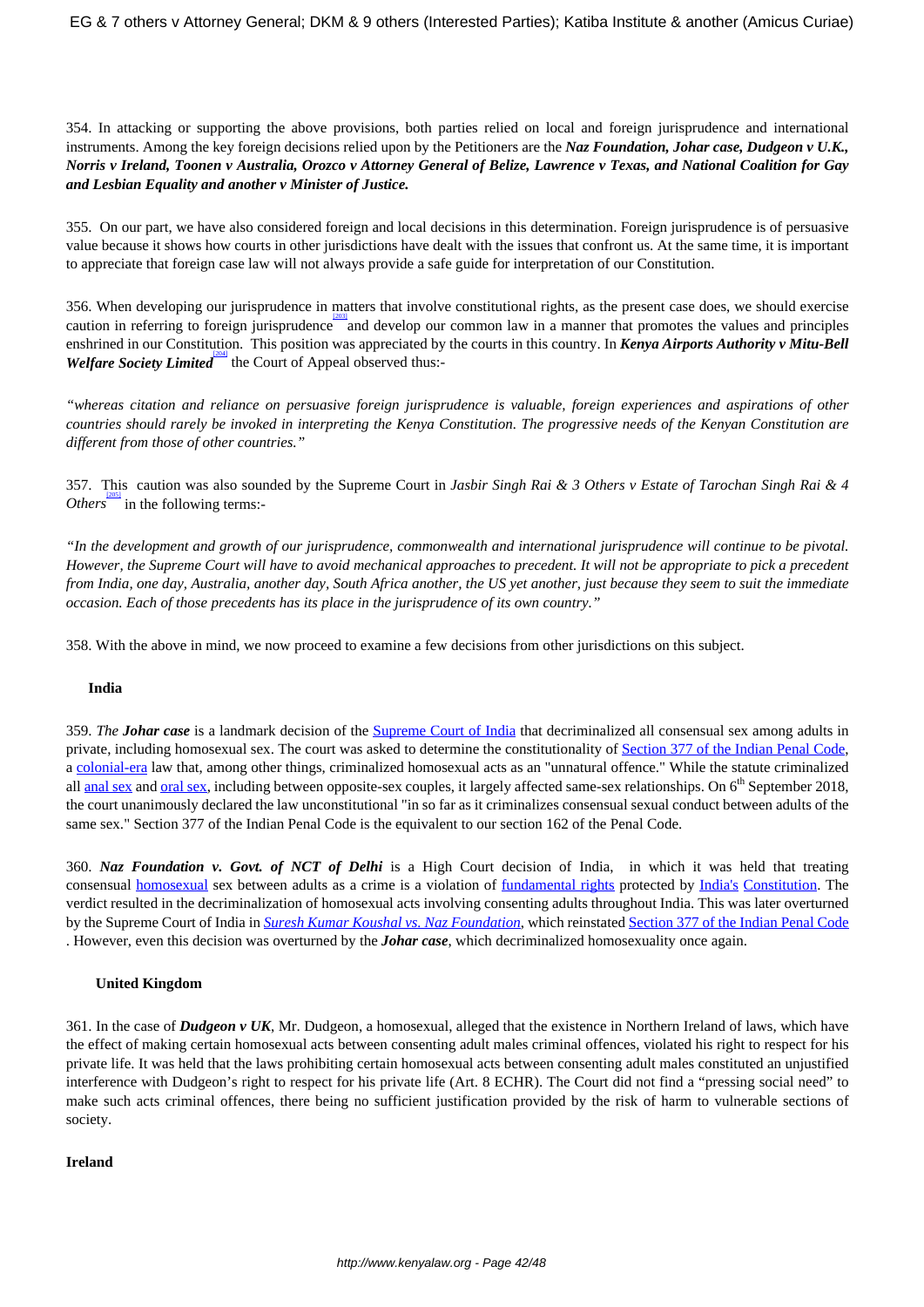362. In *Norris v Ireland (supra)*, the allegation was that legal prohibitions on male homosexual activity violated his right to respect for private life in contravention of Article 8 of the Convention. The European Court of Human Rights (Majority) held that Norris could claim to be a victim within the meaning of Article 25 of the Convention, even though he had never actually been subjected to prosecution under the impugned laws. Further, the Court found a violation of Article 8 of the Convention.

#### **Australia**

363. *Toonen v. Australia* was a complaint brought before the [United Nations Human Rights Committee](https://en.wikipedia.org/wiki/United_Nations_Human_Rights_Committee) (UNHRC) by Nicholas Toonen. The Committee held that sexual orientation was included in the anti-discrimination provisions as a protected status under the [International Covenant on Civil and Political Rights](https://en.wikipedia.org/wiki/International_Covenant_on_Civil_and_Political_Rights) (ICCPR).

#### **Belize**

364. In *Orozco v Attorney General of Belize* (Supra), Belize's Criminal Code (Section 53) criminalized 'carnal intercourse against the order of nature' including consensual sexual conduct between adult males in private. The law, which though rarely used, carried a ten-year prison sentence. Orozco, a gay man, challenged the constitutionality of the Section. The Supreme Court found that a law criminalizing consensual sexual conduct between adults in private, including same-sex intimacy, violates the constitutional rights to dignity, privacy, equality before the law, and non-discrimination on grounds of sex, and cannot be justified on the basis of 'public morality.' The Court also held that international treaty obligations must inform the interpretation of the Constitutional rights and declared the law void to the extent that it captures consensual sexual conduct between adults in private.

#### **U.S.A.**

365. In *Lawrence v. Texas (Supra)*, the [US Supreme Court](https://en.wikipedia.org/wiki/Supreme_Court_of_the_United_States) struck down the Texas [sodomy law,](https://en.wikipedia.org/wiki/Sodomy_law) and, by extension, invalidated [sodomy laws in 13 other states](https://en.wikipedia.org/wiki/Sodomy_laws_in_the_United_States), making same-sex sexual activity legal in every U.S. state and territory, thus overturning its previous decision on the same issue in *[Bowers v. Hardwick](https://en.wikipedia.org/wiki/Bowers_v._Hardwick)* which had upheld the constitutionality of a [Georgia](https://en.wikipedia.org/wiki/Georgia_(U.S._state)) statute.

#### **South Africa**

366. In *National Coalition for Gay and Lesbian Equality* (Supra), the South African Constitutional Court was asked to affirm a decision of the High Court declaring unconstitutional and invalid the common law offence of sodomy; the inclusion of sodomy in schedules to the Criminal Procedure Act and the Security Officers Act, and section 20A of the Sexual Offences Act which prohibited sexual conduct between men in certain circumstances. Although the question before the court was the constitutionality of the inclusion of sodomy in the above provisions, this could not be done without considering the constitutionality of sodomy as a common law offence.

367. The Constitutional Court held that the offences that are aimed at prohibiting sexual intimacy between gay men violated the right to equality, as they unfairly discriminated against gay men on the basis of sexual orientation; such discrimination is presumed to be unfair since the Constitution expressly includes sexual orientation as a prohibited ground of discrimination. The Court stated:-

*"The discriminatory prohibitions on sex between men reinforces already existing societal prejudices and severely increases the negative effects of such prejudices on their lives."*

#### Moreover, it added:

*"Even when these provisions are not enforced, they reduce gay men . . . to what one author has referred to as 'un-apprehended felons', thus entrenching stigma and encouraging discrimination in employment and insurance and in judicial decisions about custody and other matters bearing on orientation."* 

#### The court further stated that:

*"[G]ay people are a vulnerable minority group in our society. Sodomy laws criminalise their most intimate relationships. This devalues and degrades gay men and therefore constitutes a violation of their fundamental right to dignity. Furthermore, the offences*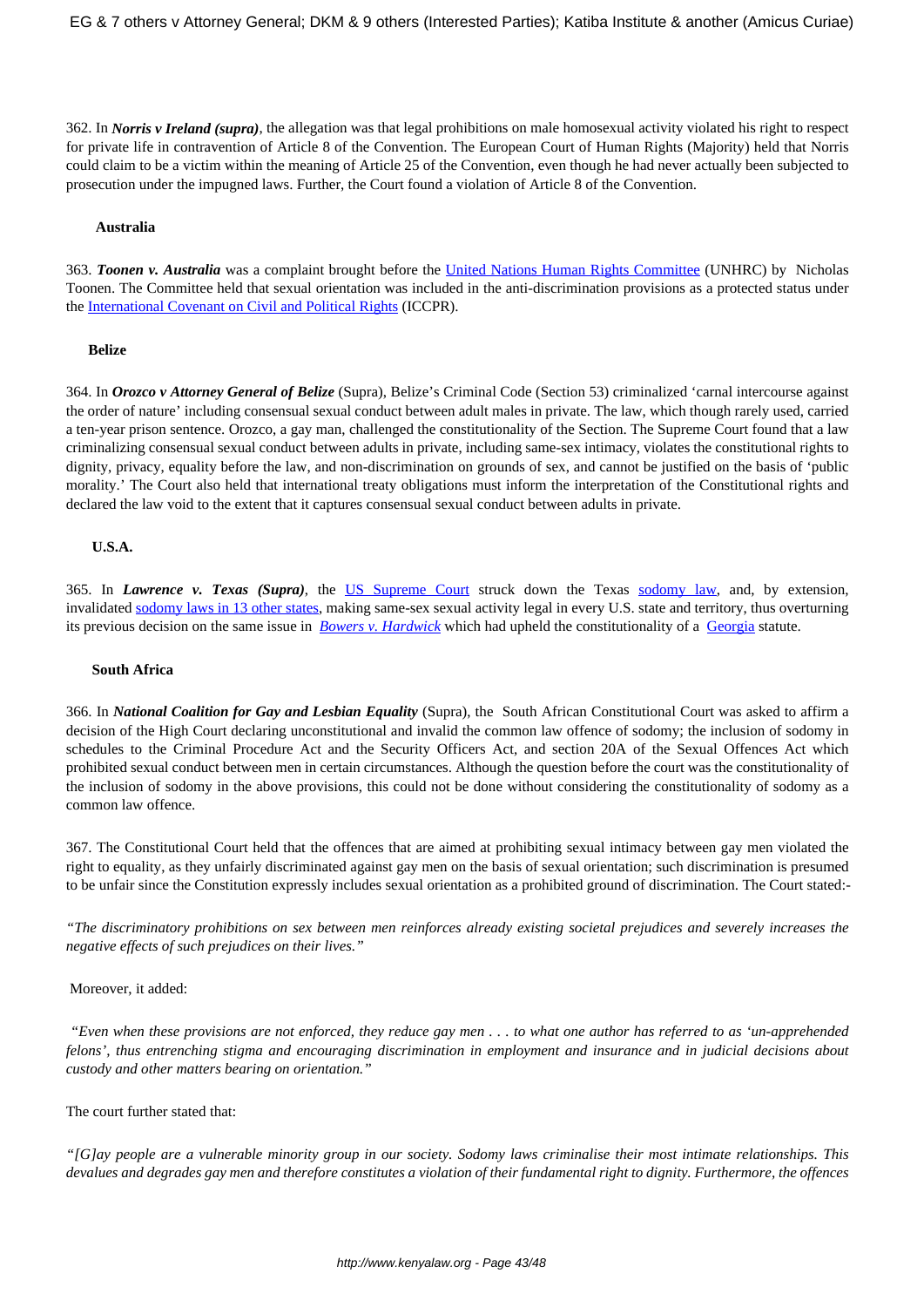*criminalise private conduct between consenting adults, which causes no harm to anyone else. This intrusion on the innermost sphere of human life violates the constitutional right to privacy. The fact that the offences, which lie at the heart of the discrimination, also violate the rights to privacy and dignity strengthens the conclusion that the discrimination against gay men is unfair."*

#### **Zimbabwe**

368. In Zimbabwe, the Supreme Court was called upon to determine whether the common law crime of sodomy was in conformity with Section 23 of the Constitution of Zimbabwe, which guaranteed protection against discrimination on the ground of gender. This arose in *Banana v. State* <sup>2061</sup> where Canaan Banana, a former president of Zimbabwe, had been convicted by the High Court on counts of sodomy, indecent assault, common assault, and committing an unnatural offence. The court, by majority, dismissed the appeal holding that the law criminalizing sodomy was not unconstitutional. The majority stated that consensual sodomy had been decriminalised in three main ways: by legislation, by a constitution or by a supra-national judicial authority, such as the European Court of Human Rights.

#### **Botswana**

369. In Botswana, the Court of Appeal in *Kanane v The State* [207] was called upon to determine whether homosexual acts between two consenting male persons carried out in private should be decriminalized. The appellant alleged that the relevant sections discriminated against male persons on the ground of gender and offended against their rights of freedom of conscience, expression, privacy, assembly and association entrenched in the Constitution of Botswana. The court held that "gay men and women do not represent a group or class which at this stage has been shown to require protection under the Constitution."

#### **European Court of Human Rights**

370. In *Chapin and Charpentier v. France*, <sup>[208]</sup> a case that questioned the French courts' decision to annul a "marriage" contracted between two men in violation of French law, The European Court of Human Rights unanimously recalled that the European Convention on Human Rights does not include the right to marriage for homosexual couples. The Court observed, *inter alia*, that the [209] question of same-sex marriage is "subject to the national laws of the Contracting States."

371. No local decision on the issue was cited. This is the first case challenging the criminalization of same sex conduct citing violation of the constitutional right to privacy and dignity. The closest our courts have come on the issue is *Non-Governmental Organizations Co-ordination Board v EG & 5 Others* in which E.G. sought to register an NGO for the LGBTIQ persons. The application was rejected prompting EG to petition the High Court challenging the decision citing violation of his right to freedom of association, dignity, equality and non-discrimination. The High Court allowed the petition holding that the right to equality before the law would not be advanced if people were denied the right not to be discriminated against based on their sexual orientation.

372. On appeal, the Court of Appeal, by majority, upheld the High Court decision. The Court of Appeal also held that the High Court was correct in reading in "sexual orientation" into Article 27(4) of the Constitution *where circumstances allow.* The question we must decide is whether criminalization of sodomy between adults in private infringes the right to privacy and dignity.

373. Section 162 and 165 of the Penal Code prohibit un natural offences in the form of carnal knowledge against the order of nature and indecent practices between males, whether in public or in private.

374. The Petitioners' argument, as we understand it, is that the two provisions violate the rights to dignity and privacy guaranteed under Articles 28 and 31 of the Constitution. In the alternative, they urged the court to find that the impugned provisions do not meet the limitations analysis tests under Article 24. They argued that the criminalized conduct is between consenting adults, done in private and does not injure or prejudice the rights and freedoms of others. The Petitioners implored the court to interpret the impugned provisions in a manner that renders them constitutionally invalid for violating their rights not to be discriminated on the basis of sexual orientation guaranteed under Article 27(4).

375. The Respondent disagreed with the Petitioners contending that there is no violation of either the Constitution or the rights to dignity and privacy. They also urged the court to restrain itself in interpreting the Constitution in a manner that would confer nonexistent rights.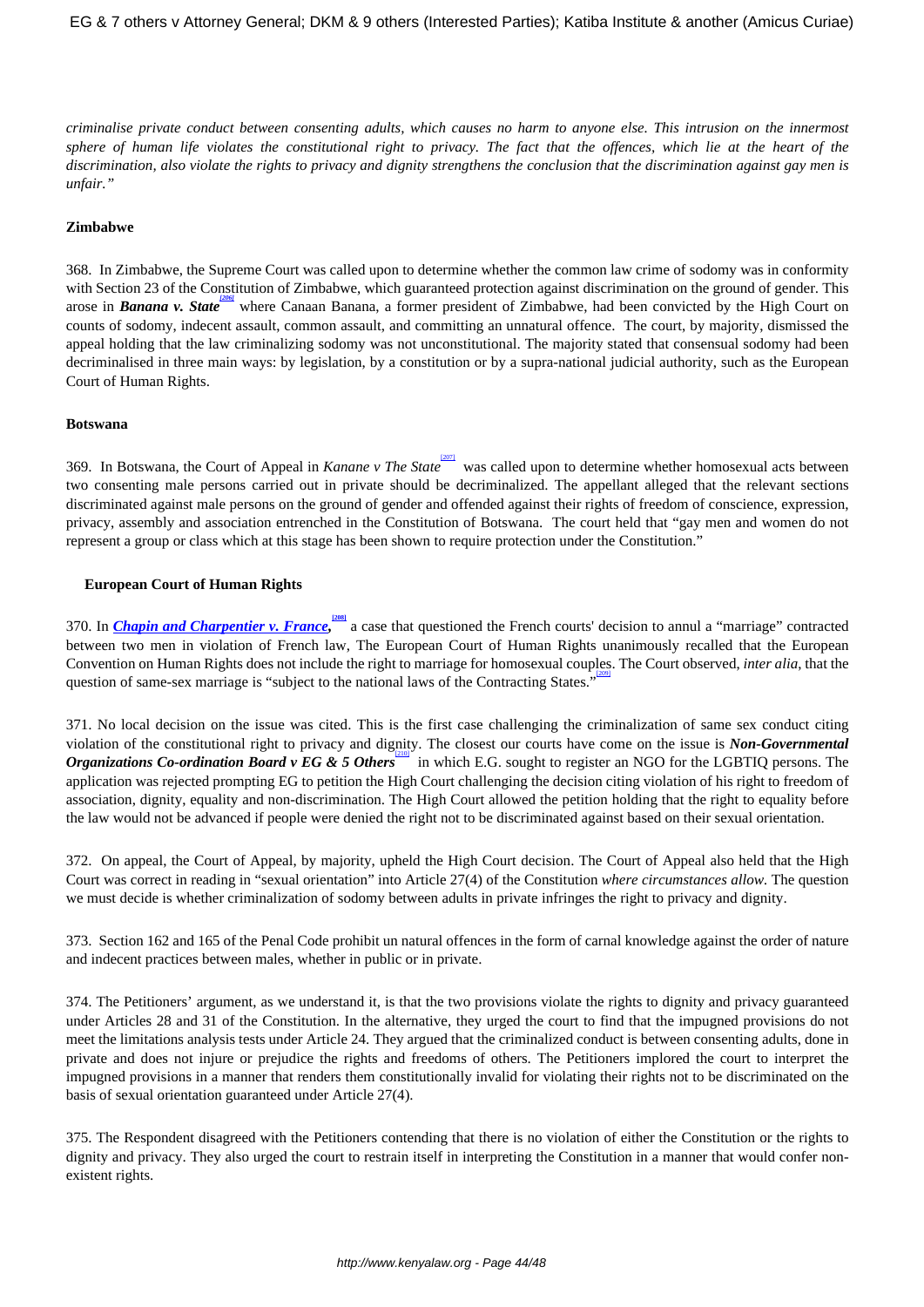376. Our Bill of Rights guarantee every person's rights and fundamental freedoms. In that regard, Article 19 is clear that rights and fundamental freedoms in the Bill of Rights—belong to each individual and are not granted by the State; do not exclude other rights and fundamental freedoms not in the Bill of Rights, but recognised or conferred by law, except to the extent that they are inconsistent with the Constitution; and, are subject only to the limitations contemplated in the Constitution.

377. We appreciate the width and breadth of our Bill of Rights. It is true that rights belong to the individual; are not granted by the State and should be enjoyed to the fullest extent permitted by the Constitution. Nonetheless, the Bill of Rights permits limitation in certain instances.

378. The Petitioners' case is hinged on the interpretation of Articles 28 and 31 of the Constitution. Article 259(1) requires the courts to interpret the Constitution in a manner that promotes its purposes, values and principles; advances the rule of law and the human rights and fundamental freedoms in the Bill of Rights; permits the development of the law; and contributes to good governance.

379. It is useful to restate that the Constitution of a nation is not to be interpreted like an ordinary statute. As **Mahomed AJ** eloquently stated, a nation's Constitution is a mirror reflecting the national soul, the identification of the ideals and aspirations of the nation; articulates the values bonding its people and disciplining its government. The spirit and tenor of the Constitution must therefore preside and permeate the process of judicial interpretation and judicial discretion. In keeping with this, the Constitution must not be interpreted in 'a narrow, mechanistic, rigid and artificial' manner.

380. Constitutional provisions are to be 'broadly, liberally and purposively' interpreted so as to avoid 'austerity of tabulated legalism.<sup> $213$ </sup> It is also true that situations may arise where the generous and purposive interpretations may not coincide. In such instances, it may be necessary for the generous to yield to the purposive interpretation. In interpreting constitutional rights, scrutiny should be given to the language of the Constitution itself in ascertaining the underlying meaning and purpose of the provision in question.

381. The US Supreme Court in *U.S vs Butler* **[217]** expressed itself as follows:-

"*When an Act of Congress is appropriately challenged in the courts as not conforming to the constitutional mandate, the judicial branch of the government has only one duty; to lay the article of the Constitution which is invoked beside the statute which is challenged and to decide whether the latter squares with the former. All the court does, or can do, is to announce its considered judgment upon the question. The only power it has, if such it may be called, is the power of judgment. This court neither approves nor condemns any legislative policy. Its delicate and difficult office is to ascertain and declare whether the legislation is in accordance with, or in contravention of, the provisions of the Constitution; and, having done that, its duty ends."*

382. A similar position was taken in the Tanzanian case of *Ndyanabo v AG*[218] where the Court of Appeal held *inter alia* that the Constitution is a living instrument, having a soul and consciousness of its own as reflected in the preamble and fundamental objectives and principles of state policy. Courts must therefore, endeavour to avoid crippling it by construing it technically or in a narrow spirit. It must be construed in tune with lofty purposes for which its makers framed it. So construed, the instrument becomes a solid foundation of democracy and rule of law.

383. With the above principles in mind, the question is whether the impugned provisions violate the Petitioners' rights to dignity and privacy. The answer lies in this court juxtaposing the impugned provisions against the Articles of the Constitution and determine whether they can be read in a manner that is constitutionally compliant.

384. The two sections prohibit sexual acts against the order of nature and indecent acts amongst men. The rights under Articles 28 and 31 are not absolute. Article 24(1) of the Constitution permits limitation by law, the limitation must however be reasonable and justifiable in an open and democratic society. It is undeniable that the limitation is by law. The question is whether the limitation is reasonable and justifiable.

385. The Petitioners' argument that the same sex sex is consensual among adults and done in private poses one question. The question is if we were to agree with the Petitioners and strike down the impugned provisions, how would that relate to the values, principles and purposes of the Constitution"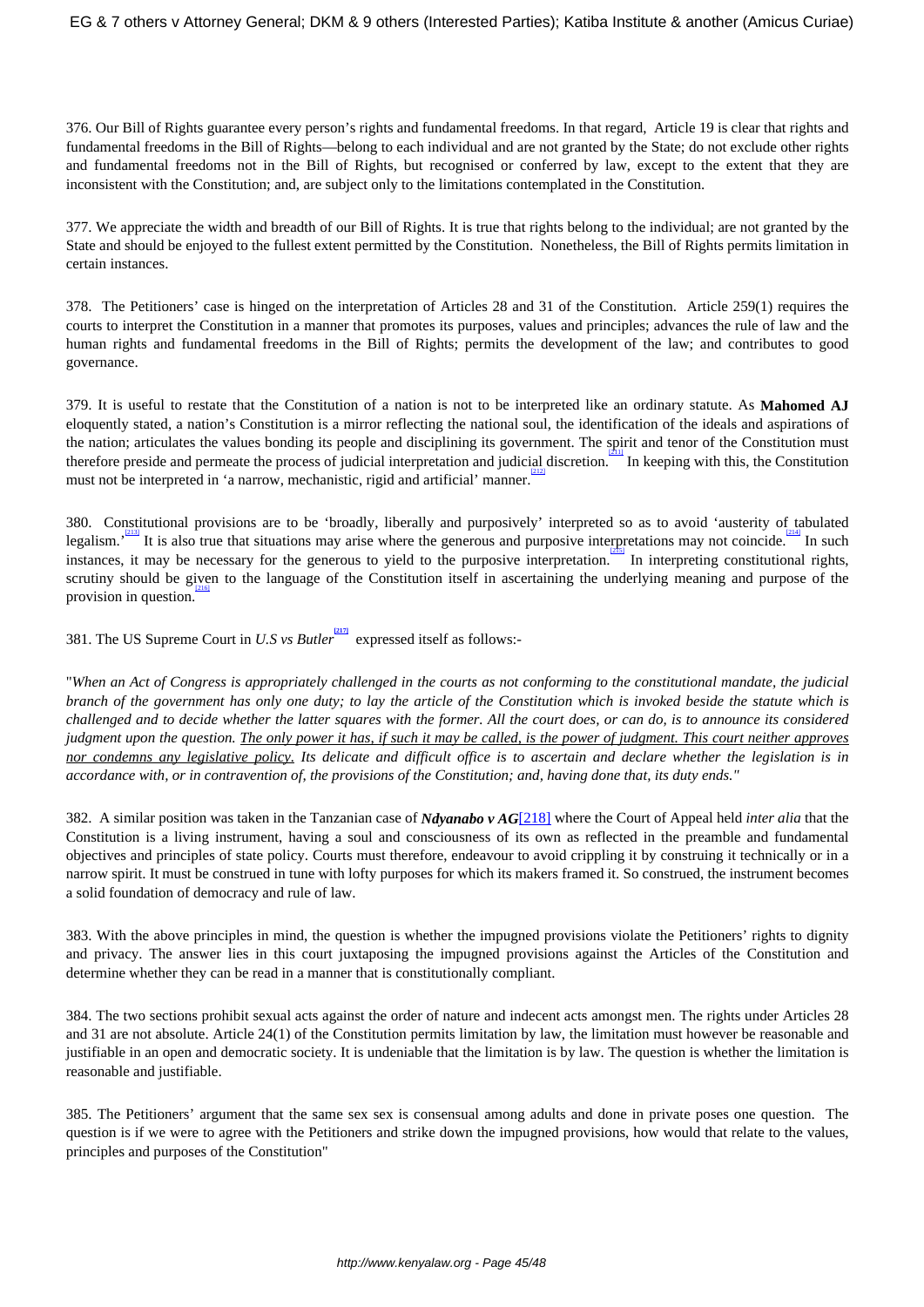386. The values and principles articulated in the Preamble to the Constitution, Article 10, 159 and 259 reflect the historical, economic, social, cultural and political realities and aspirations that are critical in building a robust, patriotic and indigenous jurisprudence for Kenya.

387. The Constitution is the point of reference in any determination. The Preamble to the Constitution acknowledges ethnic, cultural and religious diversity, the nurturing and protecting the wellbeing of the individual, the family, communities and the nation, a government based on the essential values of human rights, equality, freedom, democracy, social justice and the rule of law.

388. Article 4(2) provides that the Republic of Kenya is a multi-party state founded on the national Values and Principles of governance in Article 10. Essentially, this affirms that the progress of the Kenyan nation and the realization of the aspirations of its citizens are predicated on the institutionalization and infusion of these values into all segments of the Kenyan society. In that regard, Article 11 further recognizes culture as the foundation of the nation and as the cumulative civilization of the Kenyan people and the nation. We also reiterate that Article 19 appreciates that the Bill of Rights is an integral part of Kenya's democratic state and is the framework of social, economic and social policies.

389. Any interpretation regarding the Petitioners' rights would not exclude other values recognized in the Constitution. **The Concise Oxford English Dictionary** defines values as principles or standards of behaviour. A holistic reading of the Constitution, the final CKRC and CoE Reports leave us with no doubt that these values and principles informed the constitution making process and ultimately the Constitution which was endorsed by Kenyans in the referendum.

390. It is common ground that during the Constitution making process, the issue of same sex marriage was one of the issues raised, discussed, and a recommendation was made outlawing same sex marriage. The Final CKRC Report at paragraph 8.7 (h) on Family and Marriage recommended the recognition of marriage only between individuals of the opposite sex and the outlawing of same sex unions.

391. The deliberations culminated in Article 45 which provides that the family is the natural and fundamental unit of society and the necessary basis for social order, and shall enjoy the recognition and protection of the State; and, that, *"every adult has a right to marry a person of the opposite sex, based on the free consent of the parties."*

392. We remind ourselves that in interpreting the Constitution, the Article should not be "unduly strained" and we should avoid "excessive peering at the language to be interpreted without sufficient attention to the historical contextual scene," which includes the political and constitutional history leading up to the enactment of a particular provision. We have already referred to the historical context of the constitution making process and the fact that marriage union was reserved for adults of the opposite sex.

393. The Petitioners advanced the argument that sexual orientation is innate, that they were born that way and that, that is the way they express themselves and therefore they should be allowed to express themselves the way they know best. They further argued that the prohibited conduct is done in private, is consensual, is among adults and hurts no one. Both sides tendered expert evidence in support of their respective positions. However, the expert evidence was unanimous that there is no conclusive scientific proof that LGBTIQ people are born that way.

394. We appreciate the Petitioners' concerns and arguments. We also appreciate that if they were born that way, they have rights like everyone else. In appreciating this position we must uphold the spirit and intention of the Constitution.

395. We have carefully examined the purport and import of sections 162 and 165 of the Penal Code *vis-a-vis* Articles 28 and 31 of the Constitution; we have also read the Constitution holistically. We are unable to agree with the Petitioners that the impugned provisions violate the Constitution or their rights to dignity and privacy. If we were to be persuaded that the Petitioners' rights are violated or threatened on grounds of sexual orientation, we find it difficult to rationalize this argument with the spirit, purpose and intention of Article 45(2) of Constitution.

396. Article 45(2) only recognizes marriage between adult persons of the opposite sex. In our view, decriminalizing same sex sex on grounds that it is consensual and is done in private between adults, would contradict the express provisions of Article 45 (2). The Petitioners' argument that they are not seeking to be allowed to enter into same sex marriage is in our view, immaterial given that if allowed, it will lead to same sex persons living together as couples. Such relationships, whether in private or not, formal or not would be in violation of the tenor and spirit of the Constitution.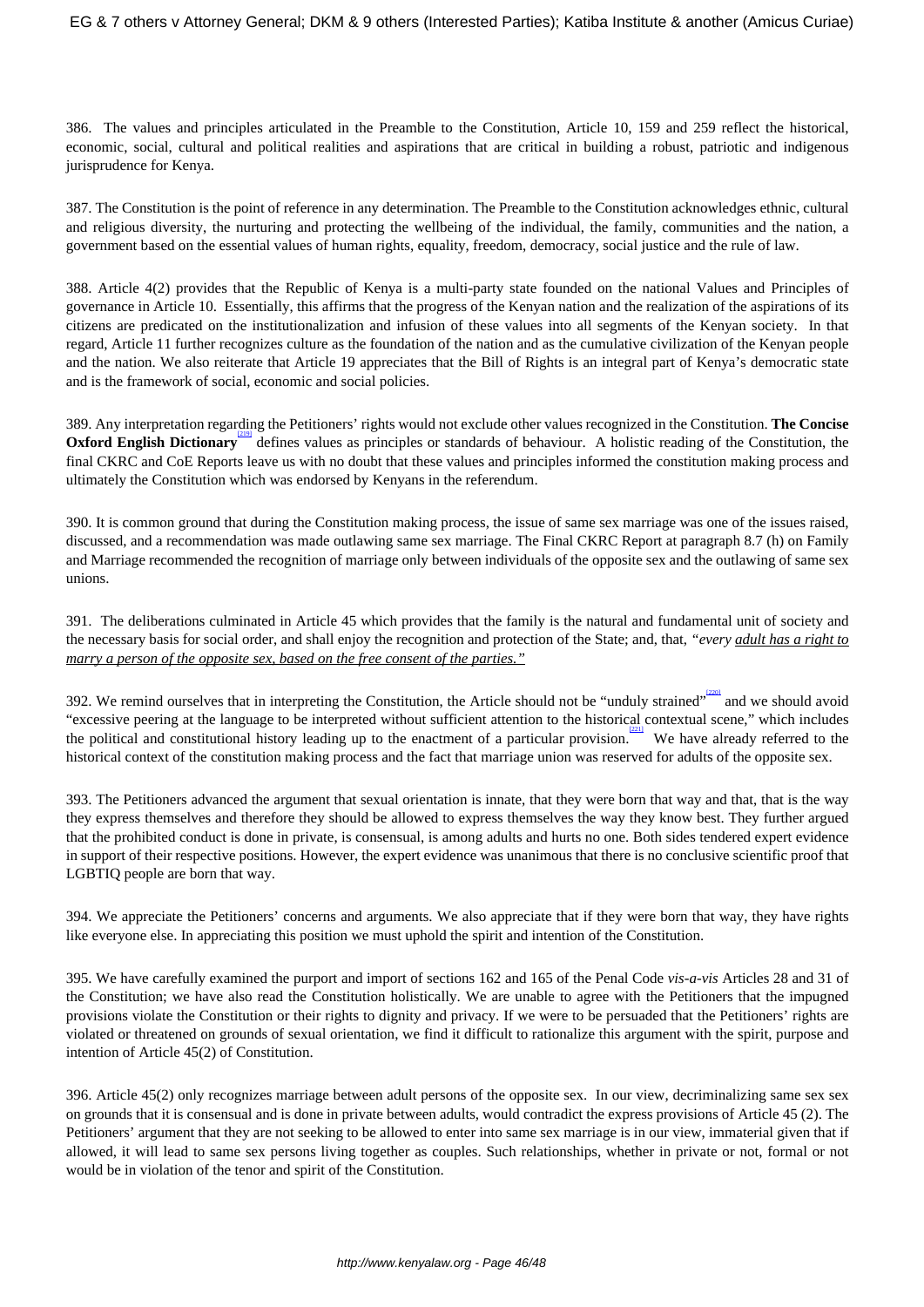397. Furthermore, section 3(1) of the Marriage Act defines Marriage as the voluntary union of a man and a woman. Even where there is no formal marriage, the Act recognizes cohabitation as an arrangement in which an unmarried couple lives together in a long-term relationship that resembles a marriage. We observe that the constitutionality of the above section has never been challenged. In our humble view therefore, decriminalizing the impugned provisions would indirectly open the door for unions among persons of the same sex. If this were to be allowed, it would be in direct conflict with Article 45 (2).

398. We take this view fully aware of numerous decisions from different foreign jurisdictions that have decriminalized provisions similar to ours. However persuasive these decisions may be, they are not binding to this court. We however observe that courts across the world are divided on this issue. Even where it has been allowed, it has not been unanimous. We also hasten to add that throughout the discussion, we have not come across a country that has a provision the equivalent of our Article 45(2) and has decriminalized similar provisions.

399. We are aware that all laws in existence as at  $27<sup>th</sup>$  August 2010 must be construed with alterations, adaptations, qualifications and exceptions necessary so as to conform with the Constitution. Nonetheless, as observed above, the issue before us was alive during the constitution making process, and, therefore, if Kenyans desired to recognize and protect the right to same sex relationships, nothing prevented them from expressly doing so without offending the spirit of Article 45.

400. In as much as the Court of Appeal in the EG case agreed with the High Court that sexual orientation could be read in in Article 27(4) of the Constitution as one of the prohibited grounds for discrimination, the Court was emphatic that the reading in would depend on the circumstances of each case. In our view, the circumstances of this case do not permit the reading in because to do so would defeat the purpose and spirit of Article 45(2) of the Constitution.

401. Given the clear wording of Article 45(2), we find it unnecessary to address the question whether the impugned provisions can pass the Article 24 analysis test.

402. We were invited not to be guided by public opinion or majoritarian views in determining this Petition. In our humble view, the desire of Kenyans, whether majoritarian or otherwise are reflected in the Constitution. We are unable to agree with the Petitioners that the views of Kenyans should be ignored given the clear and unambiguous provisions in Article 45 (2).

403. As was held in the persuasive Zimbabwean case of *Banana v. State*, while courts may not be dictated to by public opinion, they would still be loath to fly in the face of such opinion. In our view, where the will of the people is expressed in the Constitution, it represents societal values, which must always be a factor in considering constitutional validity of a particular enactment where such legislation seeks to regulate conduct, private or public. In our case, those views were clearly expressed in Article 45(2).

404. We are required at all times to uphold the paramountcy of the Constitution. We find it appropriate to cite *Tinyefuza v Attorney General* where it was held that in so far as interpretation of the Constitution is concerned, the entire Constitution has to be read as an integrated whole, and no one particular provision destroying the other but each sustaining the other. This is the rule of harmony, completeness and exhaustiveness and the rule of paramountcy of the written Constitution.

405. Looking at the impugned provisions *vis a vis* Article 45(2), we are satisfied that the provisions do not offend the right to privacy and dignity espoused in Articles 28 and 31 of the Constitution. Our view is informed by the fact that we cannot read Articles 28 and 31 in isolation from Article 45(2). Differently stated, unless Article 45(2) is amended to recognize same sex unions, we find it difficult to agree with the Petitioners' argument, that, we can safely nullify the impugned provisions, whose effect would be to open the door for same sex unions and without further violating Article 159 (2)(e) which enjoins this court to protect and promote the purpose and principles of the Constitution.

406. In conclusion, therefore, having considered the arguments on both sides, the precedents cited, the Constitution and the law, we are not satisfied that the Petitioners' attack on the constitutional validity of sections 162 and 165 of the Penal Code is sustainable. We find that the impugned sections are not unconstitutional. Accordingly, the consolidated Petitions have no merit. We hereby decline the reliefs sought and dismiss the consolidated Petitions.

407. With regard to costs and considering the nature of the Petitions, we are of the view that the appropriate order to make is that each party shall bear their own costs.